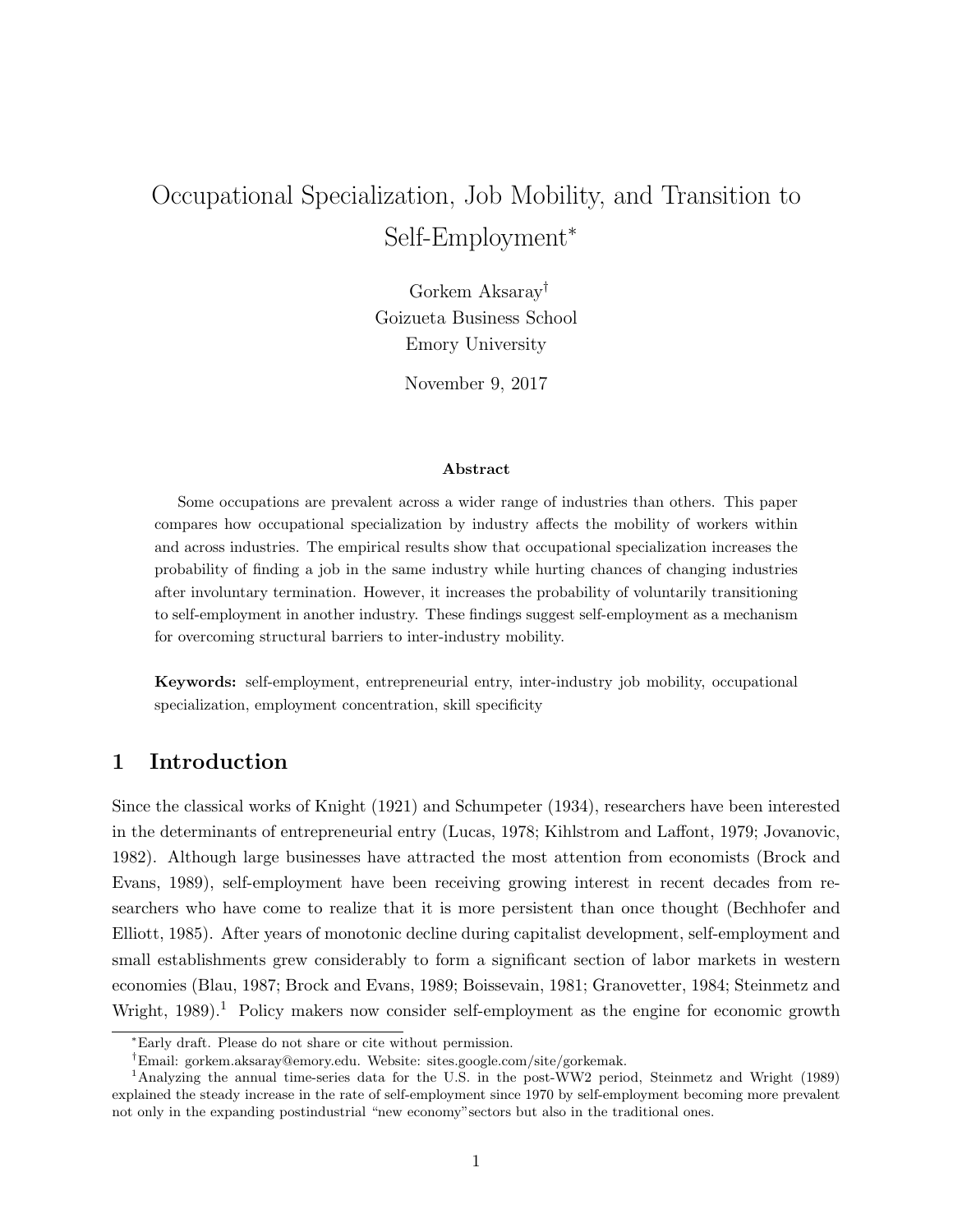(Rees and Shah, 1986). One-person organizations constitute a significant portion of businesses in U.S. as the number of organizations per capita has increased drastically since the early 1980s (Gartner and Shane, 1995; Katz, 1984). In 2015, the self-employed encompassed a large population, roughly 15 million people or 10 percent of all U.S. workers, and hired twice as many people, amounting to 30 percent of all U.S work force.<sup>2</sup> Despite their size, young and small firms are seen as a key element of a free market and superior generators of new jobs (Birch, 1979, 1981). They are disproportionately responsible for the variation in founding and mortality rates as they are the most frequent and most volatile type of organization (Evans and Leighton, 1989; Katz, 1984), thereby contributing to the formation and transformation of organizational populations (Carroll and Mosakowski, 1987).

The growing importance of self-employment makes understanding the dynamics behind individuals' decision to become entrepreneurs vital. Entry into entrepreneurship has been studied from various angles. Individuals' characteristics such as demographics (Simoes et al., 2015), entrepreneurial ability (van Praag and Cramer, 2001), and wealth (Evans and Jovanovic, 1989) are found to be correlated with their inclination to become entrepreneurs. Others have viewed organizations as incubators of entrepreneurship (Audia and Rider, 2006; Brittain and Freeman, 1986; Freeman, 1986). They analyzed differences among opportunity structures within organizations (Sørensen and Sharkey, 2014) and organizational roles (Dobrev and Barnett, 2005) with respect to propensity to facilitate entrepreneurial activity. Finally, spatial studies have demonstrated the influence of economic concentration and geographical proximity to resources on the rate at which startups are born (Sorenson and Audia, 2000; Stuart and Sorenson, 2003).

In this paper, we focus on the labor market context within which the employment choices are made. Stratification researchers have long recognized that job opportunities are structured by industry and occupation (Hachen, 1990, 1992; Stolzenberg, 1975; Stinchcombe, 1979). They have documented differences between either industrial or occupational segments in attainment and mobility patterns. However, there has been only a few attempts to investigate the associations between these two work structures in worker mobility.

We propose that the nature of an individual's prior job either encourages or discourages the likelihood of entrepreneurship, depending on how industry specific the individual's occupation is. The higher the specificity, the less likely workers are to be able to locate and take advantage of job opportunities in other industries. The lack of transferability of skills across sectors (Elliott and Lindley, 2006; Neal, 1995, 1999) and availability of alternative career options (Kalleberg and Sørensen, 1979; Spilerman, 1977) may induce workers to instead choose self-employment.

Following the lead of scholars who have studied entrepreneurship as a part of career dynamics (Carroll and Mosakowski, 1987; Dobrev and Barnett, 2005; Hachen, 1990), we adopt a careers perspective on entrepreneurship (Burton et al., 2016). Individuals compare different employmentrelated choices throughout their careers (Douglas and Shepherd, 2002) as they make transitions from one position to another within the labor force (Kerckhoff, 1995). Entrepreneurship is therefore seen

 $^2$ http://www.bls.gov/spotlight/2016/self-employment-in-the-united-states/home.htm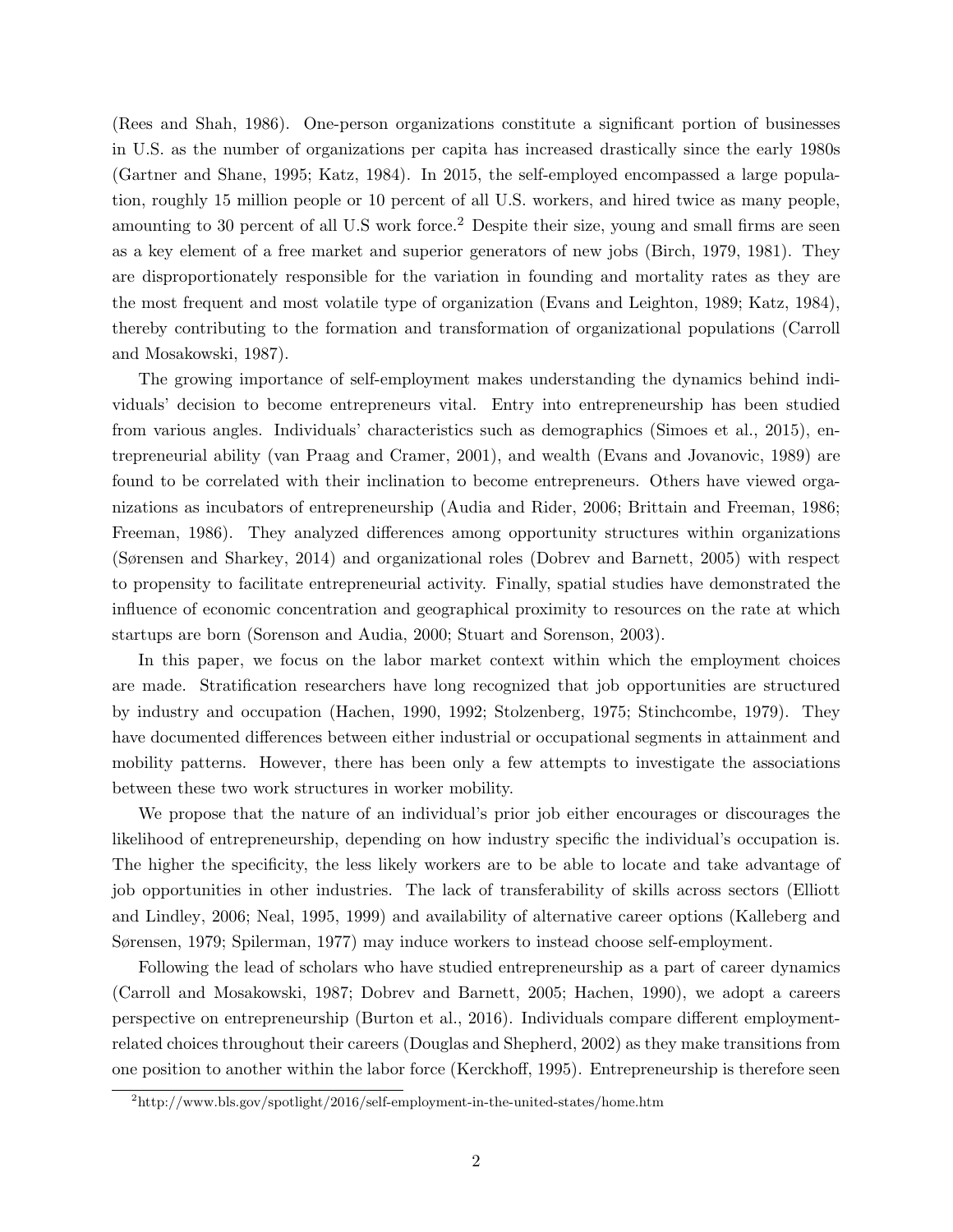as a potential step along the trajectory of jobs and hence treated as a special case of job mobility.

We contribute to the literature by investigating the degree of structural overlap between industry and occupation as a determinant of job mobility. Industries disproportionately employ workers in certain occupations to meet their demands for specific skill sets. Once acquired, industry-specific occupational skills are difficulty to transfer from one industry to another. This can create an employment relation between the worker and industry that is costly to replace for both parties (Autio and Acs, 2010).

One implication of this argument is that there is a trade-off between division of labor and labor market flexibility. One the one hand, most industries rely on tasks performed by workers who must invest in specialized training. Job mobility for such workers might be restricted to their current industries as their skills are less valuable outside the industry. When faced with restricted access to outside labor markets, individuals might be—willingly or forcibly—inclined to become self-employed. On the other hand, workers in occupations that are more evenly distributed across industries may have less incentive to do so as they find it easier to switch industries while staying in wage work.

In this paper, we employ panel data from the National Longitudinal Survey of Youth (NLSY) matched with Occupation Employment Statistics (OES). We measure industry-specificity of an occupation by employment concentration. We divide job shifts by (i) whether they are within or across industries, and (ii) whether they are transitions to self-employment or not. Using binary outcome and event history models, we explore the relationship between employment concentration and the probabilities of different types of job shifts. The relationship is positive for intra-industry movements. This can be due to formation of occupational labor markets where worker mobility between firms is high. Employment concentration is negatively associated with inter-industry mobility, but positively associated with entry into self-employment. In order to understand the mechanism behind the difference between job mobility and entrepreneurial entry for inter-industry movements, we make a distinction between voluntary and involuntary job shifts. The likelihood of changing industries as a paid employee (as a self-employed) decreases (increases) in employment concentration only after involuntary (voluntary) exits. We provide evidence that occupational specialization can restrict inter-industry job mobility, and that self-employment can act as a mechanism for overcoming structural barriers to inter-industry mobility.

The remainder of the paper is structured as follows. The following section presents an overview of the theoretical basis for the predictions. The next section describes the data and methods used. The penultimate section reports the empirical results. The final section concludes with a summary and a discussion of implications.

# 2 Theory

Industries differ in their production processes and occupational composition (Spilerman, 1977). There is a large diversity of jobs within an industry (Delfgaauw, 2007). Some occupations are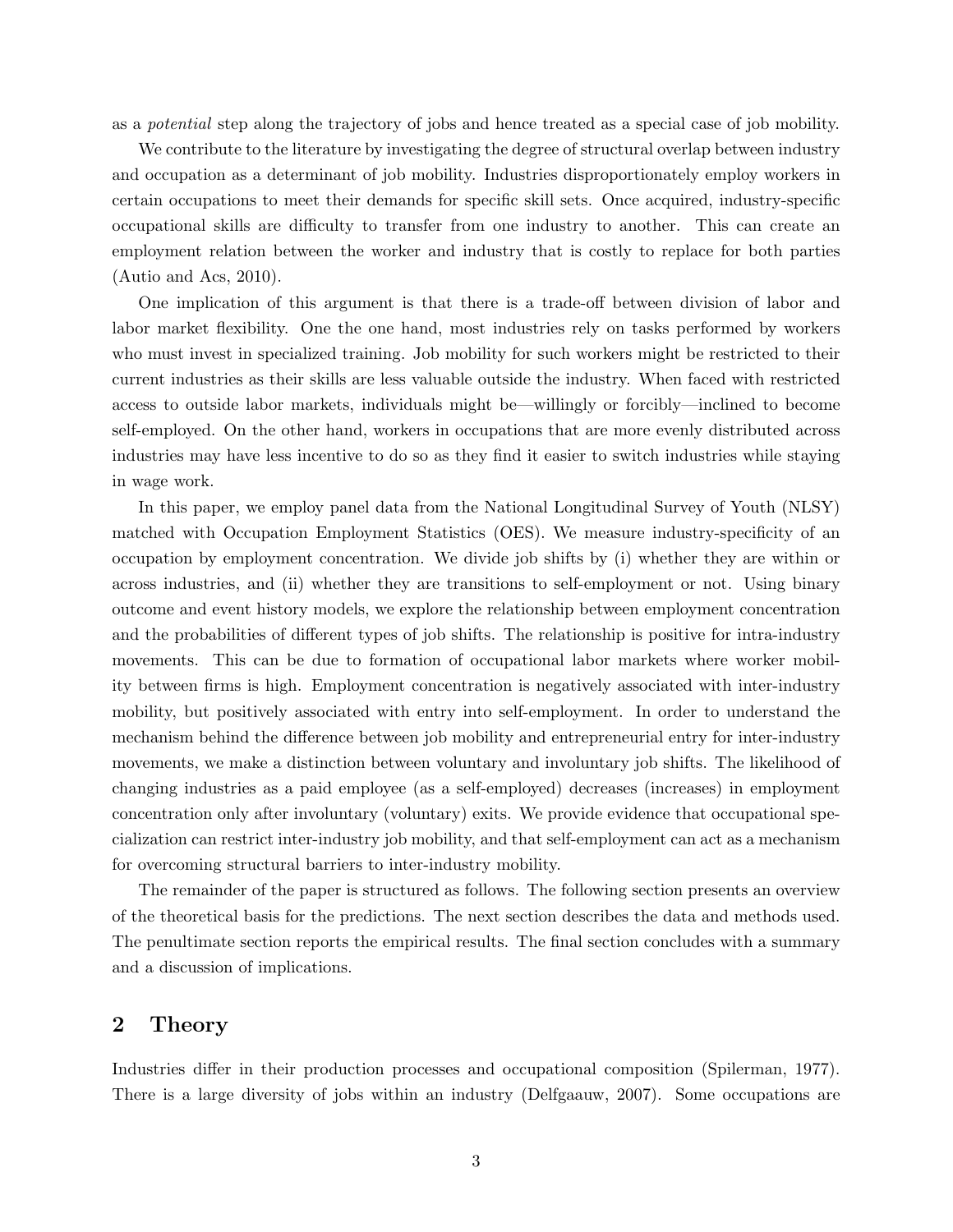unique to certain industries whereas others can be found in a wide range of sectors. This interrelationship between industrial and occupational categories with respect to worker mobility is not well understood.

In this paper, we explore the relationship between industry-specificity of occupations and worker mobility. First, we argue that inter-industry worker mobility frictions are exacerbated by occupational specialization due to limited transferability of skills while the intra-industry frictions are reduced. We hypothesize a positive association between occupational specialization by industry and the degree to which worker mobility is restricted to the current industry. We then examine whether individuals who are in specialized occupations are more likely to become self-employed. We argue that the closer the structural match between an individual's industry and occupation, the more able s/he is to identify and take advantage of entrepreneurial opportunities. We provide evidence that self-employment may be chosen as an alternative to paid employment in other industries. The reason for such a pattern would be twofold. On the one hand, individuals who are unable to find an alternative employment after a job loss may be pushed into self-employment. On the other hand, they may be choosing self-employment voluntarily in order to make a more drastic career change. We explore these two mechanisms.

## 2.1 Labor market segmentation

The sources of variations in attainment and mobility is a central topic in labor studies. Neoclassical economic theory holds that labor markets are frictionless—labor is perfectly mobile across sectors and regions. High-earning segments attract workers from low-earning segments, thereby reestablishing the competitive wage (Sørensen, 1983). Socioeconomic inequalities are largely explained by differences in human capital and worker productivity (Becker, 1994).

This view is often criticized for being unrealistic, in that it extrapolates from a very special case such as competitive spot markets with open employment relations where the laws of demand and supply apply perfectly (Berg, 1981; Sørensen and Tuma, 1981). Structuralist researchers instead focus on the segmentation and lack of uniformity between labor markets (Tilly and Tilly, 1994; Fevre, 1992). Mobility and attainment patterns are affected by the occupational structure (Hauser et al., 1975; Stolzenberg, 1975; Osterman, 1975). Persistent divergence from the equilibrium shows the existence of barriers to job mobility between segments (Kalleberg and Sørensen, 1979).

A form of stratification research called "new structuralism" argues that attainment processes depend on the structure of positional inequality (Baron and Bielby, 1980). Individual socioeconomic achievement is mediated by one's position within the labor market (Kalleberg and Griffin, 1978). Early new structuralists used simple typologies to distinguish between industries with respect to their capital-labor relations (Beck et al., 1978). Dual economy researchers divided the labor market into high-paying primary sector and low-paying secondary sector (Doeringer and Piore, 1971; Gordon, 1972).<sup>3</sup> Other sociological studies of labor markets emphasize the fragmentation of labor

<sup>&</sup>lt;sup>3</sup>They have also argued that the demographic characteristics of individuals, such as gender and race, are often correlated with this bifurcation as disadvantaged groups such as women and ethnic minorities are employed dispro-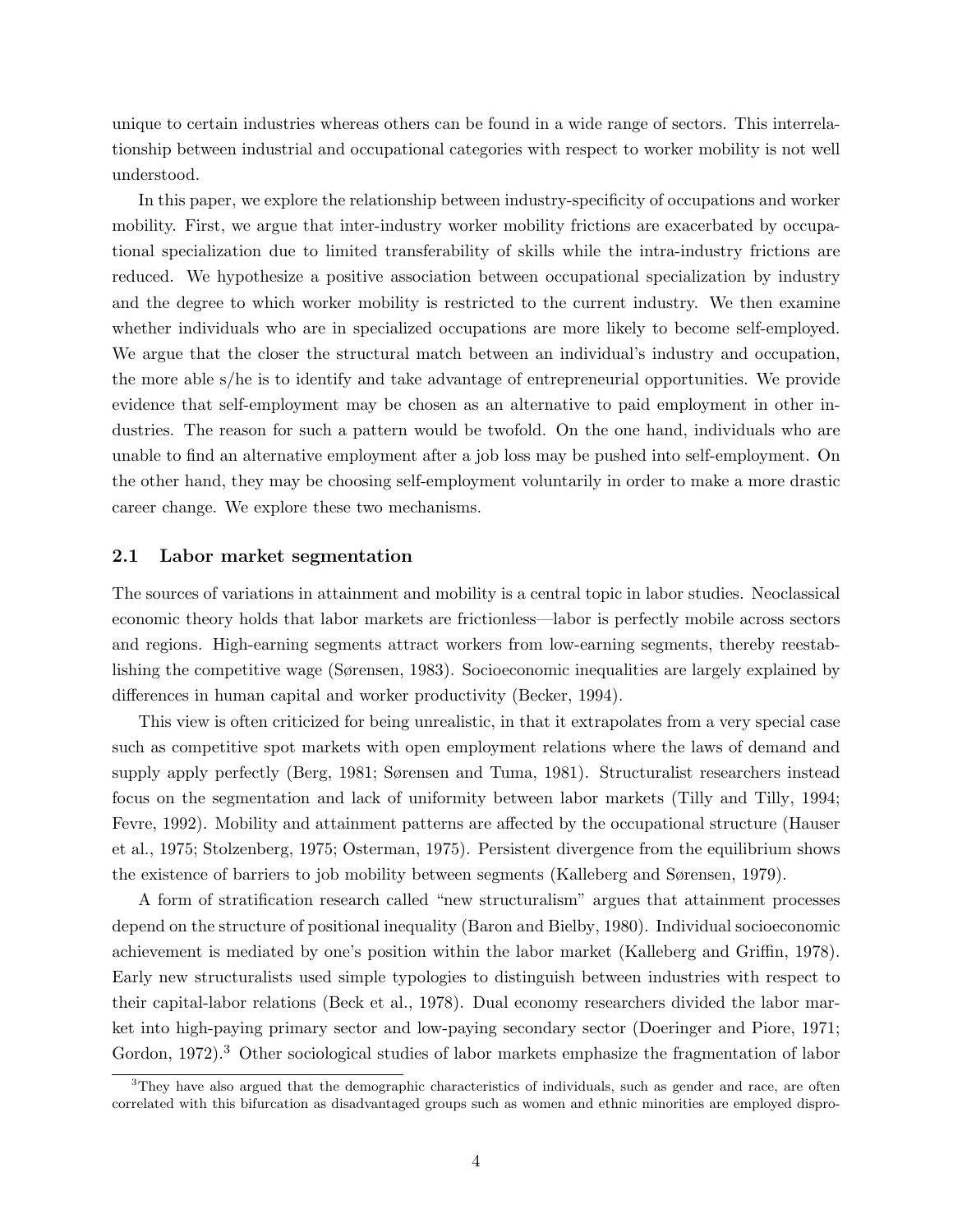markets along industrial and occupational lines (Stolzenberg, 1975; Spilerman, 1977; Stinchcombe, 1979; Althauser and Kalleberg, 1981; Kalleberg and Berg, 1987). There are systematic differences between segments in terms of skill and training involved, job security, opportunities for advancement, and compensation (Tilly and Tilly, 1994). These differences persist as worker mobility across segments is limited due to "balkanization" of labor markets (Kerr, 1954).<sup>4</sup>

New structuralists have also sought to incorporate industry and occupation into individuallevel models of the determinants of attainment and mobility (Kalleberg and Berg, 1987). The empirical emphasis has shifted from cross-sectional to longitudinal designs as complete life-course surveys and event history analysis tools became available for researchers (Allison, 1984; Tuma et al., 1979; Tuma and Hannan, 1984). These studies use retrospective or prospective data to follow individuals' work histories to model the time-dependent rate of transition between discrete states (e.g., jobs or class-of-worker statuses) as a function of factors such as open vs. closed employment relationships (Sørensen and Tuma, 1981), organizational boundaries (Sandefur, 1981), social class and organizational size (Carroll and Mayer, 1986), religion, occupation of parents, and prior experience (Carroll and Mosakowski, 1987), industrial characteristics (Hachen, 1992), organizational roles (Dobrev and Barnett, 2005), and previous unemployment (Mart´ınez-Granado, 2002; Glocker and Steiner, 2007).

The present paper differs from past work in two ways. First, prior studies have commonly used very broad categories of industries and occupations, which may not fully capture the variation in labor market conditions affecting worker mobility (Kalleberg and Sørensen, 1979).<sup>5</sup> There is an inherent trade-off between the number of industrial-occupational categories used and inter-category homogeneity. Aggregation increases the danger of masking the heterogeneity in worker mobility across categories. We therefore use disaggregated categories of industry and occupation. Second, the relationship between industrial and occupational structures independent of their separable contributions to variations in worker mobility has not been explicitly addressed.<sup>6</sup> We instead explicitly define the type of interdependence between these two work structures that could potentially have important consequences for worker mobility. We introduce specificity as the mechanism that establishes sectoral mobility boundaries. We argue that, for workers who are in occupations that are

portionately in the secondary labor market (Reich et al., 1973).

<sup>4</sup>There are various reasons why persistent barriers to mobility may arise such as discrimination based on sex and race, trade union restrictions on entry, financial risks involved in changing geographies, insufficient information on opportunities, and educational credentials (Wachtel and Betsey, 1972).

<sup>&</sup>lt;sup>5</sup>In his attempt to explain socioeconomic attainments of individuals by occupational-industrial point of entry at the beginning of their careers, Spilerman (1977, p. 560) laid stress on "specifying the trajectories empirically rather than employing a priori notions as to which specific jobs should be linked together" and warned that not using "a high level of disaggregation in the definition of a job would entail gross simplifications in the descriptions of career structures."

<sup>&</sup>lt;sup>6</sup>In a simple specification of  $y = \beta_1 I + \beta_2 O + \beta_3 X + \varepsilon$ ,  $\beta_2$  and  $\beta_3$  represents the degree of separable contributions of industry  $I$  and occupation  $O$  respectively. A more explicit representation of the intersection of industry and occupation would assume the specification  $y = \beta_1 f(I, O) + \beta_2 I + \beta_3 O + \beta_4 X + \varepsilon$  which takes both separable and interdependent effects into account. Gordon (1971) and Wachtel and Betsey (1972) are early examples of industry and occupation categories used simultaneously, albeit not in a dynamic fashion. Osterman (1975, p. 514) addressed "the need for occupation-industry cells rather than the simple occupational classification" but could not employ them in his study because "their use would have entailed substantial additional expense."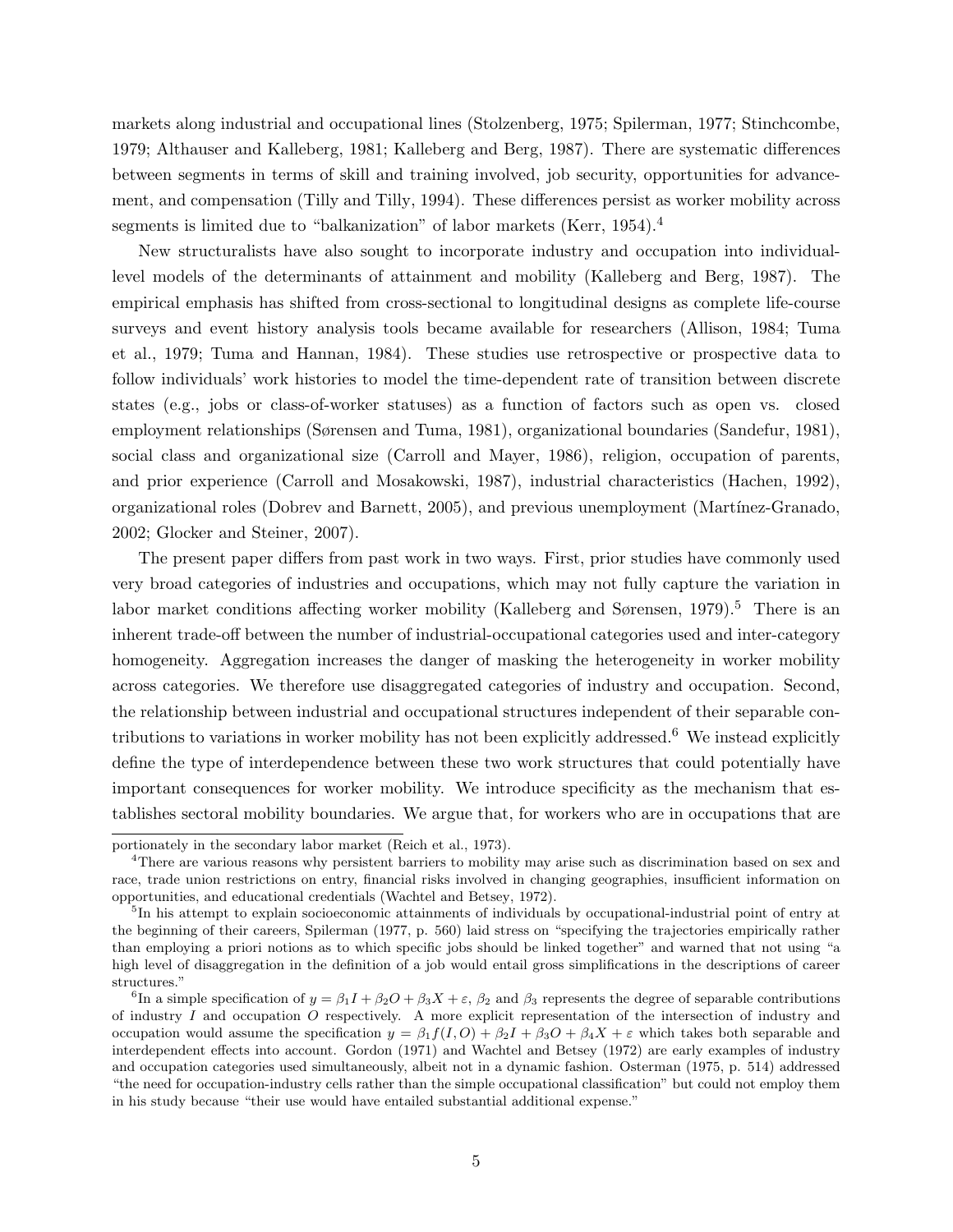industry-specific, it is easier to transfer skills within industry than across.

#### 2.2 Occupational specialization and job mobility

The occupations are shaped by the formation of labor markets (Tilly and Tilly, 1994). They are sets of activities that collectively fulfill certain roles and functions in the economy (Wright and Perrone, 1977). They are also categorical representations of labor technology differentiated by the tasks involved and the kind of education or training required to perform them (Moscarini and Thomsson, 2008). In this respect, they correspond to the technical aspects of work (Kalleberg and Sørensen, 1979), often—but not necessarily always—crossing industry boundaries (Kalleberg, 1989).

Some occupations have applications across a wider range of industries than others. An occupation whose purpose is to meet the skill demands of a small number of industries represents a narrower labor force than an occupation with presence in a large number of industries. Symmetrically, the rate at which an industry employs an occupation compared to other industries indicates its relative requirement for that type of productive labor. The polarization of supply of and demand for occupational skills among industries may lead to a segmented labor market. Such a division of labor may limit worker mobility between industries (Stolzenberg, 1975).

Let an individual in any given employment situation has the skill set  $S = \{p, f, i, o\}$  where elements represent person-, firm-, industry-, and occupation-specific components of work, respectively. We define specificity as a work component being inseparable from its structural dimension. Thus, specificity of a certain kind would entail an inability to transfer skills across its categories—at least not without considerable cost to job reallocation or loss in value (Gathmann and Schonberg, 2010). The first two types of specificities,  $p$ -person and  $f$ -firm, are widely discussed in human capital (Becker, 1994) and labor economics (Jovanovic, 1979) research. Other researchers have debated whether skills are tied to industries (Kletzer, 1996; Neal, 1995) or to occupations (Gathmann and Schonberg, 2010; Neal, 1999) rather than firms. Firms in the same industry are likely to have comparable organizational forms and rely on similar technologies and resources (Brittain and Freeman, 1980). Much of the variation between firms is therefore likely to derive from industry differences (Spilerman, 1977). For example, Neal (1995, p. 669) provided evidence for wage loss associated with switching industries due to "skills that are neither completely general nor firm-specific but rather specific to a set of firms that produce similar products and services". Complementary to previous empirical studies, we argue that industry- and occupation-specific skills,  $i$ -industry and o-occupation, are not mutually exclusive but rather connected and correlated, and that the degree of occupational specialization manifests the significance of their interdependence.

Skill specificity can lead to a tighter match between the worker and the industry.<sup>7</sup> Firms

<sup>7</sup>Our use of the term "skill specificity" may require some further clarification. Almost every job requires skills that are specific in one way or another (Doeringer and Piore, 1971). In the human capital tradition, it refers to firm differentials in marginal productivity gained by training (Becker, 1994). Whereas in internal market tradition, it refers to a vector of skills some of which can be utilized in all firms while others only in a single firm (Doeringer and Piore, 1971). In the present paper, however, it refers to the degree to which the set of skills associated with an occupation can be utilized in, or is transferable to, another industry. As will be argued later, disproportionately high employment in an occupation-industry group reflects specialization. This definition may but does not necessarily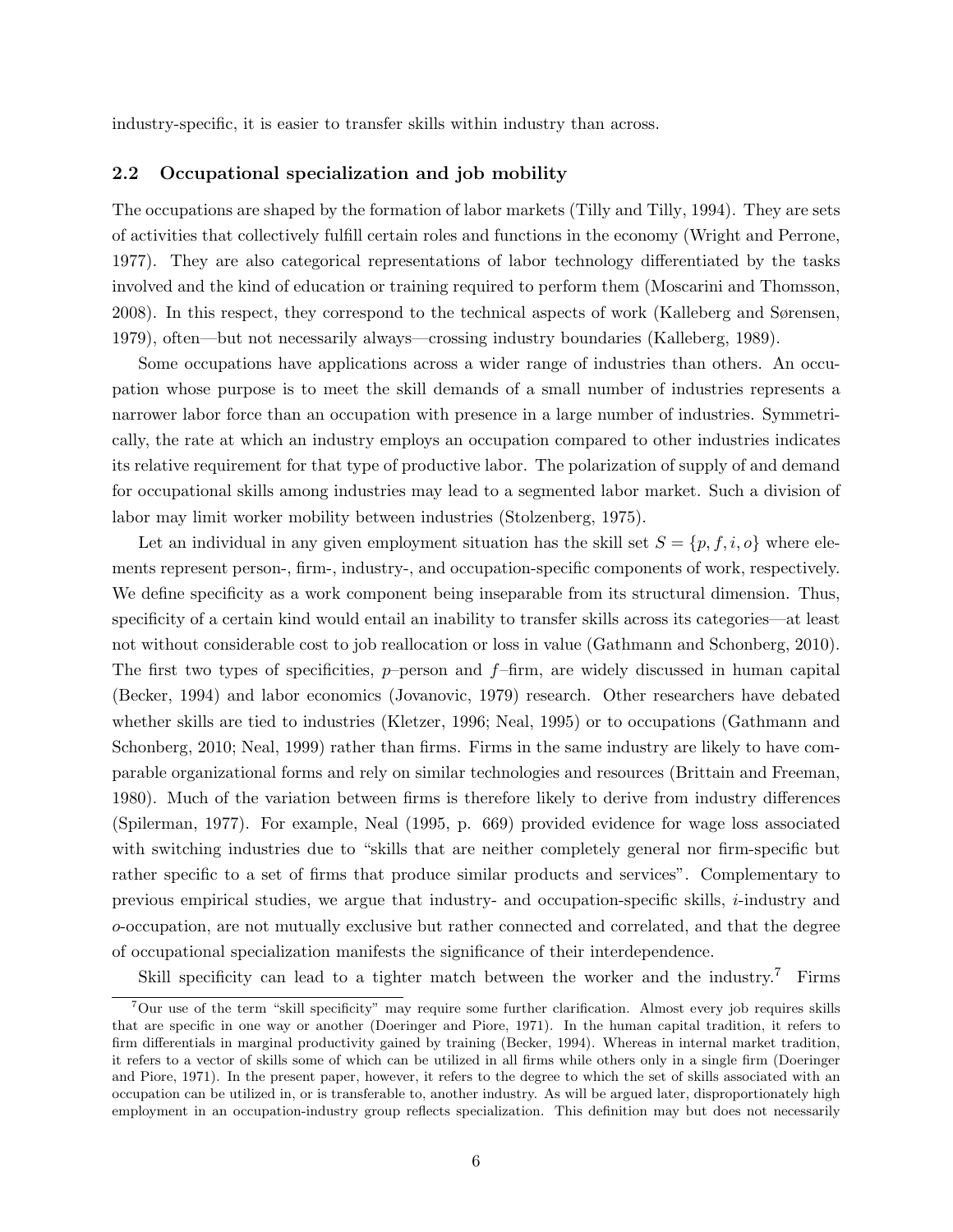depend on workers who are not easily replaceable while workers are sheltered from external competition to some degree (Althauser, 1989). Occupational labor markets are formed with the following characteristics (Althauser and Kalleberg, 1981).<sup>8</sup> First, workers acquire specialized skills through investment in human capital (Wildasin, 2000). Second, there is ample movement between jobs in the market. Worker mobility within a segment is easier than mobility across segments (Tilly and Tilly, 1994). Individuals who invest in education and training to obtain industry-specific occupational skills may thus find it difficult to relocate to another industry (Sorenson and Stuart, 2001). Displaced individuals who also switch industries face wage penalization as they forfeit the return to tenure in their previous industry (Neal, 1995). Occupational specialization can also make labor reallocation more costly (Elliott and Lindley, 2006) because the opportunity cost of leaving the current industry increases, while the outside value of the skill set decreases, in skill specificity. Therefore, occupational specialization leads to employment concentration through greater worker retention due to the lack the transferability of skills (Spilerman, 1977).

On the other hand, bargaining power derived from monopoly positions within the labor submarket can give insiders the ability to defend themselves against potential entrants (Kalleberg and Sørensen, 1979; Stinchcombe, 1979). Firms with similar production technologies and labor requirements may find it costly to replace occupations they rely on. Protection from outside competition by high barriers to entry and industry's reliance on particular skill set can provide incumbent workers greater flexibility to transfer skills to another organization conditional on staying within the same industry. New vacancies generate lateral and upward mobility opportunities through employer change and promotion (Sørensen, 1983). Industries may rely more extensively on preexisting labor pools for occupations with greater industry-specific knowledge. Upward progress within the same occupation through acquisition and further specialization of skills does not necessitate staying with the same employer. The abundance of job opportunities where acquired skills are valuable can also make lateral moves more likely, facilitating the transfer of knowledge between firms (Kalleberg, 1989).

We categorize job mobility into intra- and inter-industry to explore the forces driving the acquisition of industry-specific occupational skills (Carroll et al., 1992). We hypothesize intra-industry mobility to increase, and inter-industry mobility to decrease, in occupational specialization by industry:

Hypothesis 1a Intra-industry job mobility increases in occupational specialization by industry.

Hypothesis 1b Inter-industry job mobility decreases in occupational specialization by industry.

imply the kind of complexity or difficulty that some jobs are believed to have (Kalleberg, 1989).

<sup>&</sup>lt;sup>8</sup>An occupational labor market lacks the formality associated with occupational internal labor market, which has formal rules that govern entry, job ladders etc., often achieved through collective bargaining (Williamson et al., 1975). Professional and union organization may use such employment contracts to "restrict the supply of potential job applicants relative to the demand for their work" (Althauser and Kalleberg, 1981, p. 131). An occupational labor market, on the other hand, indicates a certain demand and supply distribution that emerges naturally through technical division of labor.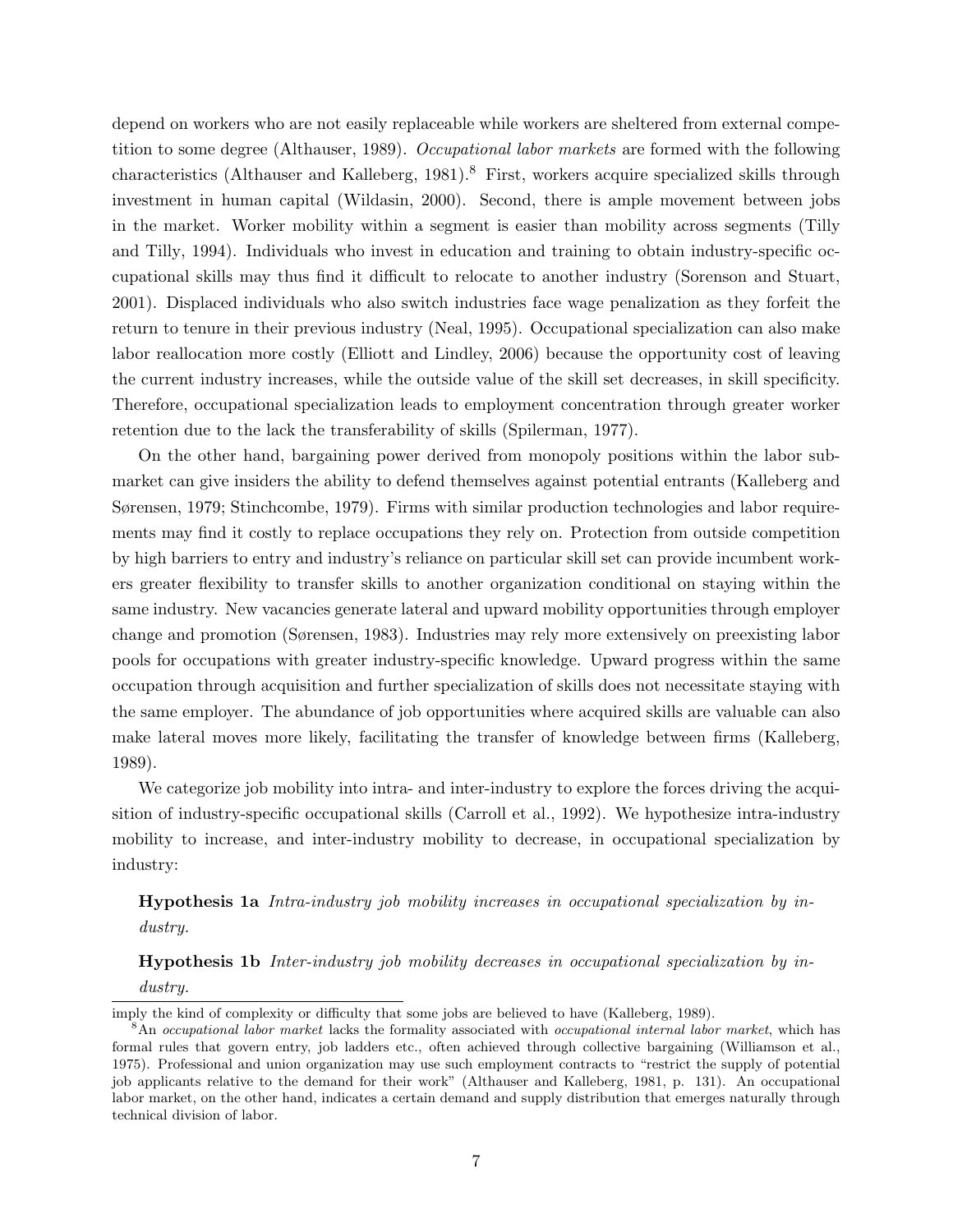## 2.3 Occupational specialization and transition to self-employment

The study of entrepreneurial dynamics has evolved dramatically over the past decades. Early studies employed cross-sectional designs to explore the effects of economic opportunity structure as well as socio-psychological values of societies from a historical and comparative perspective (Alexander, 1967; Glade, 1967). Others have formulated entrepreneurial entry as a decision problem based on relative expected earnings from wage and self-employment (Rees and Shah, 1986). Fuchs (1982) was among the first to examine the transition of individuals from wage to self-employment, albeit in a static fashion, showing that the transition probability increases with previous experience in self-employment or in a managerial or professional job. Others have used longitudinal data within a cross-sectional framework. Based on a static model of entrepreneurship, Evans and Jovanovic (1989) provided evidence from National Longitudinal Survey of Young Men (NLS) that liquidity constraints prevent some from becoming entrepreneurs. Katz (1990) used the Panel Study of Income Dynamics (PSID) descriptively to show that a significant portion of individuals who become business owners do not report any intention to do so, and thus the entire workforce needs to be included in the analysis of entry into self-employment. However, although able to show which group of individuals are more likely to be self-employed at a point in time, cross-sectional studies obscure the temporal cause-effect relationship (Georgellis et al., 2005) as it assumes by design that "the process under investigation is in temporal equilibrium" (Carroll and Mayer, 1986, p. 325).

Availability of longitudinal panel data has spawned a growing body of research adopting a dynamic perspective on the effects of socio-structural variables such as career stages (Carroll and Mosakowski, 1987), prior unemployment experiences (Caliendo and Uhlendorff, 2008), intergenerational social capital (Blumberg and Pfann, 2016), and self-selection into bureaucratic organizations  $(Ozcan and Reichstein, 2009)$ . Others have argued that nascent entrepreneurs are "products" of existing organizations (Audia and Rider, 2006; Freeman, 1986). The exposure to entrepreneurial opportunities can vary on organizational dimensions such as age, size, and wage structure (Dobrev and Barnett, 2005; Sørensen and Sharkey, 2014). However, the influence of organizational characteristics may not be the same across all jobs. For example, Dobrev and Barnett (2005) show that the likelihood of leaving an organization to build a new one changes in an individual's role in the organization.

We propose that the labor market context of an individual can encourage or discourage entrepreneurial behavior, depending on the individual's position within the industry-occupation structure. An occupation's specificity to a given industry reflects its centrality to the industry's prevailing production processes (Jacobs, 1983). A key aspect of entrepreneurship is the access to information about opportunities (Burt, 2004; Kirzner, 1997; Shane and Venkataraman, 2000; Stinchcombe, 1965; Venkataraman, 1997). People vary substantially along industrial and occupational dimensions in their exposure to entrepreneurial opportunities. For example, a programmer who works in software publishing industry may be better positioned to discover and exploit such opportunities than a budget analyst working in the same industry. Similarly, the said programmer may also have an advantage compared to another programmer who works in a relatively less well-matched indus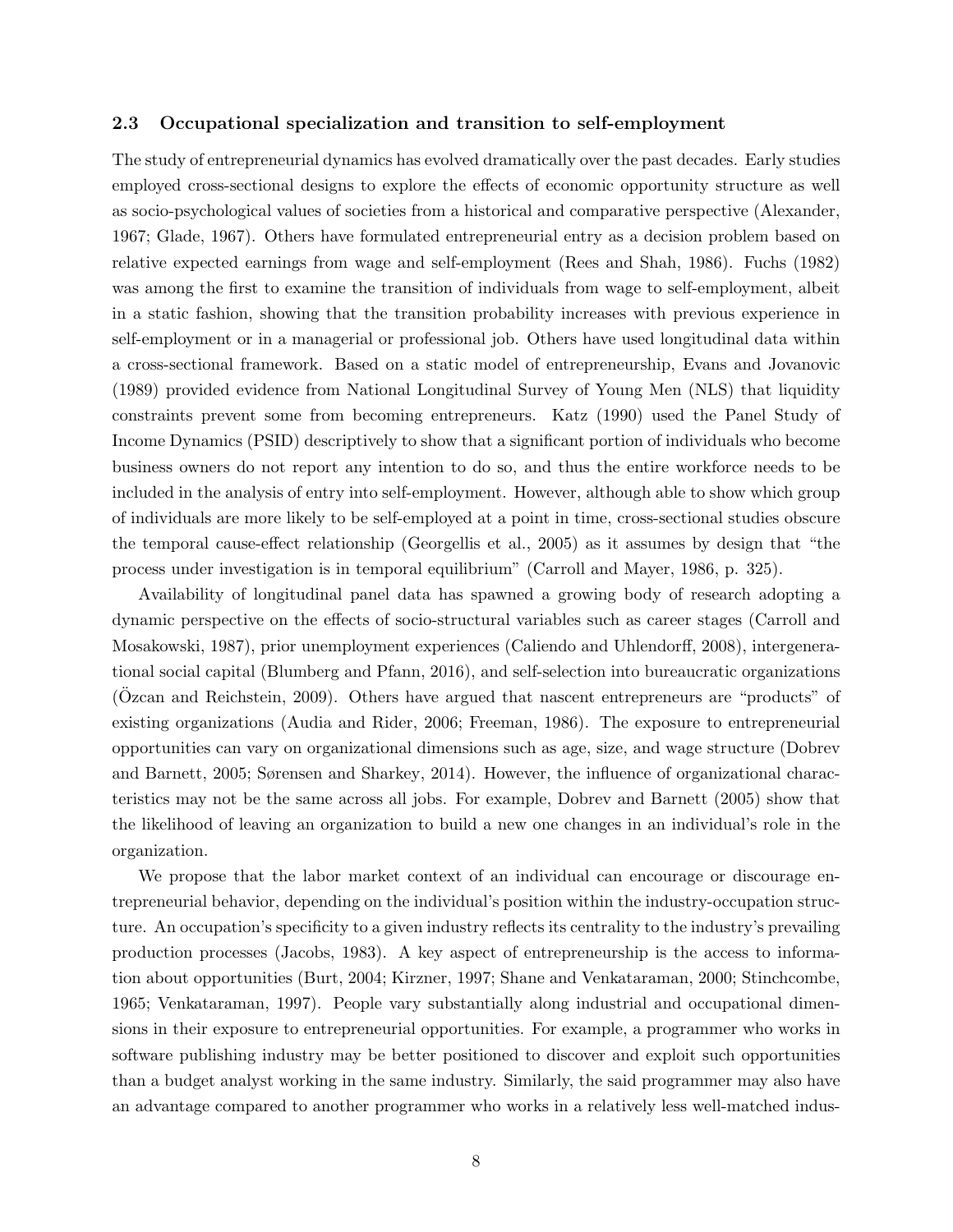try such as employment placement agencies. Individuals who hold central positions within their industries can gain technical and managerial skills that can facilitate generation of new ideas and increase the expected rewards from entrepreneurship (Campbell, 2012). They are also more likely to have better connections to resource holders, lower search costs, and access to a larger pool of potential employees (Stuart and Sorenson, 2005). Another reason to expect higher rate of movement into self-employment for specialized occupations pertains to the blocked mobility argument (Brittain and Freeman, 1986; Stinchcombe, 1965). Advancement in the organizational hierarchy, which tends to correlate with occupational specialization, reduces the likelihood of further advancement as the number of promotion opportunities goes down. Rather than switching employers, it may be more rewarding to establish a businesses to attain further advancement. Therefore, we expect the rate of transition into self-employment to be higher for individuals who are in more closely matched industry-occupation groups. We thereby challenge the assumption that socio-structural factors would operate similarly for both job mobility and movement into self-employment (Carroll and Mosakowski, 1987).

# Hypothesis 2 Entry into self-employment increases in occupational specialization by industry.

We finally take a closer look at inter-industry movements into self-employment. Hypothesis 1b suggests a decrease in inter-industry mobility whereas Hypothesis 2 suggests an increase in entry into self-employment in occupational specialization by industry. The likelihood of a switch into selfemployment from paid employment while moving across industries may be negatively affected for the same reasons that make job shifts across industries less likely. In particular, industry-specificity of occupational skills may also make the pursuit of self-employment in a different industry more difficult and less rewarding. However, self-employment can also act as a port of entry for the workers who are barred from paid employment in other industries. Individuals may be choosing to be self-employed when they are unable to find—or anticipate the difficulty in finding—an appropriate paid employment under current labor market conditions (Carroll et al., 1992; Dawson and Henley, 2009). When mobility across industries is restricted, self-employment might be preferred. If individuals who are in well-matched industry-occupation groups do leave their current industries, they may be more likely to do so through self-employment. One reason is that by being one's own boss, an individual can minimize the negative effect of the loss in value of skills associated with industry change on the likelihood of mobility as the need to prove one's value to an employer is no longer a constraining factor. Moreover, the opportunity cost of choosing self-employment over paid employment in a different industry is lower when the occupational skills are specific to the current industry (Sørensen and Sharkey, 2014). Self-employment may then become the more attractive mobility option.

We would also expect the overall effect to be positive due to Schumpeterian (1934) view of the entrepreneur who carries out new combinations. Individuals who leave their existing employment to pursue their entrepreneurial ideas and ambitions do not have to stay within the boundaries of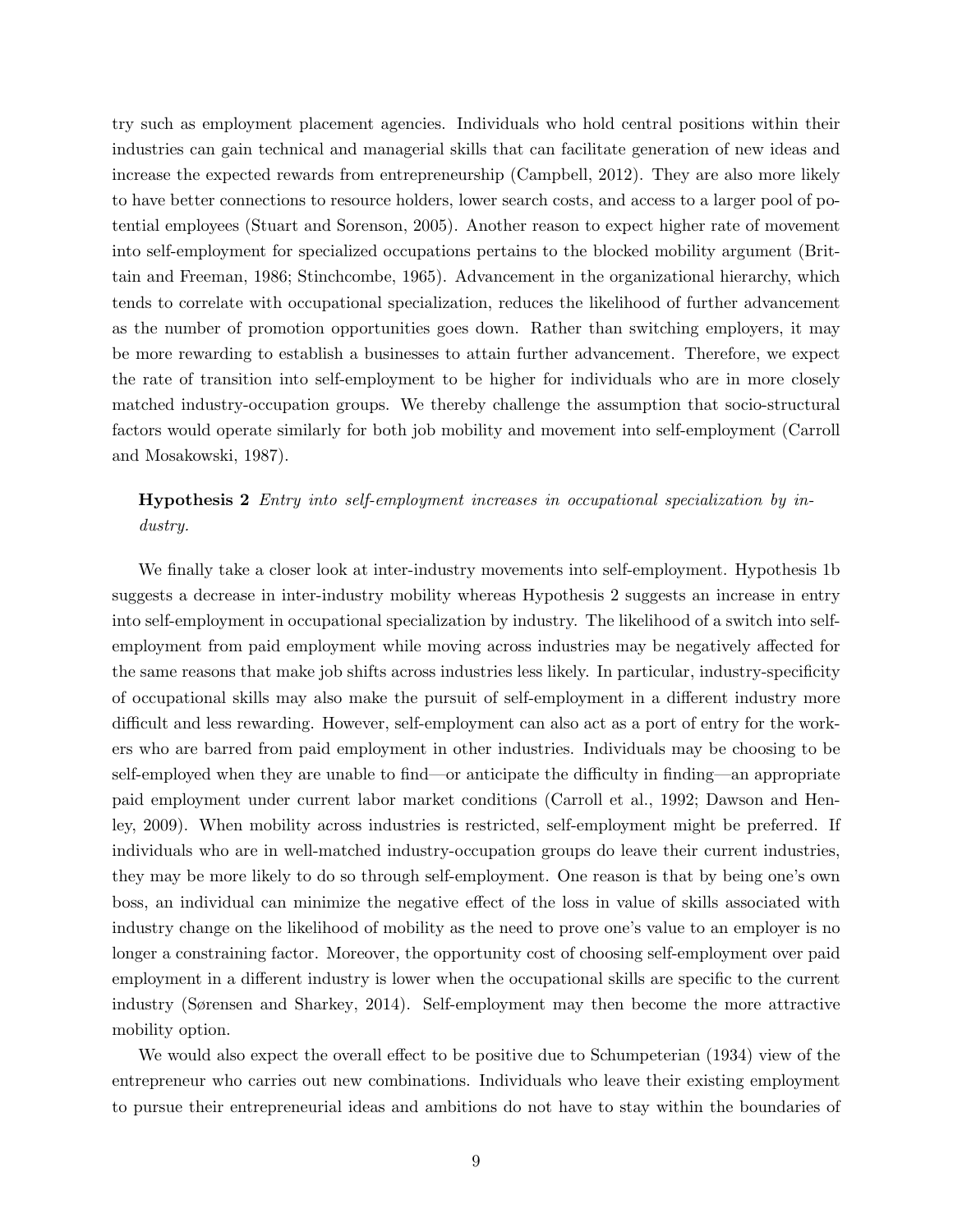their current industry. They often respond to blocked opportunities within their organizations by creating new organizational forms (Hannan and Freeman, 1988). The newly-formed organization may thus be classified in a different industry than the previous employer. While skill specificity limits mobility between industries through job changes, it may also be indicative of significant knowledge flows between industries through spin-offs. Distinct occupational skills that involve greater technical capabilities may in fact be more valuable outside of the current industry within the entrepreneurial context. Therefore, we expect the rate of transition into self-employment in another industry to increase with occupational employment concentration by industry.

Hypothesis 3 Inter-industry entry into self-employment increases in occupational employment concentration by industry.

# 3 Data and Methodology

To test our propositions, we adopt an individual rather than firm level of analysis to sample the whole workforce as candidates for entrepreneurship instead of only successful entrants, and to control for information on the founder characteristics (Evans and Leighton, 1989). We employ life-course data from the National Longitudinal Survey of Youth 1979 panel (NLSY79) sponsored by the U.S. Bureau of Labor Statistics (BLS). NLSY79 follows a nationally representative sample of American youth who are of age 14 to 22 when first interviewed in 1979 until 2014. Out of three subsamples that comprise the NLSY79 cohort, we exclude the supplementary samples of economically disadvantaged minorities and population serving in U.S. military, and use only the representative cross-sectional sample of 6,111 respondents.

The data is composed of three parts. The first part is the work history data that provides a weekby-week longitudinal record of associated job(s), if employed, which we use to construct continuous spells of tenure for each job held.<sup>9</sup> The use of weeks to construct job tenure is important as state dependence in mobility can take effect in early stages of a job (Farber, 1994; Neal, 1999). The second part is the employer history roster: a collection of annual surveys on all employers ever reported by the respondents.<sup>10</sup> It includes information on the type of industry and occupation as well as class-of-worker status. Respondents are asked to report for every job they have ever had whether they were self-employed or employees in public or private sectors.<sup>11</sup> Finally, NLSY79

<sup>&</sup>lt;sup>9</sup>If a respondent holds multiple jobs concurrently, NLSY79 designates the "CPS employer", defined as the respondent's current or most recent job, as the primary or main job held.

 $10$ In NLSY79, the term "job" refers to a given employer, regardless of whether the employer is the same person as the respondent or not.

 $11$ Self-employed are defined by the Bureau of Labor Statistics (for example, see Bregger, 1963) as persons who operate their own business and derive personal income as profit from the enterprise. Note, however, that incorporated business owners who report their earnings as wages are sometimes recorded as wage workers (Hamilton, 2000; Becker, 1984). NLSY79 classifies respondents as self-employed if they own at least 50 percent of a business, are the chief executive officer or principal managing partner of a business, must file Schedule SE (Form 1040) for Federal income taxes, or identify themselves as independent contractors, independent consultants, or freelancers. It is therefore a heterogeneous group ranging from high-income professionals operating their own practices to small businessmen and low-income marginal workers. It has been acknowledged in the literature that entrepreneurial earnings follow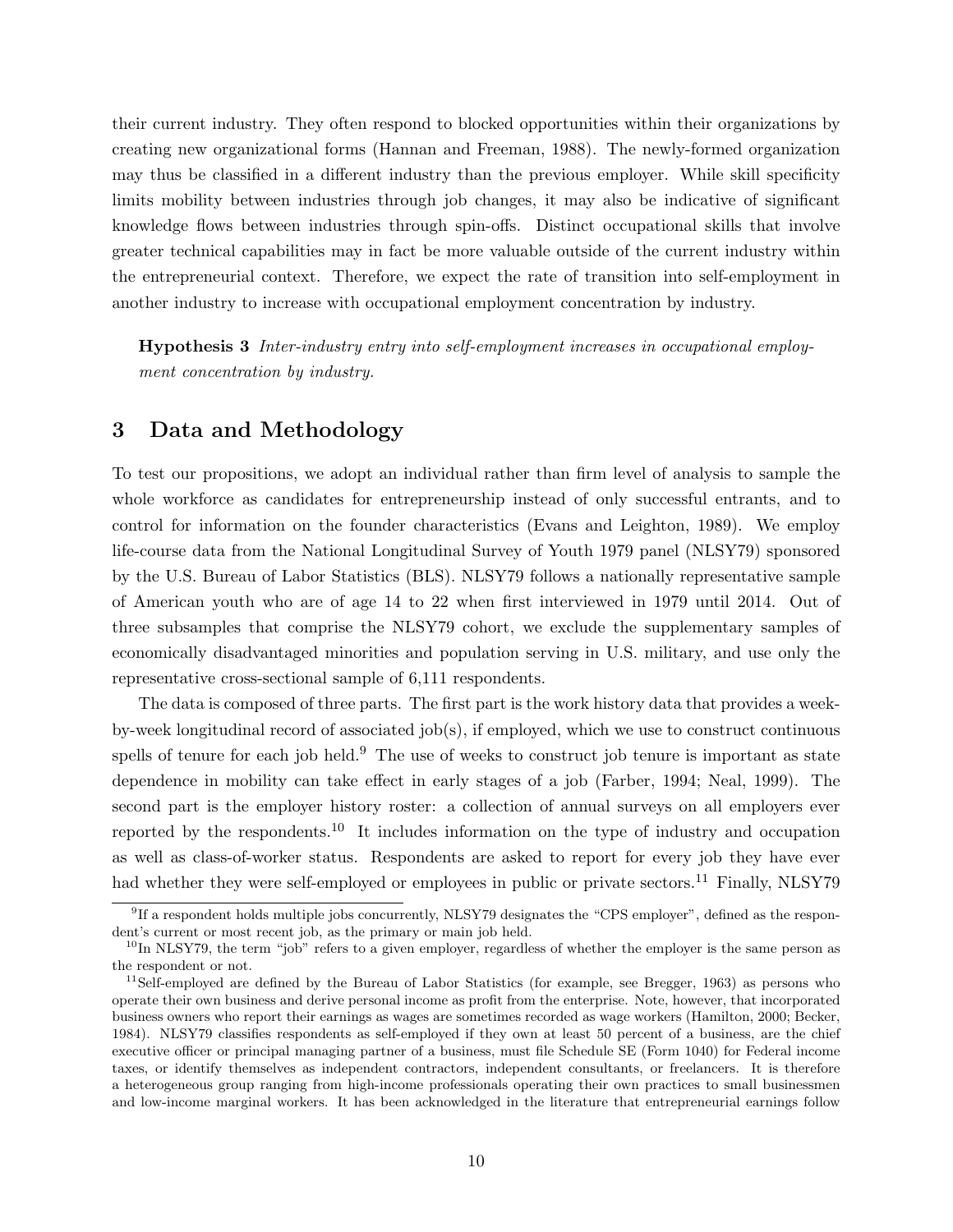collects a wide array of information on respondents' demographic and socioeconomic characteristics in each survey year. We merge all three parts using unique identifying numbers assigned to each respondent and each job.

We combine NLSY79 with data from the Occupational Employment Statistics (OES) program of the BLS. OES reports annual estimates of employment and wages in cross-section of occupation and industry groups at the national level.<sup>12</sup> There are two main advantages of OES. First, it is a comprehensive source of information encompassing a wide range of detailed industry-occupation categories. Second, it has been regularly produced for a long period. However, there are two types of unpublished estimates in OES. If either an employment or a wage estimate is unavailable, the occupation appears in the data but the estimates are not released. If both estimates are unavailable, or an occupation is not surveyed at all, the occupation does not appear in the data. For the latter cases, there is not much we can do. For the former cases, we use linear interpolation to fill in the missing estimates in between years with released estimates.

To match these two datasets on industry and occupation, we adopt the following procedure. NLSY79 and OES use different coding schemes to classify occupations and industries. The former uses 2000 Census codes whereas the latter uses SOC and NAICS codes.<sup>13</sup> We developed crosswalks that link Census to the SOC and NAICS codes for each of the major revisions that these classifications have gone through over time. In particular, 2000/2002 Census codes used in NLSY79 are converted to detailed-level 2000 and 2010 SOC codes, and to 3-digit 2002, 2007 and 2012 NAICS codes. The way NAICS codes are used in OES involves a trade-off between the level of detail and the availability of estimates. 2-digit sector codes are too crude to account for the diversity (Carroll et al., 1992). On the other hand, there are too many unreleased estimates in OES at four or more digit level industry codes. Therefore, we use 3-digit codes which provide adequate disaggregation without compromising the amount of data available.<sup>14</sup>

The resulting matched dataset contains respondent-job observations whose durations are split at the time of interview into job episodes. Information on the employers and respondents are updated at the end of each episode. Industrial and occupational classification of a job can thus change episodically. Industry, occupation, and class-of-worker codes that are missing due to item nonresponse are replaced with the mode of the nonmissing values for a given job. This prevents spurious code changes from affecting our results.<sup>15</sup> We also exclude (1) industries that are not surveyed in

a bimodal pattern where some self-employed individuals are 'stars' and others are 'misfits' (Åstebro et al., 2011; Braguinsky et al., 2012). Others have explicitly divided the entrepreneurial class into high and low stratum in their theorization (Perry-Rivers, 2016). Regardless, however, of the exact composition of the self-employed, it is a common enough phenomenon worthy of research in itself. Katz (1990) discusses why considering self-employed rather than entrepreneurs or small business owners can be purposeful.

 $12\overline{C}$ ross-sectional estimates are not available at narrower geographic levels such as state, country, or zip code.

<sup>&</sup>lt;sup>13</sup>Before 2002, NLSY79 uses 1970 Census codes whereas OES uses SIC codes and a proprietary occupational classification system. Because of the difficulty in obtaining a reliable crosswalks between these historical classifications, we limit the period of study to 2002 through 2014.

<sup>&</sup>lt;sup>14</sup>The only exception to this is that Census 2000 industry codes in 2002 NLSY79 survey are converted to 4-digit NAICS codes, which is the only level at which OES estimates were produced in 2002.

<sup>&</sup>lt;sup>15</sup>An alternative is to use the first code reported for a given employer (Neal, 1999). However, it is not appropriate for our purposes as the codes used affect the main independent variable rather than the incidence rate (except to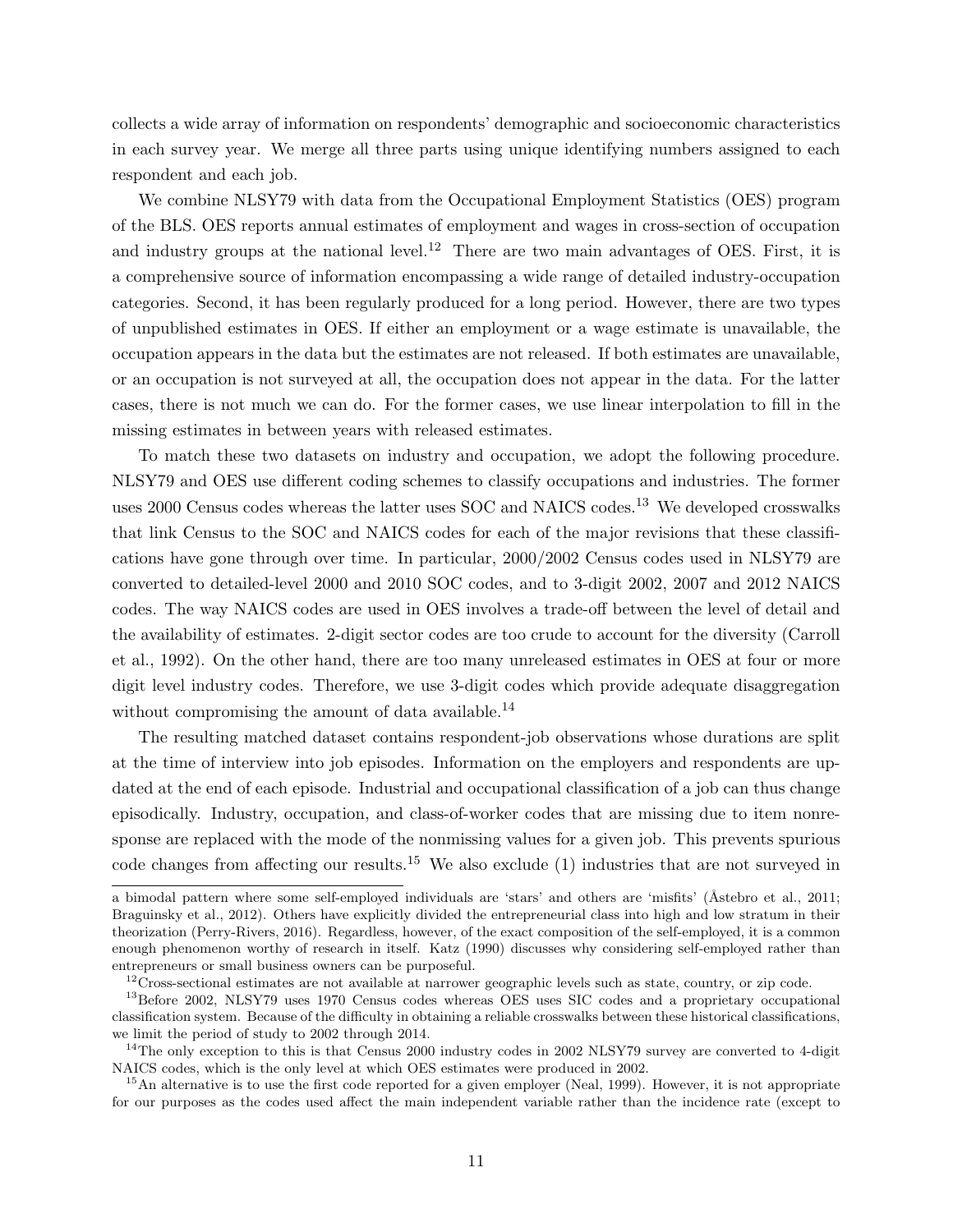OES including active military duty, (2) public administration, construction, and management of companies and enterprises sectors, and  $(3)$  industries without specific definition.<sup>16</sup>

We measure industry-specificity of an occupation by its employment concentration using *indus*try quotient (henceforth IQ) defined in Watson (2014). IQ is a variant of location quotient and refers to the ratio of an occupation's share of employment in a specific industry to its share of employment in all industries combined. Formally,

$$
IQ_{ijt} = \frac{E_{ijt}/\sum_{i=1}^{J} E_{ijt}}{\sum_{j=1}^{I} E_{ijt}/\sum_{j=1}^{J} \sum_{i=1}^{I} E_{ijt}}
$$

where  $E_{ijt}$  is the employment in industry i and occupation j in year t for  $i = 1, \ldots, I$  and  $j =$  $1, \ldots, J$ . IQ represents an industry's relative reliance on an occupation. It is equal to one if the occupation is employed by the industry at the same rate that it is employed in the whole economy. If, on the other hand, the occupation, given its share in the whole economy, constitutes a larger (smaller) segment of the industry's labor, it takes a value greater (less) than one. The advantage of this measure is that it is not sensitive to the absolute number of employment but rather concentration of it. We then take the natural logarithm of IQ as logarithmic transformation effectively alleviates skewness of the measure (Tian, 2013). Table 1 illustrates the variation in IQ and log-transformed IQ among several occupations for the Oil and Gas Extraction industry, and among several industries for Accountants and Auditors. Figure 1 shows that  $\ln(\text{IQ})$  is normally distributed with mean −0.45. However, this is not the case for individual occupations. Figure 2 demonstrates the substantial difference in how employment concentrations are distributed among industries for two occupations.

[Table 1 about here.]

[Figure 1 about here.]

[Figure 2 about here.]

There is a possibility of partial match between a job and OES whenever the job's Census codes for industry and occupation are converted to multiple SOC and/or NAICS codes.<sup>17</sup> For these

determine whether movement after job exit is within or across industries). This requires us to allow for occupational codes to change within firm over time. Any such change would then not be incorrectly counted as a job switch and appropriately account for the change in IQ, which will be described in a moment. By extension, IQ also takes care of intra-firm transfers or promotions that may lead to occupational shifts. As it is a time-variant measure, its magnitude can change over time during a job spell without resulting in a spurious transition.

 $^{16}$ Refer to https://www.bls.gov/oes/oes\_ques.htm for industries that are not surveyed in OES. There is no oneto-one correspondence between NAICS and Census codes for the public administration sector. There are no 3-digit NAICS equivalent of Census codes for the construction and management of companies and enterprises sectors. Lastly, several Census codes refer to unspecific industry definitions (e.g., "Not specified utilities") which cannot be matched with 3-digit NAICS codes.

<sup>&</sup>lt;sup>17</sup>Any of the two reasons we have mentioned above for unpublished estimates in OES can be responsible for partial matches. In addition to the cases where an industry-occupation combination is completely missing in OES, we cannot calculate IQ when there is a successful match but the total employment estimate is not released.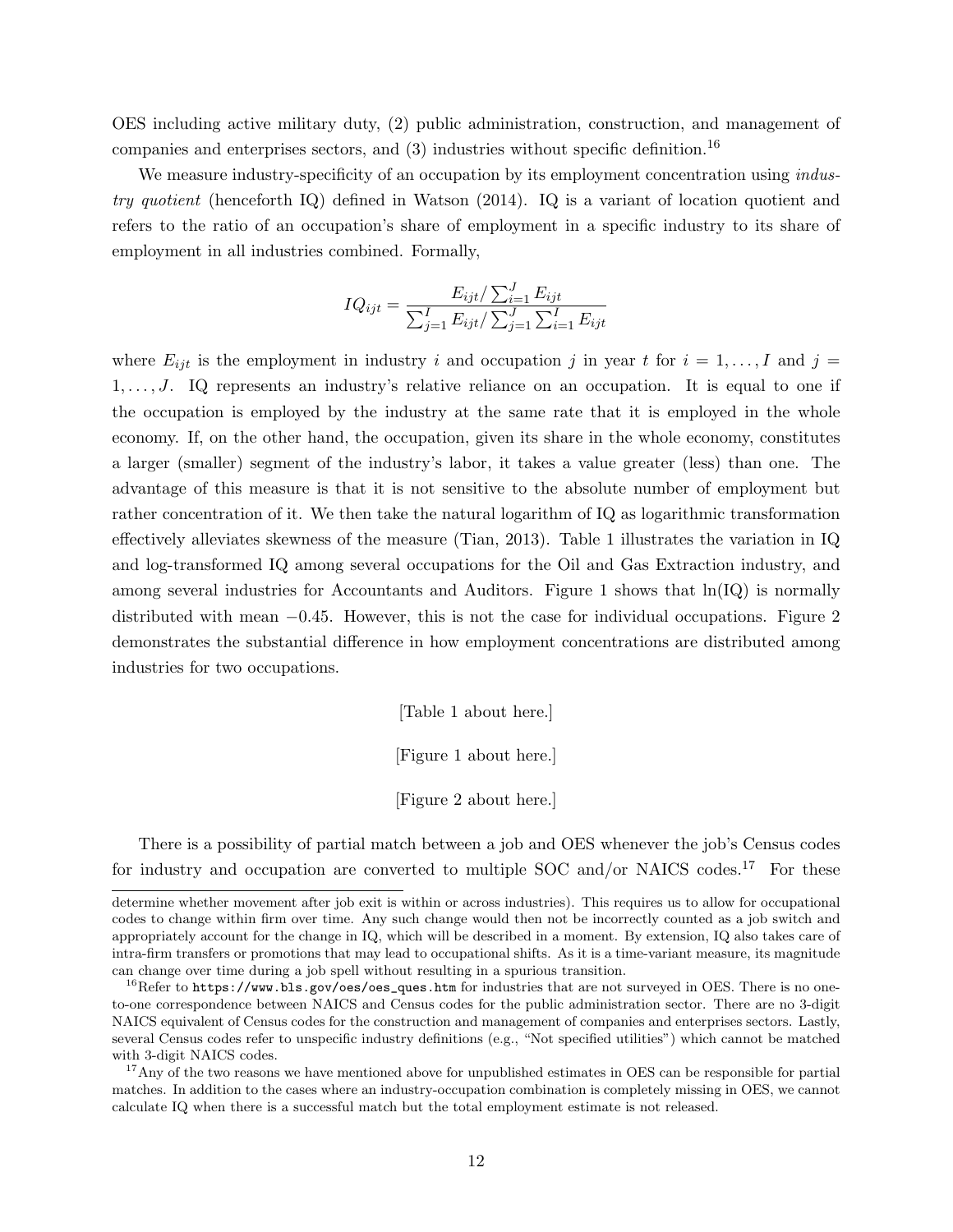instances, we choose to be cautious and treat them as if they cannot be matched. There are also cases where a job's Census codes are converted to multiple SOC and/or NAICS codes, and they can all be matched with OES. Each SOC and NAICS code combination would then point at different values of employment and wage. Annual wage estimates are averaged over all matches. To calculate a single IQ value for each job episode, we extend the boundary of industry and/or occupation to encompass multiple SOC and/or NAICS codes. For example, if a Census industry code is converted to two NAICS codes, then IQ provides the measure of the relative reliance of those two industries on a given occupation.

In addition to IQ as the main covariate, we also add two moments of the wage distribution associated with prior employment as measures of the opportunity cost of entrepreneurship (i.e., forgone earnings in paid employment) (Berkhout et al., 2016). OES provides annual wage data for each industry-occupation combination. First, we control for mean annual wage. Occupational status is found to be positively correlated with educational attainment and the propensity to be selfemployed (Georgellis et al., 2005). However, higher income categories are also associated with better working conditions and greater job security. The opportunity cost of leaving paid employment for self-employment is also higher for such categories. Therefore, we expect the likelihood of leaving the current employment to be lower for high income jobs. We also add standard deviation around the mean annual wage to control for the degree to which the wage structure is compressed (see Appendix for calculation procedure). Looking at how organizational opportunity structure affects entrepreneurial entry, Sørensen and Sharkey (2014) used maximum wage as a measure of wage ceiling and found that lower maximum wage pushes individuals towards entrepreneurship. Berkhout et al. (2016), on the contrary, showed evidence that the probability of choosing entrepreneurship decreases in mean but increases in variance of the wage distribution in one's (abandoned) labor market segment. These studies, however, do not make a distinction between movements within or across segments. We expect a narrower wage structure to restrict opportunities for career advancement within the current industry and thus push individuals towards other industries and/or self-employment.

We control for potential demographic and family background factors such as gender, age, race, marital and immigrant status, and education (see Simoes et al., 2015, for an extensive review of individual determinants of self-employment). We add two measures of financial status. Total net family income can affect transition rates by two distinct pathways. On the one hand, it indicates attainment and productivity in current employment. A steady family income can make individuals less willing to take risks by switching to self-employment or moving out of their current industry. On the other hand, higher family income can alleviate liquidity constraints on entrepreneurship (Hurst and Lusardi, 2004). The net effect is therefore ambiguous. The other measure of family financial status, whether a family is in poverty in past calendar year, can reduce the ambiguity by controlling for the lower tail of the bimodal earnings distribution of the self-employed (Astebro et al., 2011). Controlling for acute liquidity problems, we expect the first pathway to takeover and tilt the net effect of family income towards the status quo.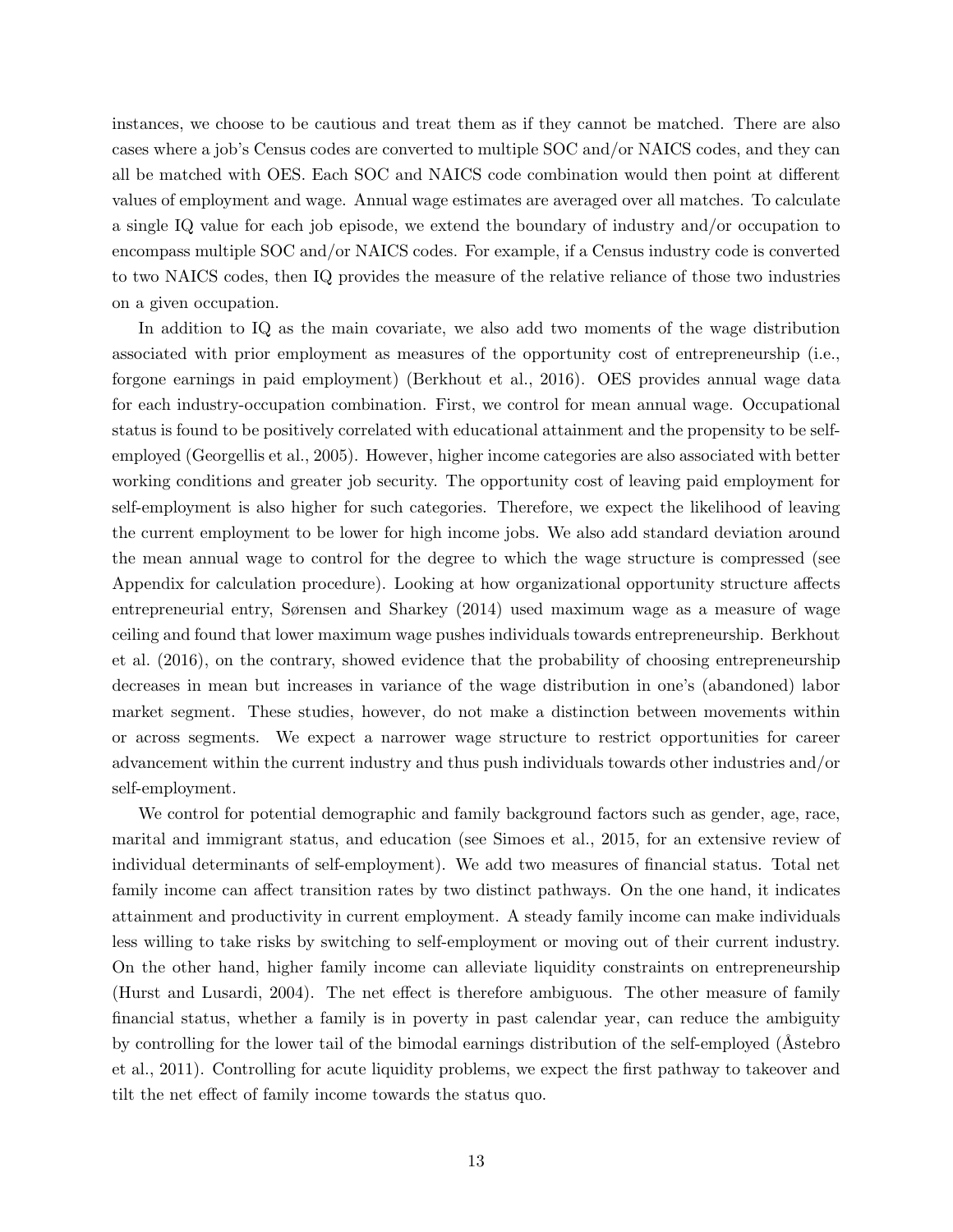It is also well established in the literature that a history of frequent job changes (i.e., job hopping) increases the odds of subsequent ones as well as of entry into self-employment (Astebro et al., 2011; Evans and Leighton, 1989; Farber, 1994). Hence, we control for the number of different jobs ever reported prior to the start of a job. Respondents in NLSY79 may also report more than one job in a given week. One reason for dual job holding may be that individuals at the lower end of the earnings distribution work in multiple jobs to generate extra income. Having a secondary job may also be indicative of "testing the waters" for entrepreneurial opportunities. Multiple job holding may be enabling individuals to acquire new skills without actually taking the risk of quitting their primary job, thereby making the transition into self-employment easier (Panos et al., 2014). We therefore conjecture that the dual job holders have a lower likelihood of changing employers but greater likelihood of moving into self-employment. Job episodes are split at the start and stop times of secondary jobs. We construct a dummy variable that indicates whether the main job is accompanied by a secondary job or not.

Respondents also report whether they are in unionized employment. Unions provide job security by creating barriers to entry to internal markets (Sørensen, 1983). Union membership may therefore protect workers from competition and economic uncertainties, thereby reducing their incentive to terminate the employment contract.

There might be geographic differences in mobility patterns as well. We utilize data from NLSY79 on whether the respondents' current residence is in urban or rural areas. The former possess thicker labor markets with greater employment opportunities. The effect of being located in an urban area on job change should thus be positive. Whether this effects carries over to entrepreneurial mobility is ambiguous. We also add region fixed effects.<sup>18</sup>

Respondents are also asked in either 2010 or 2012 to rate their willingness to take risks on a scale from 1 to 10. Less risk averse individuals may be more inclined to seek opportunities outside of their immediate organizational and industrial foci.

Finally, we include two variables that can correlate with the propensity to become an entrepreneur in our self-employment regressions. First, prior self-employment experience can increase the likelihood of subsequent entrepreneurial entries. People gain confidence and managerial experience from their previous ventures even if they fail (Jovanovic, 1982; Evans and Leighton, 1989) They also form ties to resource holders that they can take advantage of later on. Second, entrepreneurial tendencies may be passed on intergenerationally by the association between parents' and their children's occupation (Hauser et al., 1975). Parental involvement in self-employment increases the propensity to become entrepreneurs (Dunn and Holtz-Eakin, 2000). We utilize the data from NLSY79 on whether the occupation of adult male (i.e., father or father figure) present in household when the respondent was 14 is "Managers, Officials and Proprietors".

<sup>&</sup>lt;sup>18</sup>Geographic regions are defined as Northeastern, Northern Central, Southern, and Western U.S.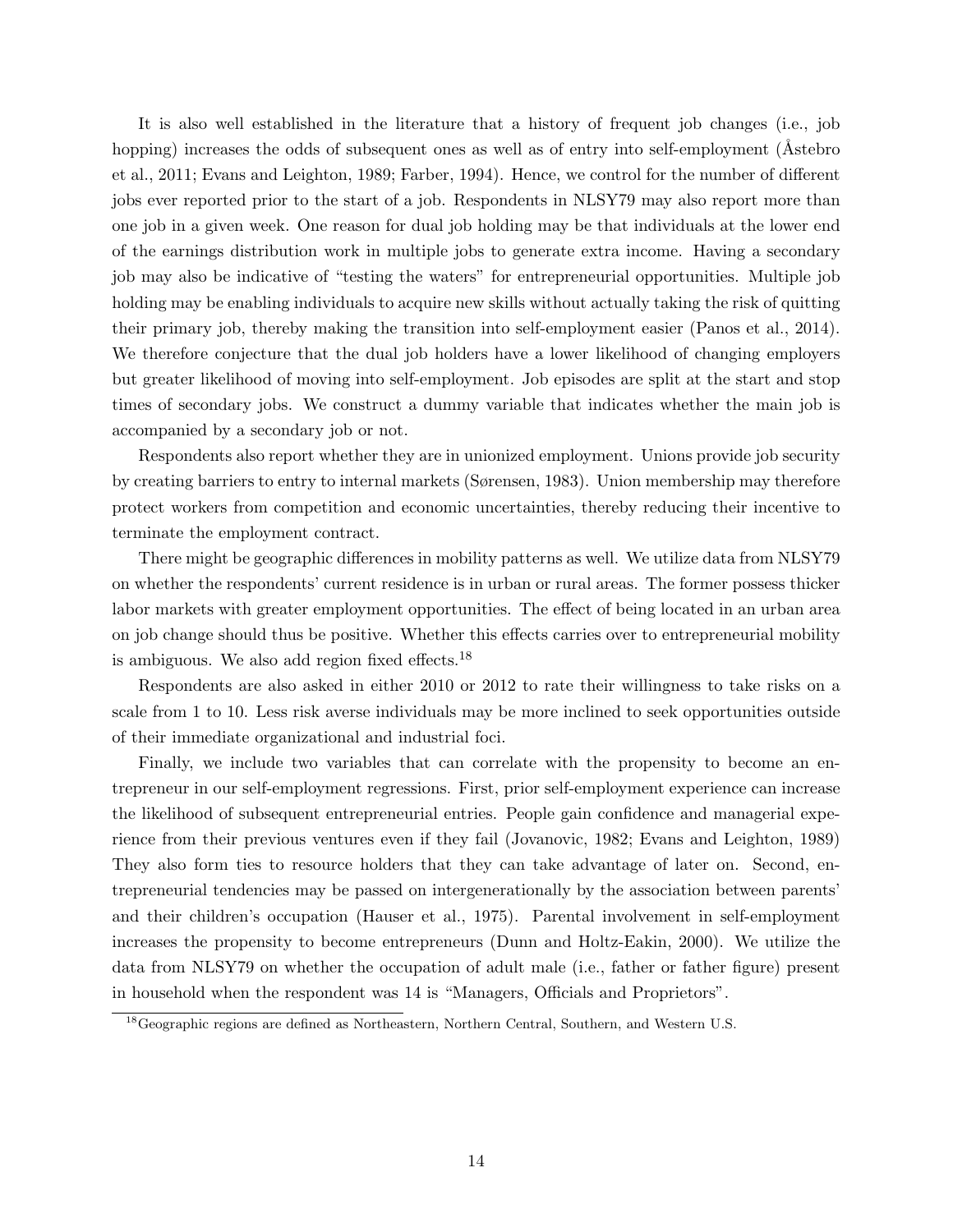# 4 Results

Table 2 provides descriptive statistics at the respondent-episode level for the variables used in our analyses, some of which are discrete time-varying covariates and some are time-invariant. Pairwise correlations are shown in Table 3.

[Table 2 about here.]

[Table 3 about here.]

We start by defining the types of mobility. Job shifts are separated in two dimensions: (1) intraor inter-industry (i.e., stayers vs leavers), and (2) transitions to a non-self-employed (non-SE) or a self-employed (SE) job. The mobility events are defined as follows. A job is terminated if its last episode is followed either by another job or a period of unemployment.<sup>19</sup> There are 8,093 such cases where IQ can be calculated. In our sample, 64.5 percent of all job terminations are followed by a spell of unemployment while the rest is followed by another job.<sup>20</sup> An episode is censored if there is no information for the following episode. The rest of the transition types are conditioned by the occurrence of a job termination. We treat a transition as an intra-industry (inter-industry) job shift if the last episode of a job is eventually followed by another job with the same (different) nonmissing Census industry code. We lose 221 and 1,261 transitions due to missing industry code for origin and destination jobs, respectively. Of the remaining 7,243 job shifts, 4,525 (62.5 percent) are inter-industry. Movement across sectors is very common as 3,657 (81 percent) of all inter-industry job shifts are also inter-sector.<sup>21</sup> Next, we determine whether or not a transition to self-employment occurred. Our risk set consists of non-self-employed individuals who either change their employers or become self-employed. There are 6,796 job shifts with identifiable origin and destination class-of-worker status, 705 of which are transitions to self-employment (10.4 percent). If whether a particular type of job shift occurred or not cannot be determined due to missing data, it is coded as censored. Table 4 summarizes the transition probabilities.

# [Table 4 about here.]

To test our main hypotheses, we start by looking at the associations between  $\ln(Q)$  and the probabilities of different types of mobilities conditional on having made a job shift. The decisions to change industry and to enter into self-employment are specified as binary choice variables. Figure 3 summarizes the results from logistic regression of transition probabilities on  $\ln(Q)$  and the control variables (we only report the coefficient on  $\ln(IQ)$  for corresponding regressions). The

<sup>&</sup>lt;sup>19</sup>There are some cases where a job is paused rather than terminated. We only count its last active period as termination. We do not reset the clock until there is such occurrence. The results are even stronger if we choose otherwise.

<sup>&</sup>lt;sup>20</sup>The frequency distribution of unemployment duration after a job termination is highly skewed towards shorter times, with a mean of 10 months for employer changes and 13 months for transitions to self-employment.

<sup>&</sup>lt;sup>21</sup>Note that we use Census sectors rather than NAICS, although the two are highly similar. Refer to NLSY79 Codebook Supplement Attachment 3 that lists all the industry and sector codes used.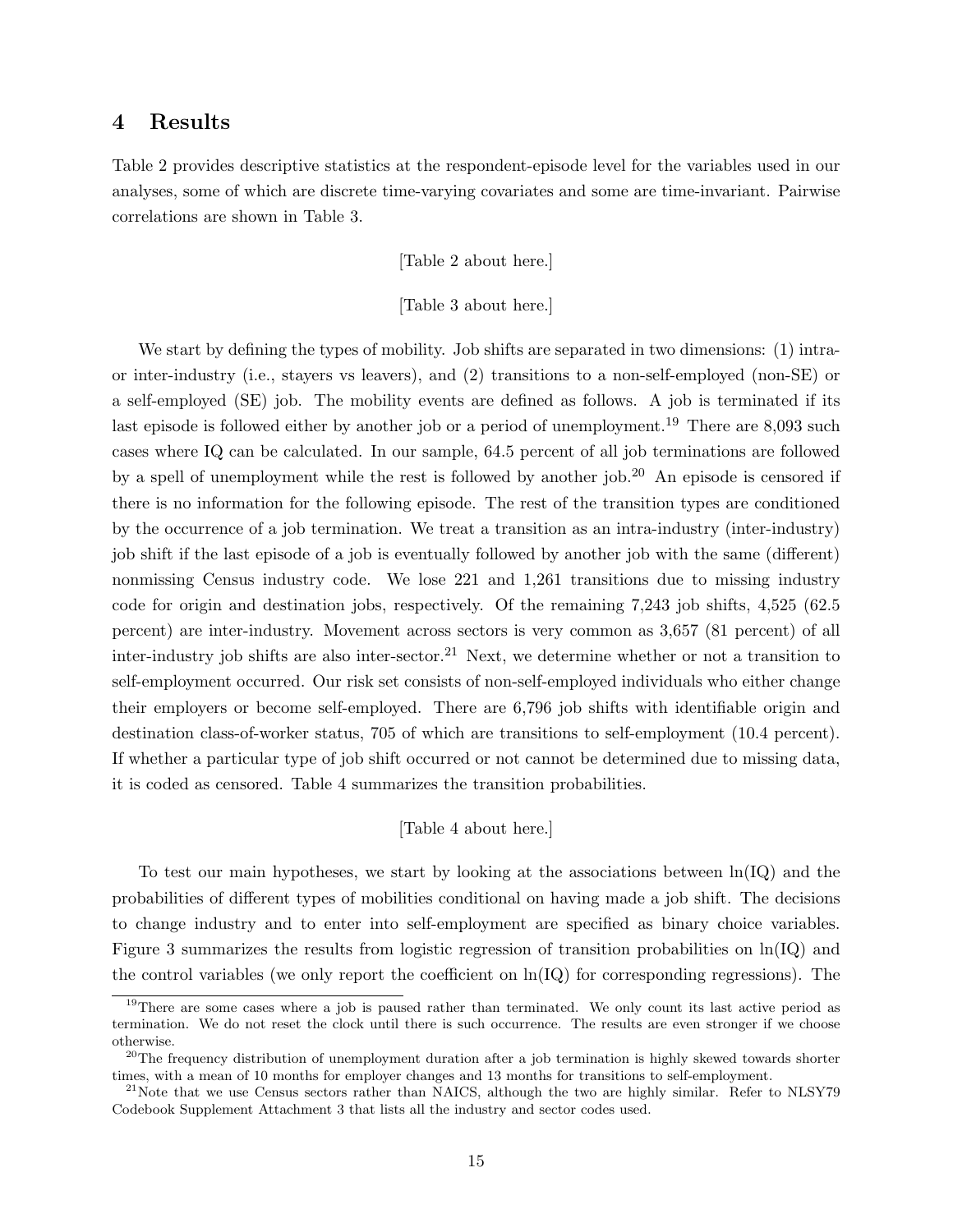upper section shows that an increase in IQ is associated with an increase in intra-industry mobility and a decrease in inter-industry mobility as predicted by the Hypotheses 1a and 1b respectively. In the lower section, we condition these probabilities on whether they occur after transitions to non-SE or SE. In both cases, the relationships hold. We then turn to Hypothesis 2. The lower section instead assumes that the decision to become self-employed comes before than the decision to stay or leave the industry. Probability of entry into self-employment increases in IQ, providing support for Hypothesis 2. As can be seen in the upper section, this relationship does not change with respect to whether the movement is also intra- or inter-industry.

## [Figure 3 about here.]

We next shift the focus from separable effects of IQ on industry and class-of-worker choice to its combined effects. In particular, we use event history analysis to look at the individual associations between  $\ln(Q)$  and four different mobility types: (1) intra-industry non-SE to non-SE, (2) interindustry non-SE to non-SE, (3) intra-industry non-SE to SE, and (4) inter-industry non-SE to SE. To analyze the duration-based data, we use semiparametric Cox proportional hazards regression to run a series of continuous-time discrete-state time-to-event models (Cox, 1972). The advantage of this model when the magnitude and direction of the effects of covariates is of the main interest is that the shape of time-dependence does not have to be specified (Blossfeld et al.,  $2007$ ).<sup>22</sup> In particular, we employ partial likelihood estimation to estimate the effects of time-dependent covariates with episodically changing values on the instantaneous rates of transition into multiple destination states. The transition rate at time t for the transition to state  $k$  is modeled as:

$$
r_k(t) = h_k(t) \exp \left\{ \beta_1^{(k)} I Q^{(k)} + X^{(k)}(t) \beta^{(k)} \right\}
$$

where  $X^{(k)}(t)$  and  $\beta^{(k)}$  are event-specific vectors of control covariates and their associated coefficients, and  $h_k(t)$  is the baseline hazard at time t. We are interested in the sign and the magnitude of  $\beta_1^{(k)}$  $i_{1}^{(k)}$  for different k to test our proposed hypotheses.

The results of Cox regressions with repeatable event (i.e., multiple failure) data with the duration set to time since labor market entry are presented in Table 5.<sup>23</sup> In all models, we control for sectoral and regional fixed effects. Models 1–3 in Table 5 show the transition rates with no reference to class-of-workers status. Model 1 contains all job exits: an event is experienced when an individual quits his or her job. Models 2 and 3 shows intra- and inter-industry job shifts respectively.<sup>24</sup>

 $^{22}$ Replicating the analysis using exponential and Weibull models yields similar results.

<sup>&</sup>lt;sup>23</sup>To make sure that our results are robust to duration and failure specification, we first replicated the analysis by resetting the clock at each job exit or change to effectively restart the same hazard function at every job change. Furthermore, it is possible for the hazard of transition into self-employment from a non-self-employed job to be dependent upon the total time spent as a wage employee. We set the duration to time spent in class-of-worker status (i.e., non-self-employed or self-employed) and the failure event to transition from paid employment to self-employment. The results remain materially the same in both procedures.

<sup>&</sup>lt;sup>24</sup>Note the distinction between job "exits" and job "changes". The number of failures in model 1 is not equal to sum of number of failures in models 2 and 3. This is because some job exits happen without being followed by another job.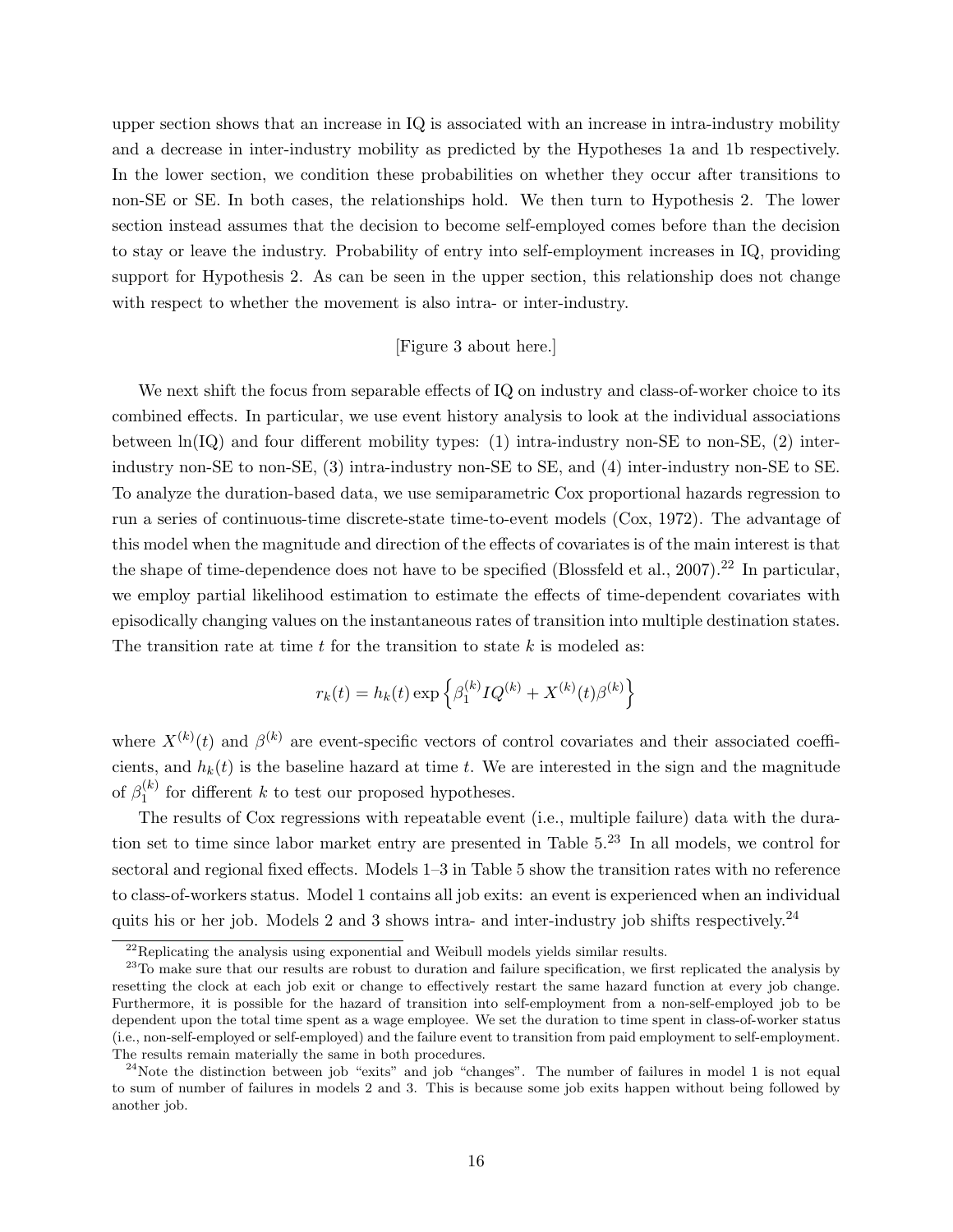#### [Table 5 about here.]

Females are more likely than males to quit their jobs according to model 1. However, the effect holds for inter-industry movements in model 3 but becomes opposite for intra-industry movements in model 2. Limited advancement opportunities within their current industry may be pushing females towards more dispersed employment patterns. Whites are less likely to quit or switch their jobs, although the effect is statistically insignificant. We add age at the time of interview and its squared term to account for nonlinearity in age dependence. The negative coefficient on age and positive coefficient on age square suggests a convex function where the job stability increases with age and experience at a decreasing rate. This is perhaps due to older respondents reaching the age of retirement. There is a significant positive effect of being married and a negative effect of the number of children in household in model 1 but not in models 2 and 3. Log of family income in past calendar year is a negative and significant factor. This confirms our previous conjecture that higher family income attenuates the incentive to quit or change current employment status. We control for the variation that might arise due to some individuals having histories of job instability. Log of number of different jobs held prior to the current job has the expected positive effect on subsequent job changes. The strong and consistent negative coefficient on dual job holding may be due to how the data is structured: individuals try new employment and/or entrepreneurial ventures without actually quitting their main job. This would result in an underestimation of the number of job changes. By including a dummy variable for dual job holding, we are effectively restricting our results to the main job held net of the effect of having a secondary job. The sign of coefficient on having a union contract is consistent with our prior expectations in all three models. Risk-taking score has positive and significant coefficient both in models 1 and 3 but not in 2, suggesting that risk-seeking behavior is more relevant when making the jump from one industry to another. The coefficients of the two ethnic background variables, being born in the U.S. and being a U.S. citizen in 1984, are not significant. Whether the current residence is in urban area or not, and poverty status are also not significant predictors. Highest grade completed and its squared term also do not provide any conclusive evidence for the effect of education on mobility in our sample.

Models 1–3 in Table 5 suggest that  $ln(Q)$  has a positive and significant effect on job exits. This relationship is mainly a consequence of greater intra-industry mobility. The sign of coefficient is negative on model 3 but not significant. These results support Hypothesis 1a but not 1b. This is, however, not conclusive as we have not yet differentiated between class-of-worker statuses. We isolate the transitions across non-SE jobs in Models 4–6, which present a more direct test of Hypotheses 1a and 1b by restricting the risk set to non-SE. As in model 1, model 4 represents all employer changes (i.e., it excludes self-employment as a potential destination). Models 5 and 6 show that, consistent with our predictions,  $\ln(IQ)$  has positive effect on intra-industry and negative effect on inter-industry shifts, both of which are statistically significant at 10 percent and 5 percent levels respectively. Not only high IQ encourages intra-industry job mobility but it also hurts the chances of switching to another job in a different industry than the current one, providing support for Hypotheses 1a and 1b. The coefficients on controls are very similar to the ones we observe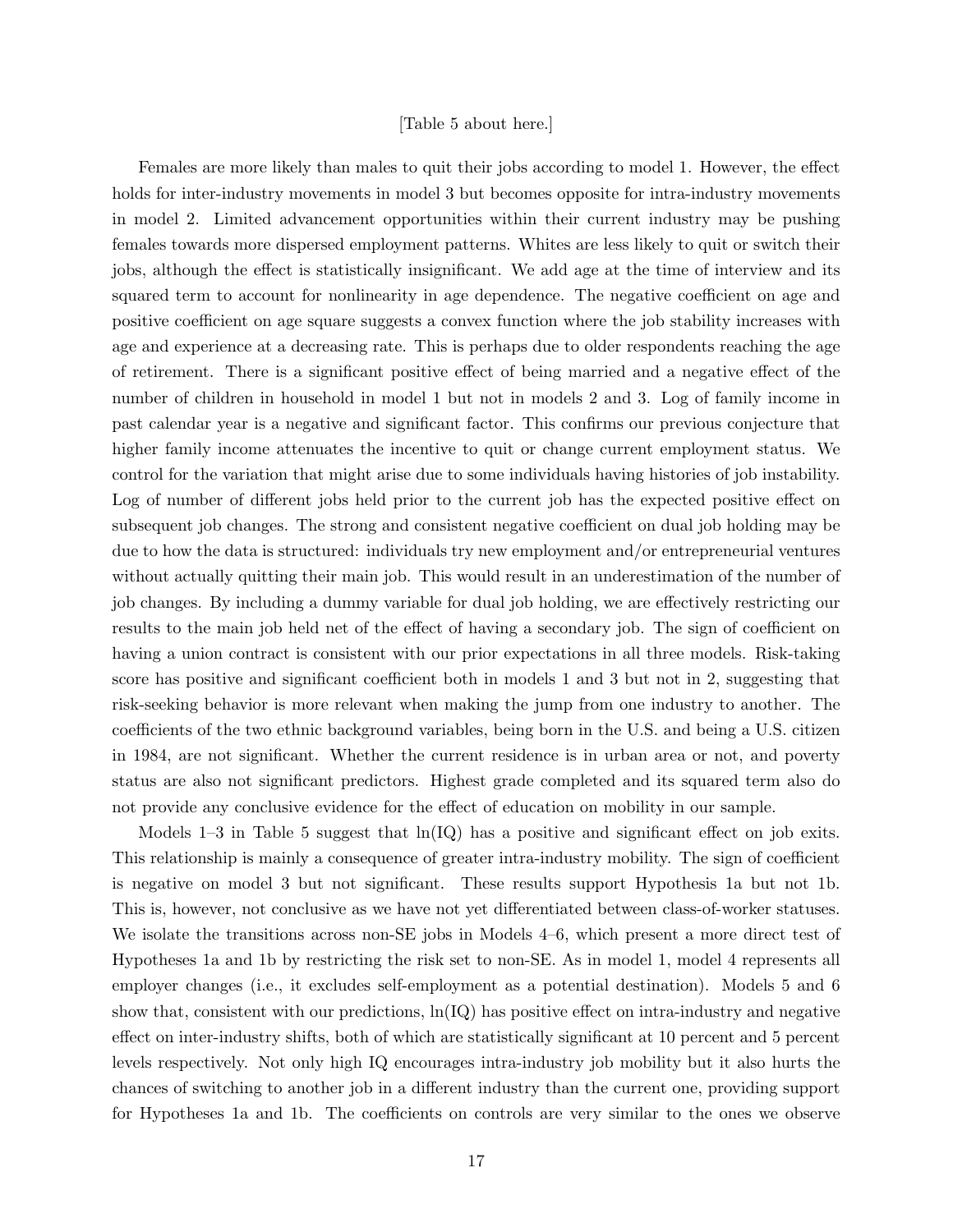in models 1–3. Familial variables cease to be significant predictors. There is also a negative and highly significant effect of being in poverty for inter-industry employer changes. In other words, being in poverty decreases the likelihood of finding a job in another industry. Lastly, the effect of multiple job holding is reversed for employer changes. It might be that these individuals work in multiple jobs to earn extra income without quitting their main jobs.

Models 7–9 in Table 5 present the results for entry into self-employment. The transition rate is positively affected by ln(IQ) not only for intra-industry but also inter-industry movements. Comparing the magnitudes of coefficients on  $\ln(\text{IQ})$  in models 7–9 and with those in models 4–6, it is evident that  $(1)$  the positive effect of  $\ln(\text{IQ})$  on entry into self-employment is less strong for interindustry movements that it is for intra-industry movements, lending support to Hypothesis 1a and 1b, (2) the overall positive effect of ln(IQ) is greater for the transition from a non-self-employed to a self-employed job than it is for the transition from a non-self-employed to another, lending support to Hypothesis 2, and  $(3)$  the effect of  $\ln(\text{IQ})$  on inter-industry entry into self-employment stays positive, lending support to Hypothesis 3.

Females and whites are less likely to become self-employed, and even less so within their current industry (see model 8). The likelihood of inter-industry transition into self-employment increases in education in a concave fashion. The coefficients on highest grade completed and its square term are highly significant in model 7 and 9, which suggests that movement involving change in both class-of-worker status (i.e., non-self-employed to self-employed) and industry requires a higher level of educational attainment. An interesting pattern appears for current residence. In contrast to regressions for employer change in models 4–6, models 7–9 suggest that living in urban areas reduces the likelihood of becoming self-employed, especially so for entries that involve industry change. Compared to models 4–6, the effect of multiple job holding reverses in direction in models 7–9. Individuals who hold a secondary job are more likely to transition to self-employment regardless of whether they are stayers or leavers. This provides an evidence to our earlier conjecture that dual job holding may signal entrepreneurial intent. Individuals may also be holding onto their primary paid employment before making the switch until they feel confident that their business can sustain them. As expected, risk-seeking individuals are more likely to switch to self-employment. The effect is null for models 4-6, which means the positive effect of risk-taking score in models 1-3 derives from models 7-9. Lastly, we include two additional variables that are found to correlate with entrepreneurial entry. In all three models, prior self-employment experience is a significant and positive predictor of subsequent ventures. Whether the adult male (i.e., father or father figure) present in household when the respondent was 14 had managerial or proprietor experience does not follow any significant pattern.

We have so far deferred the discussion on the industry-occupation group wage structure. Models 1–3 and models 4–6 present very similar results, although the latter are more conclusive as they specify origin and destination jobs as non-self-employed. Model 4 shows that log mean annual wage of the industry-occupation group has a negative effect on the likelihood of employer change. This effect remains significant only for intra-industry movements, suggesting a lower incentive to move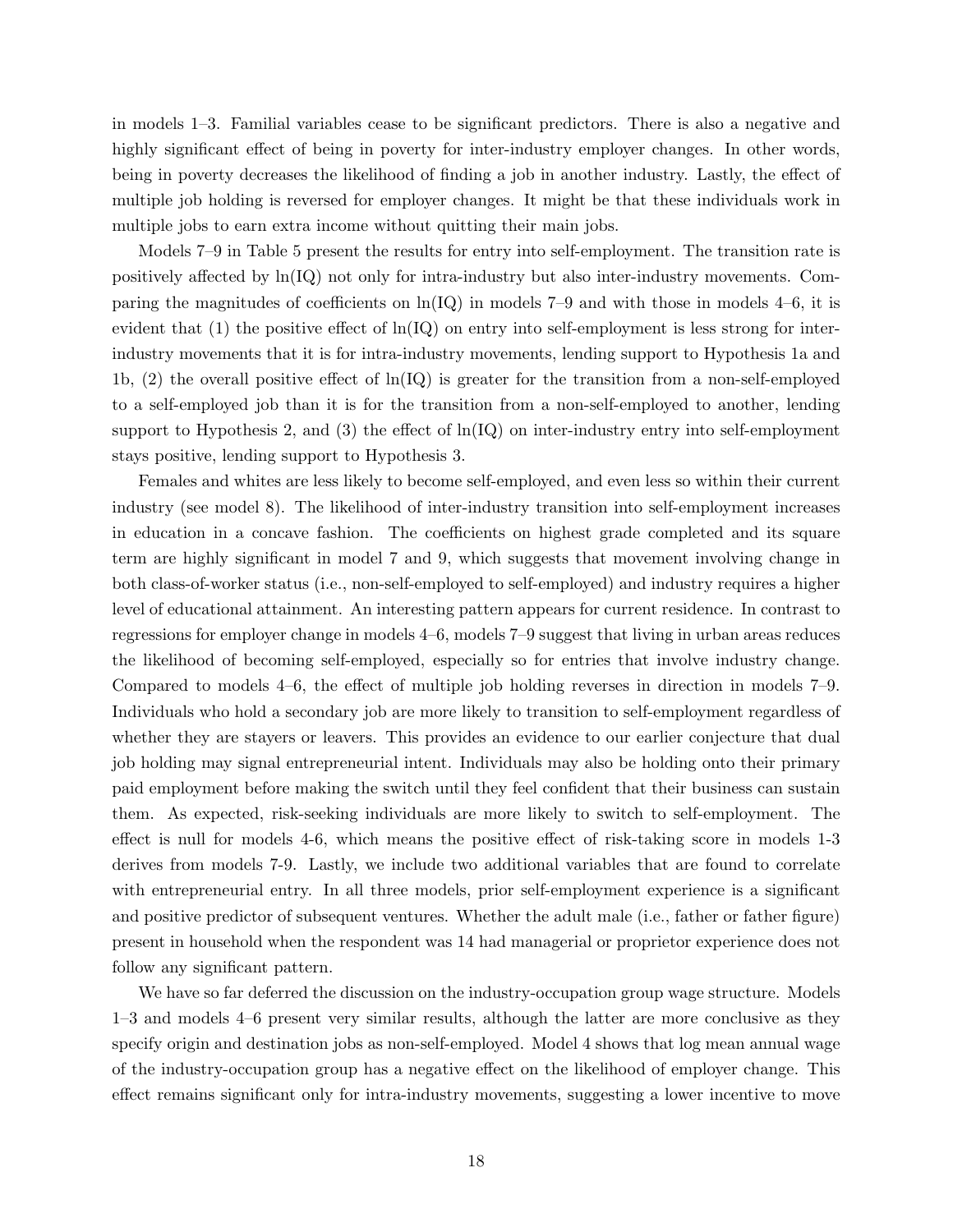out of current industry as a wage worker when the wage structure is more favorable. Model 5 provides some evidence for higher inter-industry mobility for industry-occupation groups of higher status, although the effect is not significant. Variance in wage measures how compressed the distribution of wages. It is a significant factor only in model 6. Log standard deviation around the mean wage is associated with a greater tendency to leave the industry. This result contradicts the expectation that a narrow wage structure induces individuals to seek further attainment elsewhere. For example, (Sørensen and Sharkey, 2014) demonstrate that a higher wage ceiling in an organization reduces the rate of movement to other employers. We observe that wage inequality in an industry-occupation group is associated with increased outflow. This might be due to increased chances of downward mobility and employment instability. Bureaucratized jobs with little variation in wages tend to provide more employment security. We then turn our attention to models 7–9 where the destination job is classified as becoming self-employed. Consistent with previous reports (Berkhout et al., 2016), we find a negative (positive) relationship between income level (variation) in prior employment and the propensity for choosing entrepreneurship (see model 7). However, entrepreneurial entry is affected by wage structure only for inter-industry movements, which is the opposite of what we observe for employer changes. Individuals in wage employment in high-wage high-variation segments might be facing a dilemma of whether to seek employment in other industries or become self-employed.

Figure 4 presents Nelson-Aalen cumulative hazard functions by ln(IQ) below and above its mean. All graphs start at around week 1145 when we start observing failure events within the period of observation that start with 2002 survey. The first column illustrates the positive effect of  $\ln(Q)$ on job quits. This effect is, however, only an average: the second and third columns show that the difference between above- and below-mean  $\ln(\text{IQ})$  groups is even larger for intra-industry moves but either subdued or reversed in direction for inter-industry moves. In particular, for movements across industries, cumulative hazard function of above-mean  $\ln(IQ)$  is first-order dominated by that of below-mean ln(IQ) for job shifts, but vice versa for entrepreneurial entry. The labor market positions restrict inter-industry mobility for wage employees while making individuals more likely to become entrepreneurs while changing industries. Although the difference between above- and below-mean  $\ln(\text{IQ})$  groups is not as large in the third column as it is in the first two columns, empirical results have shown that the differences are significant.

## [Figure 4 about here.]

## Push vs. pull factors

Models 6 and 9 in Table 5 indicate a contrast between switching employers and becoming selfemployed. The likelihood of entry into self-employment conditional on leaving the industry is increasing in  $\ln(\text{IQ})$  not only relative to switching employers (Hypothesis 2), but also in absolute terms (Hypothesis 3). The question then becomes one of identifying the mechanisms by which such difference arises.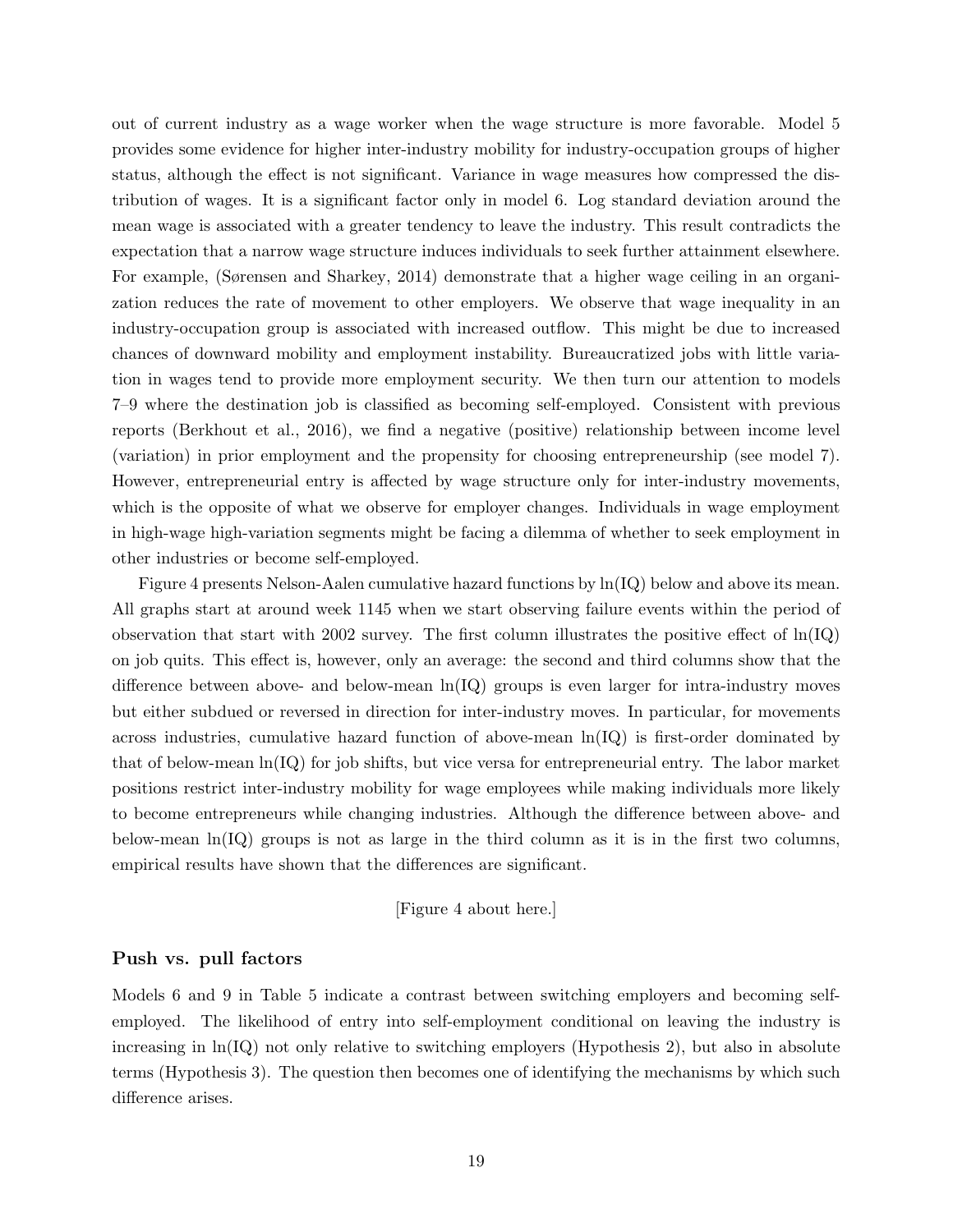It has been debated in the literature whether "push" or "pull" factors are more dominant in job mobility and entry into self-employment (Caliendo and Uhlendorff, 2007; Hachen, 1990; Martínez-Granado, 2002; Rosenfeld, 1992). Some workers may be pushed into self-employment following a layoff in the absence of available paid-employment opportunities (Dawson and Henley, 2009). Alternatively, they can voluntarily quit their jobs to pursue other opportunities.

Hence, we separate between involuntary and voluntary exits in order to see which type of mobilities are most affected by push or pull factors. Respondents in NLSY79 are asked to report the reason to quit their jobs. There is a range of different ways to answer this question, which we use to construct a dummy variable. Consistent with the prior research on job displacement (for examples Neal, 1995; Hachen, 1990), we define involuntary exits as leaving a job due to layoff, closure of the workplace, termination of contract, being fired, and ending of a government program. All other financial, personal, and family reasons of exit are classified as voluntary. We treat voluntary exits censored when analyzing involuntary exits, and vice versa. Table 6 and 7 reproduce the results in models  $4-6$  and  $7-9$  in Table 5, respectively, for involuntary and voluntary exits.<sup>25</sup>

#### [Table 6 about here.]

# [Table 7 about here.]

In Hypothesis 1b, we predicted that for occupations that are more industry-specific, there is a lower chance of employment in another industry. This limitation may be exacerbated under adverse conditions such as industrial downturn or technological change resulting in worker displacement. Workers who lose their jobs involuntarily and become unemployed following a displacement may lack inter-industry mobility. We therefore expect the negative association between the rate of inter-industry job-to-job mobility and  $\ln(\text{IQ})$  to be more prevalent for involuntary exits.

We test this prediction in Table 6. As before, models 1 and 2 do not distinguish between the direction of movement with respect to industry. The coefficient on  $\ln(IQ)$  is positive and significant for voluntary exits. Models 3 and 4 shows the results for intra-industry movements only. The effect of  $\ln(\text{IQ})$  is highly strong and consistent: it is positive and significant in both models. However, model 5 shows that for inter-industry moves the effect of  $\ln(\text{IQ})$  is negative and significant only for involuntary exits. What this reveals is that the negative effect observed in model 6 in Table 5 is mainly due to the fact that individuals in industry-specific occupations are less likely to find paid employment in another industry following involuntary job loss. The sign of coefficient on sex is positive and significant in model 6. The positive and significant effect observed in model 6 in Table 5 is a result of voluntary exits, perhaps due to maternal leaves. Women who quit their jobs due to pregnancy or child rearing may find it difficult to get their jobs back when they return to employment postpartum. They may be forced to disperse in search of a new job. Years of education makes involuntary job loss less likely while enabling inter-industry shifts, albeit the effect is not

 $^{25}$ The number of failures do not necessarily add up across the models. This is due to missing values of reason to quit variable due to item nonresponse in NLSY79.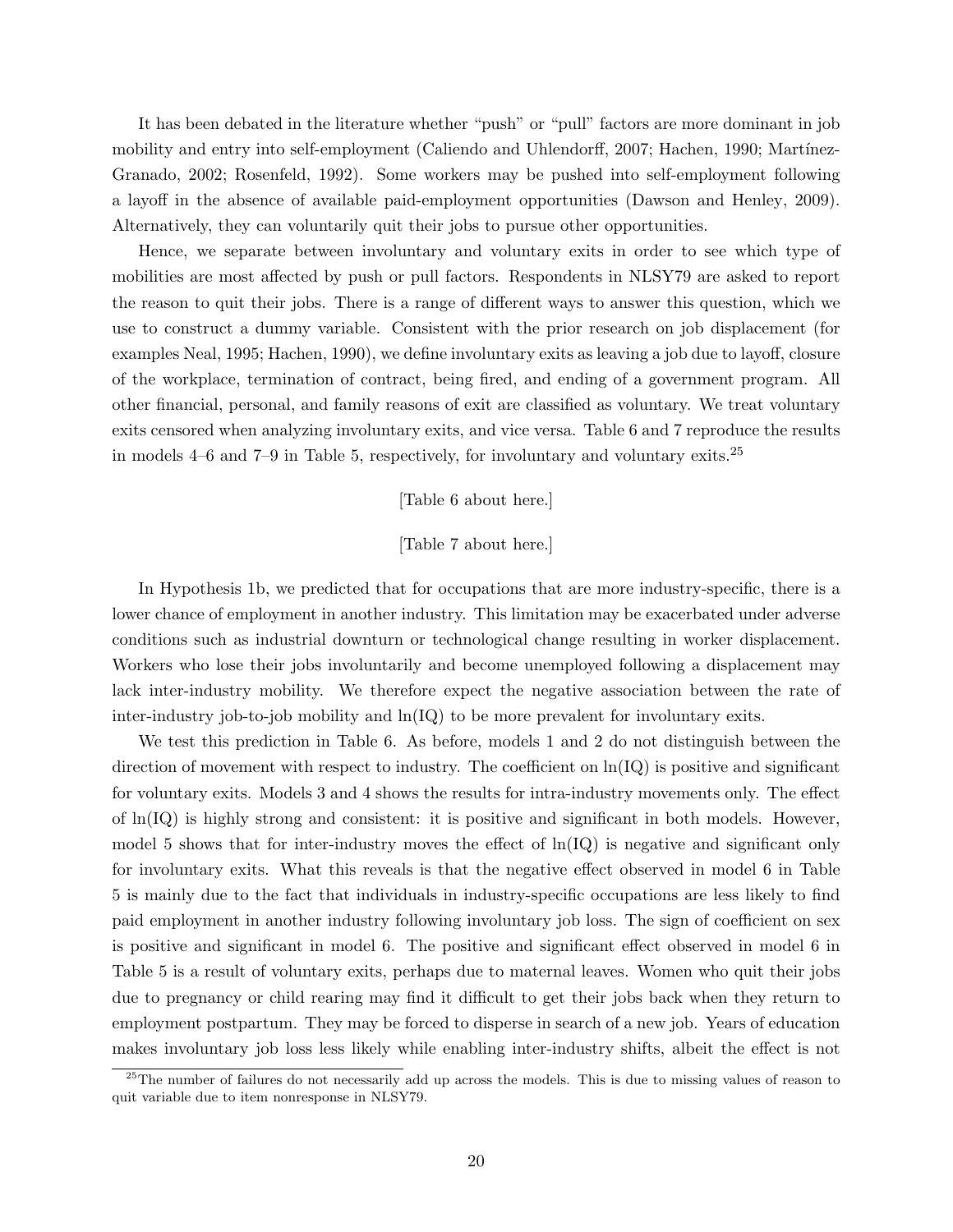significant. As before, family income takes away the incentive to make any kind of move. As households get poorer, employed members are more likely to seek a different job.

The distinction between push and pull factors is less unambiguous for entry into self-employment. On the one hand, self-employment may be largely opportunistic (Georgellis et al., 2005). Unemployment might push some individuals into self-employment. On the other hand, self-employment might be motivated by positive reasons such as entrepreneurial aspirations, potential earning differentials, and desire for autonomy.

In Hypothesis 3, we predicted the rate of inter-industry transition to self-employment to increase in  $\ln(\text{IQ})$ . There are several reasons to expect this relationship to be dominant for voluntary exits. Industries create higher relative demand for occupations that are central to their production processes. Individuals who occupy these roles may be more likely to develop technical capabilities and build stronger personal networks. Greater potential gains from entrepreneurship will increase their incentive to make a voluntary switch into self-employment. Individuals in such positions may have an advantage in perceiving and utilizing entrepreneurial opportunities available in other industries.

They may also be reacting in anticipation of the inter-industry labor mobility restrictions predicted by Hypothesis 1b. The process of starting a business usually requires significant time and resources. If inter-industry mobility as a wage worker is more difficult for individuals in concentrated occupations, they may choose to plan their transition before they leave their primary wage job. The restriction to stay within the current industry may not be as strong for entrepreneurship as it is for paid employment as individuals can start businesses without having to rely on the discretion of employers in other industries. In these circumstances, we expect pull factors to dominate push factors. Therefore, we predict the opposite mechanism to be prevalent here. The positive association between the rate of inter-industry entry into self-employment and  $\ln(Q)$  should be more prevalent for voluntary exits.

We test whether this prediction holds in Table 7 where the destination state is self-employment. As in Table 6, models 3 and 4 show the results for intra-industry movements. We have already observed a strong positive effect of  $\ln(\text{IQ})$  on inter-industry transition into self-employment in model 8 in Table 5. Models 3 and 4 replicate this result for both involuntary and voluntary shifts. Although the effect is significant at only 10 percent level, it might be because of the fact that relatively fewer number of intra-industry transitions into self-employment occurs after involuntary job loss. Models 5 and 6 replicate for involuntary and voluntary shifts separately what we have already observed in model 9 in Table 5: a positive and significant effect of  $\ln(\text{IQ})$  on inter-industry transition into self-employment. This relationship is much more likely to be observed for voluntary exits. In other words, individuals in specialized occupations are more likely to become self-employed in another industry after voluntarily quiting their jobs.

Table 8 summarizes the association between an increase in  $\ln(Q)$  on various transition rates. Models 1 and 2 in both Table 6 and 7 indicate a similar pattern for involuntary and voluntary exits: the former is not significantly affected but the latter is positively affected by  $\ln(IQ)$ . There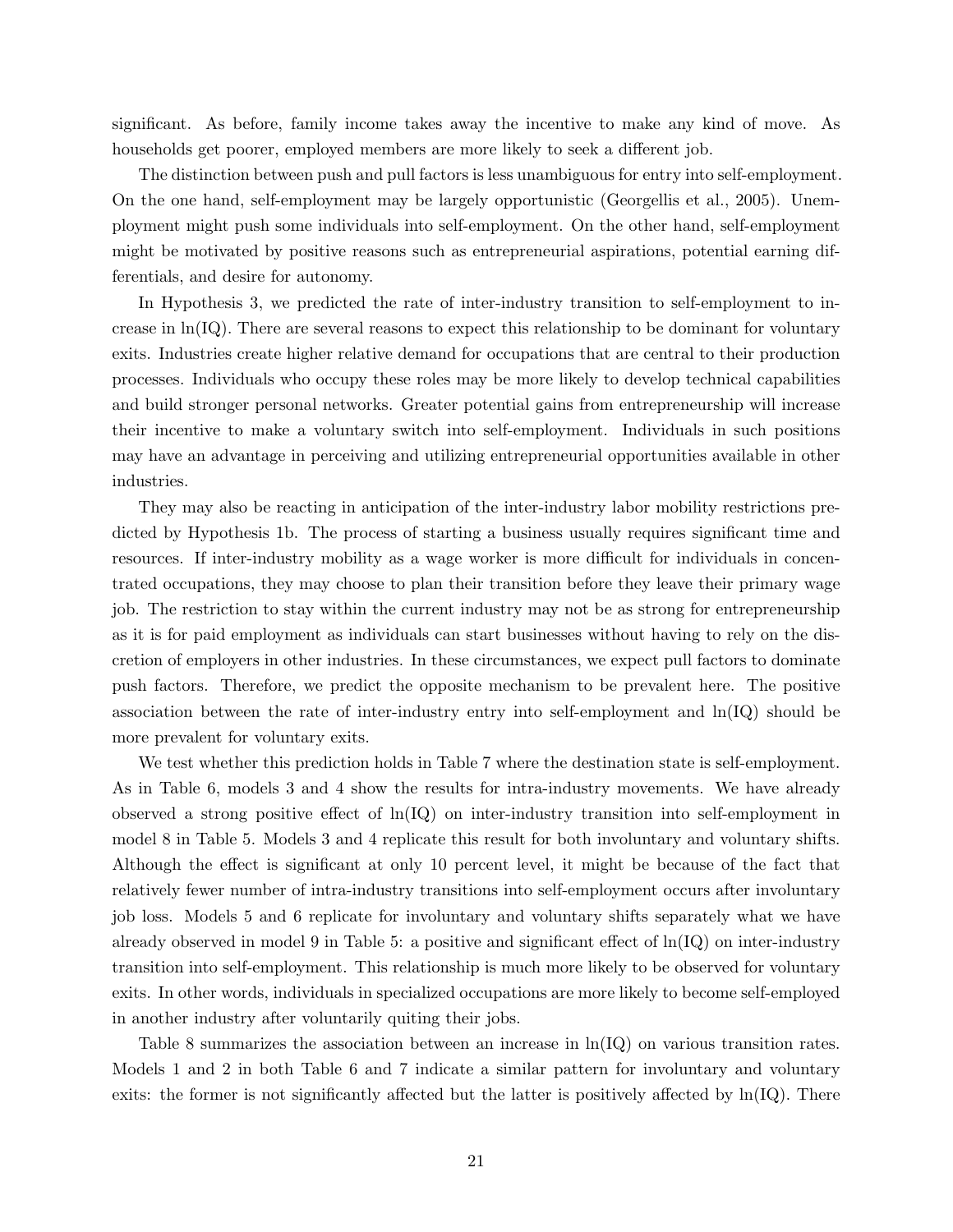is, however, a clear asymmetry between the two destination states for inter-industry moves.  $\text{Ln}(\text{IQ})$ decreases the probability of transitioning to a wage job in an alternative industry after job loss. But it increases the probability of voluntary entry into self-employment.

[Table 8 about here.]

# 5 Conclusion

Researchers have long been interested in understanding the relationship between labor market structure and mobility. Although acknowledging that opportunities are distributed unevenly across industries and occupations, the literature has been silent on potential interplays between these two work structures. In this paper, we propose that the degree to which occupations are industry specific plays a role in mobility outcomes. Treating employment concentration as a manifestation of this specificity, we argue that occupational specialization by industry creates closed labor markets with high intra-industry mobility but low inter-industry mobility for workers.

We adopt a careers perspective on entrepreneurship (Burton et al., 2016; Rider et al., 2016), which portrays it as a career choice that needs to be studied in a life-course framework. We explored whether and how the propensity to switch employers or to become self-employed varies by the degree of match between industry and occupation. Entrepreneurial opportunities may be more readily identified and utilized by incumbent employees in industry-occupation groups with high employment concentration.

We test our predictions using data from NLSY79 and OES matched on industry and occupation. We show evidence that with greater occupational specialization (1) worker mobility becomes more fluid conditional on staying within the same industry, (2) mobility towards an alternative industry gets restricted, (3) transition from wage to self-employment becomes more likely, and (4) inter-industry mobility barriers can be overcome through self-employment. It is also evident that there is a difference between switching employers and becoming self-employed for those who leave their industries. Finding employment in an alternative industry becomes harder for individuals in industry-specific occupations as their skills are less valued outside. However, the relationship between specificity and the rate of inter-industry entry into self-employment remains positive. For nascent entrepreneurs in such industry-occupation groups, inter-industry mobility is not affected negatively as it is for those who remain paid employees. If individuals in high concentration positions leave their industries, they are more likely to do so through self-employment.

In order to explore the mechanism for the discrepancy between job mobility and entrepreneurial entry with respect to how they are affected by labor market structure, we make the distinction between involuntary and voluntary exits. The negative effect of occupational specialization on inter-industry job mobility is mainly because job losses are unlikely to end up in employment in a different industry. The opposite is true for entrepreneurial entry: individuals who voluntarily decide to quit their jobs were the ones who became self-employed in another industry. This suggests a different interpretation of self-employment than is suggested by the studies that portray it as a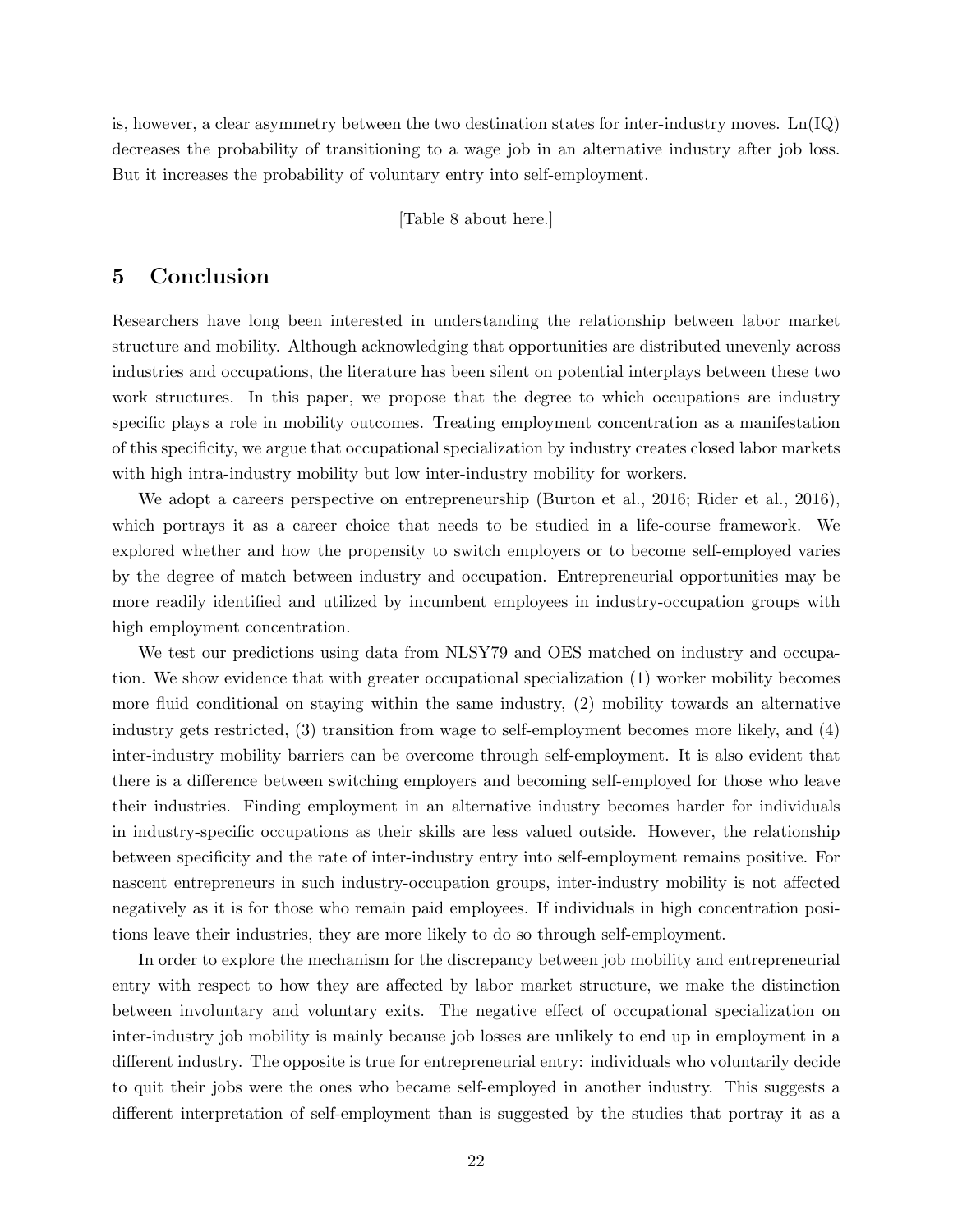"shelter" from unemployment for people who are unable to find a job in other industries as a wage worker. In fact, entry into self-employment mostly comes after voluntary exits, suggesting that it may be acting as a mechanism for overcoming structural barriers to inter-industry mobility.

In this paper, we contribute to the entrepreneurship literature by showing that, after controlling for individual factors, structural factors have discernible effect on entry. We also contribute to labor market segmentation and mobility literature by analyzing an interrelationship between two work structures, industry and occupation. Analyzing intra- and inter-industry moves separately and using disaggregated industrial and occupational categories allows us to show that the pattern of mobility is more complicated than usually assumed. The dynamics of individuals' career decisions are highly varied. It is also important to note that assuming homogeneity among workers in a given work organization may miss important variation with respect to how they are influenced by their positions with respect to other work structures. Structural features of labor markets can affect job and entrepreneurial mobility differently. It is therefore important to recognize that labor market mobility is not a monolithic but a multifaceted phenomenon.

# Appendix: Wage variation calculation

The extent to which the wage structure of an industry-occupation category is compressed is measured by wage variation. OES provides mean and percentile  $(10^{th}, 25^{th}, 50^{th}, 75^{th},$  and  $90^{th}$ ) annual wages. Parameters can be inferred for a given distribution that satisfies quantile conditions (Cook, 2010).

Let Q be the quantile function of a given probability distribution with parameter vector  $\theta$ . We solve for  $\theta$  that satisfies the following nonlinear system of equations:

$$
\boldsymbol{q}_p = Q(\boldsymbol{p}, \boldsymbol{\theta})
$$

where  $p$  is the vector of specified quantiles and  $q$  is the vector of observed values of the random variable at those quantiles. Let  $X$  be a random variable from a two-parameter family. The system is overdetermined when the dimension of  $p$  (or  $q$ ) is higher than two. In other words, only two quantiles can be used at the same time to compute the parameters. In case where  $\bar{x}$  is known and thus  $\theta$  is a scalar, we get different solutions for the unknown parameter for each known quantile values. To obtain exact solutions while utilizing information available on all quantiles, we instead solve for  $\theta$  that minimizes the discrepancy:

$$
(q_p-Q(p,\theta))^{'}(q_p-Q(p,\theta)).
$$

If X is normally distributed with mean  $\mu$  and standard deviation  $\sigma$ , it has the same distribution as  $\sigma Z + \mu$  where Z is standard normal random variable. Given the CDF is continuous and strictly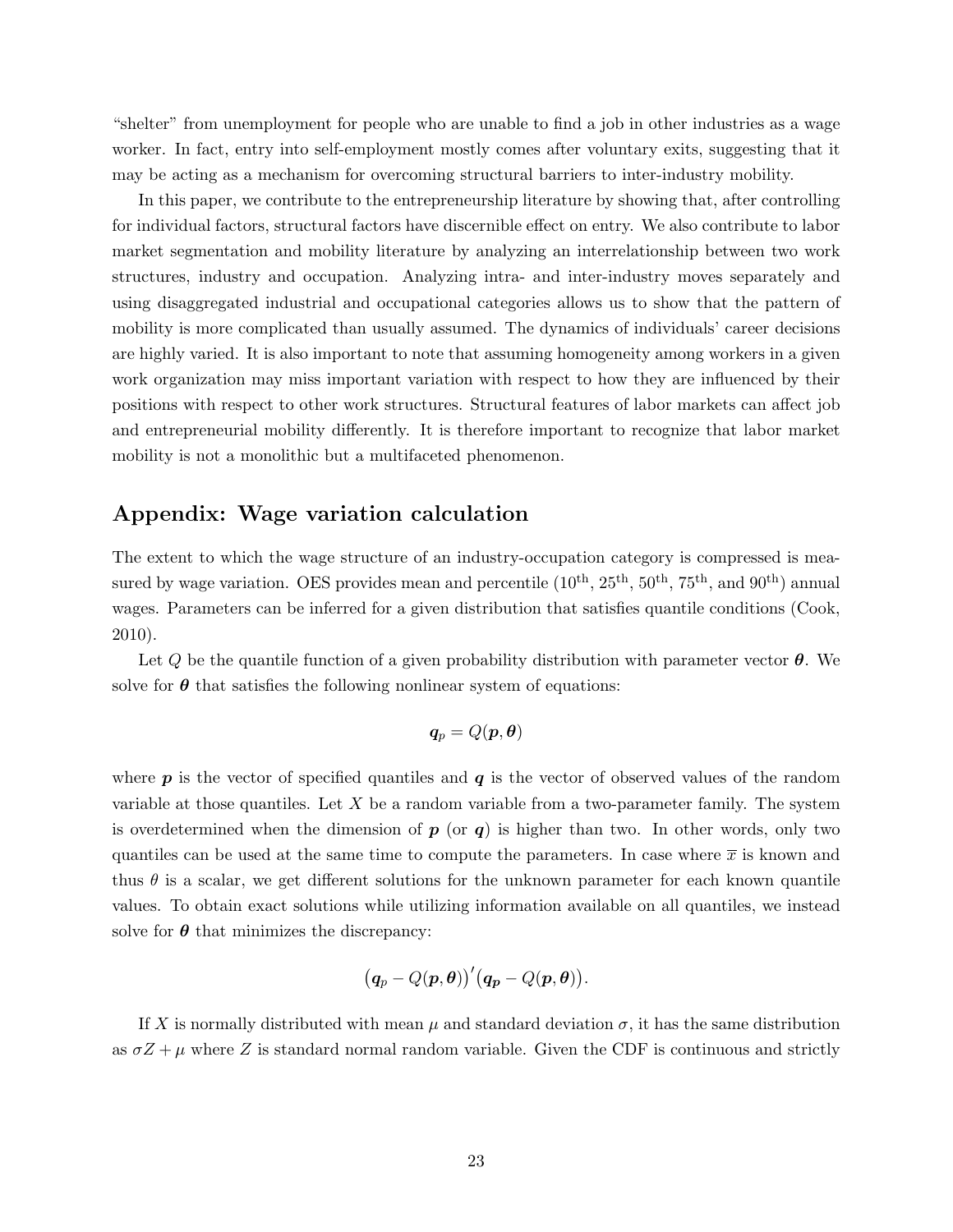monotonically increasing, the quantile function is the inverse of CDF. Thus

$$
P(X < x_p) = P(\sigma Z + \mu < x_p) = P\left(Z < \frac{x_p - \mu}{\sigma}\right) = Q_Z^{-1}\left(\frac{x_p - \mu}{\sigma}\right) = p
$$

which yields the discrepancy

$$
x_p - \mu - Q_Z(p)\sigma
$$

for a certain p. For a set of p-values, we solve for  $\sigma$  and  $\mu$  that minimizes

$$
(x_p - \mu - Q_Z(p)\sigma)'(x_p - \mu - Q_Z(p)\sigma)
$$

or

$$
\sum_{p} (x_p - \mu - Q_Z(p)\sigma)^2.
$$

Replacing  $\mu$  with already known  $\bar{x}$  and finding a zero of the first derivative yields

$$
\sigma^* = \frac{\sum_p x_p Q_Z(p) - \sum_p \overline{x} Q_Z(p)}{\sum_p Q_Z^2(p)}.
$$

If  $\bar{x}$  is not known, partial derivative of the objective function with respect to  $\mu$  yields

$$
\tilde{\mu} = \frac{1}{n} \left( \sum_{p} x_{p} - \sum_{p} Q_{Z}(p) \sigma \right)
$$

where n is the dimension of  $p$ —or the number of quantiles used in estimation. Substituting  $\bar{x}$  in  $\sigma^*$  with  $\tilde{\mu}$  yields

$$
\tilde{\sigma} = \frac{n \sum_{p} Q_Z(p) x_p - \sum_{p} Q_Z(p) \sum_{p} x_p}{n \sum_{p} Q_Z^2(p) - (\sum_{p} Q_Z(p))^2}.
$$

 $\tilde{\mu}$  is then calculated simply by substituting  $\sigma$  with  $\tilde{\sigma}$ .

The procedure can be easily extended to log-normal distribution for the cases where  $\bar{x}$  is not known. Partial derivatives of the objective function with respect to  $\mu$  and  $\sigma$  yield the same  $\tilde{\mu}$  and  $\tilde{\sigma}$  as location and scale parameters, albeit with  $\log(x_p)$  replacing  $x_p$ . For the other cases where  $\bar{x}$  is known, however,  $\mu$  and  $x_p$  in the objective function need to be replaced with  $\log(\overline{x}) - \sigma^2/2$  (instead of  $\overline{x}$ ) and log( $x_p$ ), respectively, before derivation. Because the derivative in this case is unwieldy and difficult to be solved for  $\sigma$ , we resort to numerical optimization using Mata's optimize function:

```
mata
mata clear
void eval0(todo, sigma, real scalar i, y, g, H)
{
p = (0.1 \setminus 0.25 \setminus 0.5 \setminus 0.75 \setminus 0.9)xbar = st_data(i, "a_mean")
```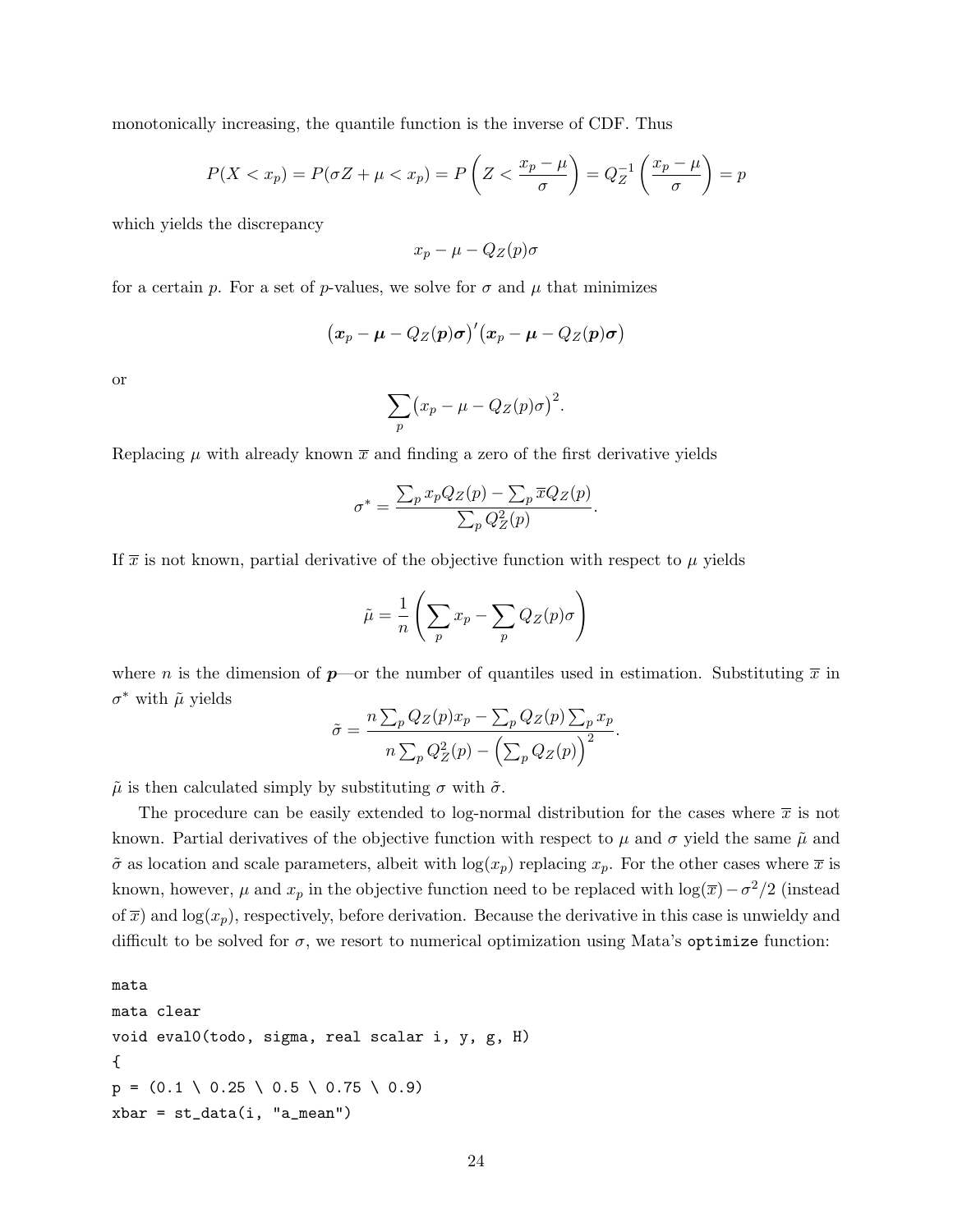```
mu = J(5, 1, log(xbar) - (sigma^2)/2)xp = log(st_data(i, "a_pct10 a_pct25 a_pct50 a_pct75 a_pct90"))y = sum(((invnormal(p) : * sigma) + mu - xp):^2)}
for(i=1;i<=st\_nobs();i++) {
S = optimize_init()
optimize_init_which(S, "min")
optimize_init_evaluator(S, &eval0())
optimize_init_evaluatortype(S, "d0")
optimize_init_params(S, 0)
optimize_init_argument(S, 1, i)
sigma = optimize(S)mu = \log(st_data(i, "a_mean")) - (sigma^2)/2std = sqrt((exp(sign^2) - 1) * (exp(2*mu + sigma^2)))st_store(i, "a_std", std)
}
end
```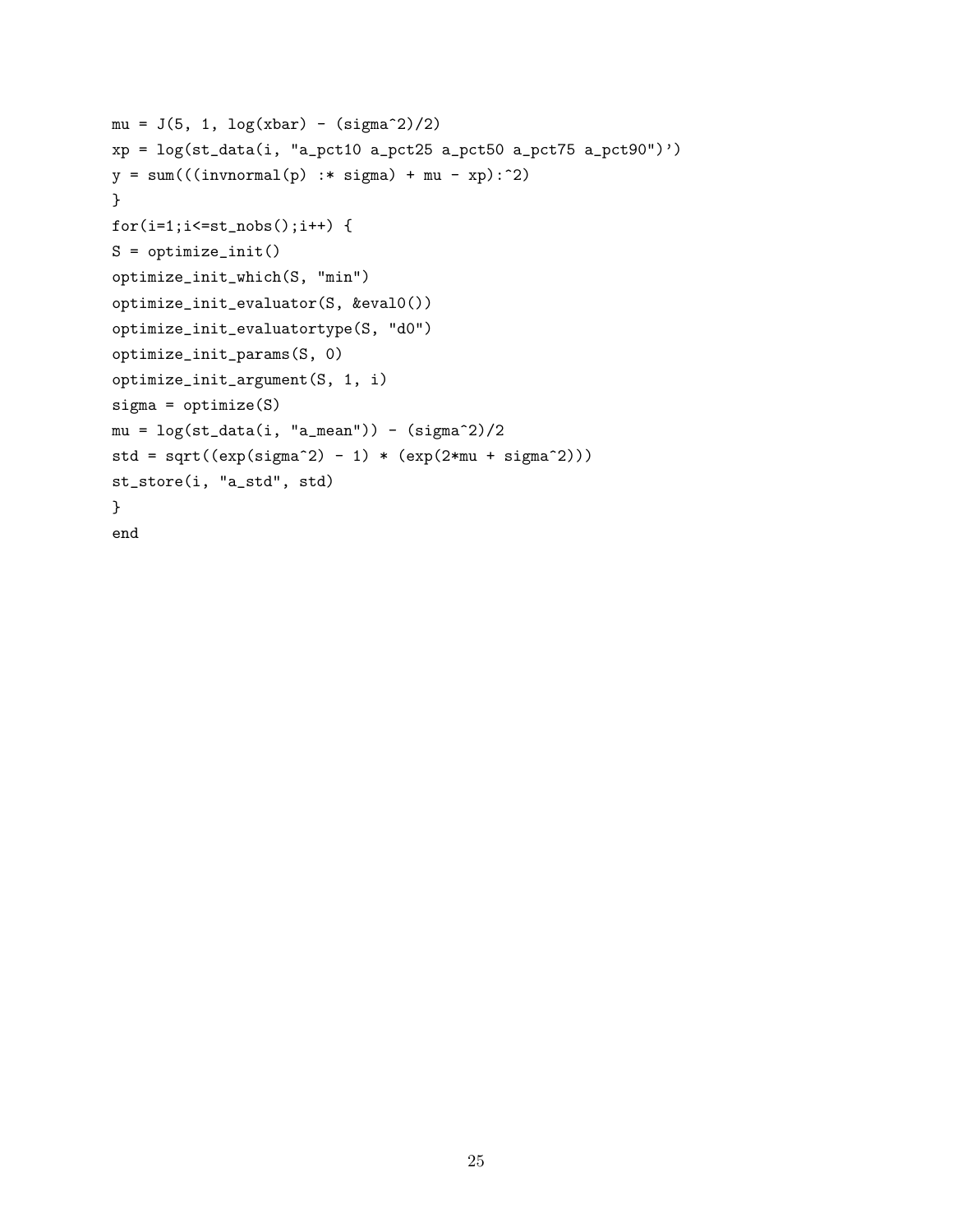# References

- Alexander, A. P. (1967). The Supply of Industrial Entrepreneurship. Explorations in Economic  $History, 4(2):136–149.$
- Allison, P. D. (1984). Event History Analysis: Regression for Longitudinal Event Data. Sage Publications, Inc., Newbury Park, CA.
- Althauser, R. P. (1989). Internal Labor Markets. Annual Review of Sociology, 15:143–161.
- Althauser, R. P. and Kalleberg, A. L. (1981). Firms, occupations, and the structure of labor markets: A conceptual analysis. In Berg, I. E., editor, Sociological Perspectives on Labor Markets, pages 119–149. Academic Press, New York.
- Astebro, T., Chen, J., and Thompson, P. (2011). Stars and Misfits: Self-Employment and Labor Market Frictions. *Management Science*, 57(11):1999–2017.
- Audia, P. G. and Rider, C. I. (2006). Entrepreneurs as Organizational Products Revisited. In Baum, J. R., Frese, M., and Baron, R. A., editors, The Psychology of Entrepreneurship, pages 113–130. Lawrence Erlbaum Associates, Mahwah, NJ.
- Autio, E. and Acs, Z. (2010). Intellectual property protection and the formation of entrepreneurial growth aspirations. Strategic Entrepreneurship Journal, 4(3):234–251.
- Baron, J. N. and Bielby, W. T. (1980). Bringing the Firms Back in: Stratification, Segmentation, and the Organization of Work. American Sociological Review, 45(5):737–765.
- Bechhofer, F. and Elliott, B. (1985). The Petite Bourgeoisie in Late Capitalism. Annual Review of Sociology, 11(1):181–207.
- Beck, E. M., Horan, P. M., and Tolbert, C. M. (1978). Stratification in a Dual Economy: A Sectoral Model of Earnings Determination. American Sociological Review, 43(5):704–720.
- Becker, E. H. (1984). Self-Employed Workers: An Update to 1983. Monthly Labor Review, 107:14– 18.
- Becker, G. S. (1994). Human Capital: A Theoretical and Empirical Analysis, with Special Reference to Education. University of Chicago Press, Chicago, 3rd edition.
- Berg, I. (1981). Introduction. In Berg, I., editor, Sociological Perspectives on Labor Markets, pages 1–7. Academic Press, New York.
- Berkhout, P., Hartog, J., and Praag, M. (2016). Entrepreneurship and Financial Incentives of Return, Risk, and Skew. Entrepreneurship: Theory & Practice, 40(2):249–268.
- Birch, D. L. (1979). The Job Generation Process. MIT Program on Neighborhood and Regional Change, Cambridge, MA.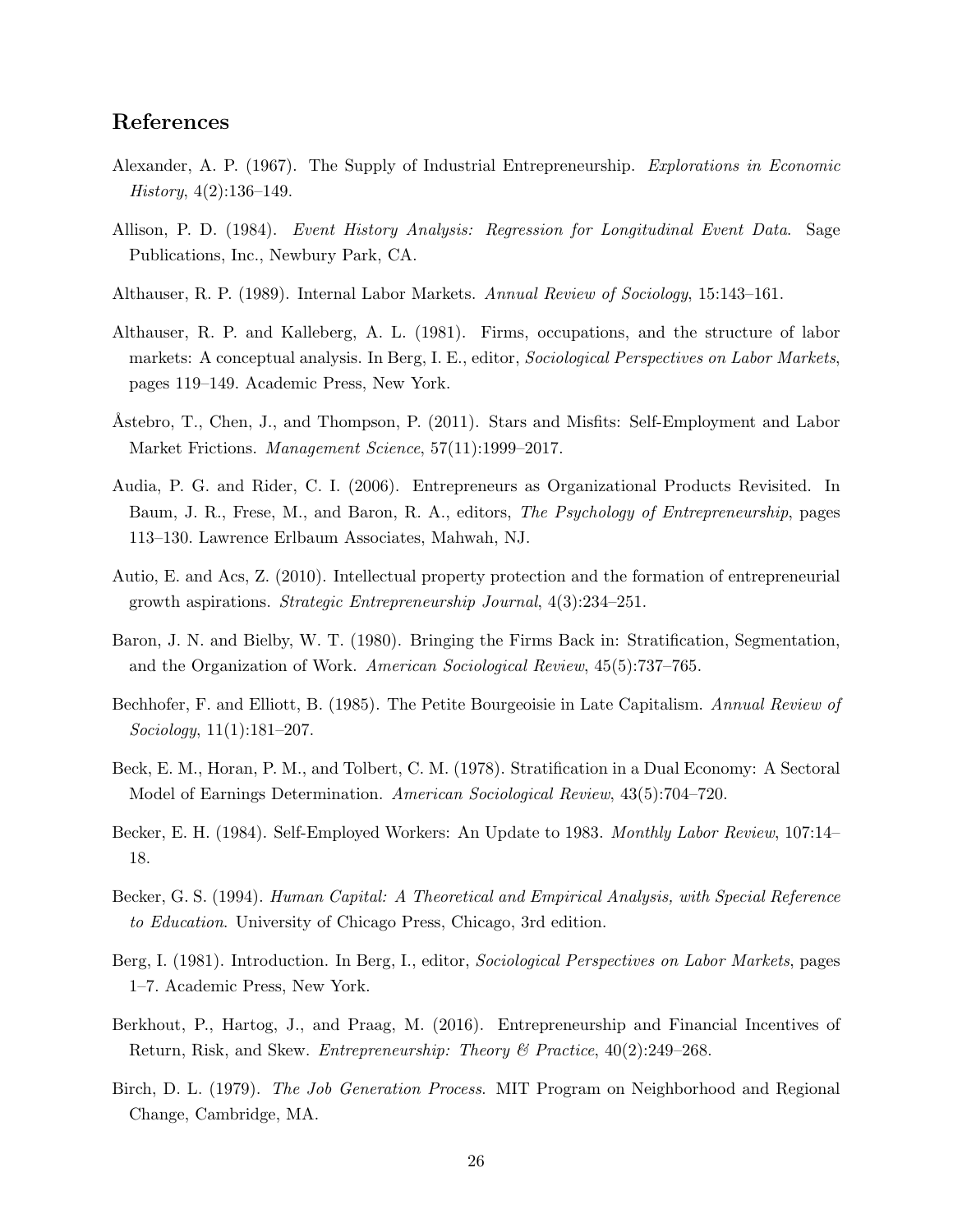Birch, D. L. (1981). Who Creates Jobs? The Public Interest, (65):3-14.

- Blau, D. M. (1987). A Time-Series Analysis of Self-Employment in the United States. Journal of Political Economy, 95(3):445–467.
- Blossfeld, H.-P., Golsch, K., and Rohwer, G. (2007). Event History Analysis With Stata. Routledge.
- Blumberg, B. F. and Pfann, G. A. (2016). Roads Leading to Self-Employment: Comparing Transgenerational Entrepreneurs and Self-Made Start-Ups. Entrepreneurship: Theory & Practice,  $40(2):335-357.$
- Boissevain, J. (1981). Small entrepreneurs in changing Europe: towards a research agenda, volume 4. European Centre for Work and Society.
- Braguinsky, S., Klepper, S., and Ohyama, A. (2012). High-Tech Entrepreneurship. The Journal of *Law & Economics*,  $55(4):869-900$ .
- Bregger, J. E. (1963). Self-Employment in the United States, 1948-62. Monthly Labor Review, 86:37–43.
- Brittain, J. W. and Freeman, J. (1980). Organizational Proliferation and Density Dependent Selection. In Kimberly, J. R. and Miles, R. H., editors, *The Organizational Life-Cycle*, pages 291–338. Jossey-Bass, San Francisco.
- Brittain, J. W. and Freeman, J. (1986). Entrepreneurship in the Semiconductor Industry. In Paper presented at the annual meeting of the Academy of Management, Dallas.
- Brock, W. A. and Evans, D. S. (1989). Small business economics. Small Business Economics,  $1(1):7-20.$
- Burt, R. S. (2004). Structural Holes and Good Ideas. American Journal of Sociology, 110(2):349– 399.
- Burton, M. D., Sørensen, J. B., and Dobrev, S. D. (2016). A Careers Perspective on Entrepreneurship. *Entrepreneurship: Theory & Practice*,  $40(2):237-247$ .
- Caliendo, M. and Uhlendorff, A. (2007). Self-employment dynamics, cross-mobility patterns and true state dependence. In EALE Conference in Oslo.
- Caliendo, M. and Uhlendorff, A. (2008). Self-Employment Dynamics, State Dependence and Cross-Mobility Patterns. IZA Discussion Paper No. 3900.
- Campbell, B. A. (2012). Earnings Effects of Entrepreneurial Experience: Evidence from the Semiconductor Industry. Management Science, 59(2):286–304.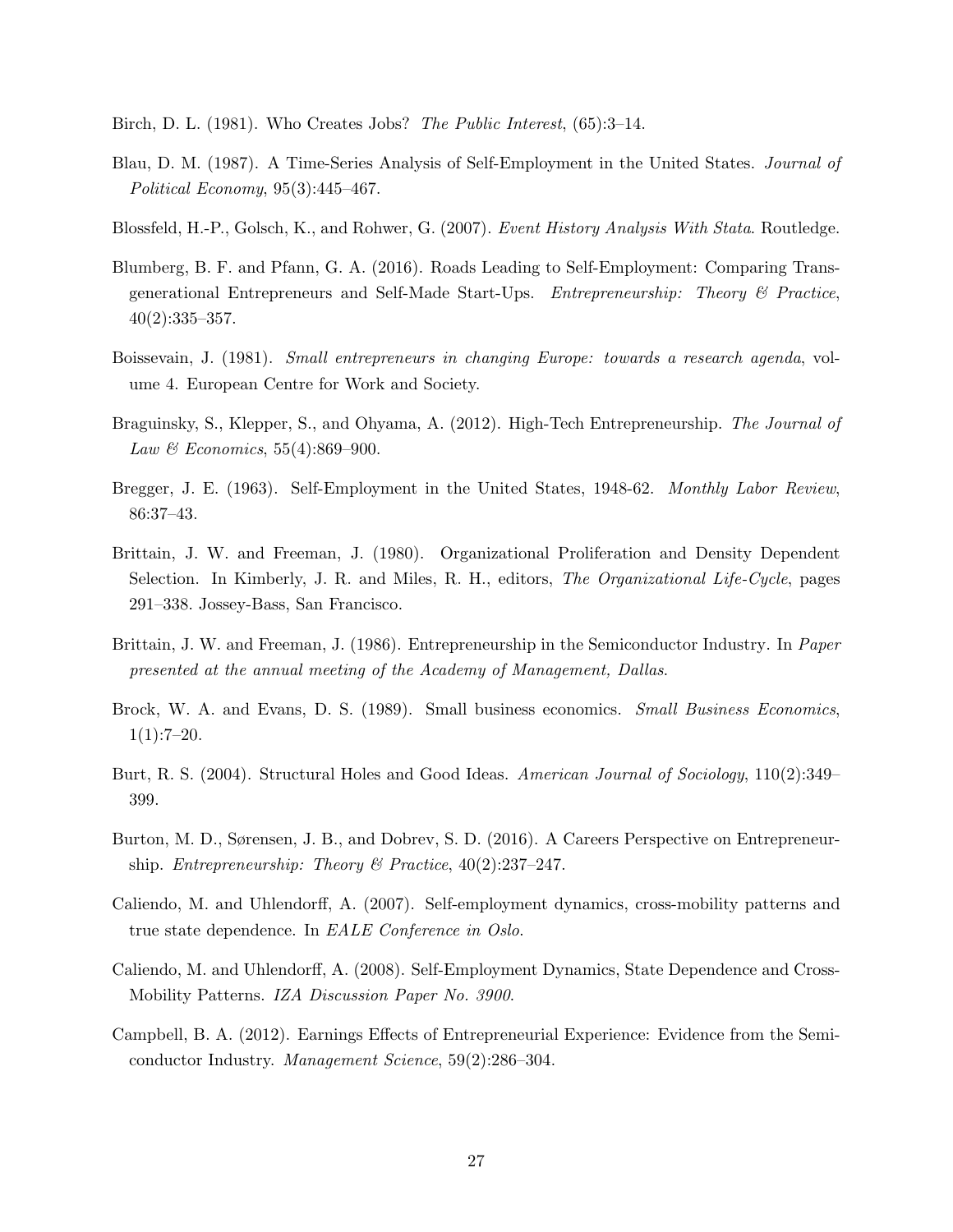- Carroll, G. R., Haveman, H. A., and Swaminathan, A. (1992). Careers in Organizations: An Ecological Perspective. In Featherman, D. L., Lerner, R. M., and Perlmutter, M., editors, Life-Span Development and Behavior, volume 11, pages 112–144. Erlbaum, Hillsdale, NJ.
- Carroll, G. R. and Mayer, K. U. (1986). Job-Shift Patterns in the Federal Republic of Germany: The Effects of Social Class, Industrial Sector, and Organizational Size. American Sociological Review, 51(3):323.
- Carroll, G. R. and Mosakowski, E. (1987). The Career Dynamics of Self-Employment. Administrative Science Quarterly, 32(4):570.
- Cook, J. D. (2010). Determining distribution parameters from quantiles. UT MD Anderson Cancer Center Department of Biostatistics Working Paper Series – Working Paper 55, Houston, TX, pages 1–6.
- Cox, D. R. (1972). Regression Models and Life-Tables. Journal of the Royal Statistical Society, B34:187–220.
- Dawson, C. and Henley, A. (2009). Why Do Individuals Choose Self-Employment? IZA Discussion Paper No. 3974.
- Delfgaauw, J. (2007). Where to go? Workers' reasons to quit and intra- vs. interindustry job mobility. Applied Economics, 39(16):2057-2067.
- Dobrev, S. D. and Barnett, W. P. (2005). Organizational Roles and Transition to Entrepreneurship. Academy of Management Journal, 48(3):433–449.
- Doeringer, P. B. and Piore, M. J. (1971). *Internal labor markets and manpower analysis.* DC Heath, Lexington, MA.
- Douglas, E. J. and Shepherd, D. A. (2002). Self-Employment as a Career Choice: Attitudes, Entrepreneurial Intentions, and Utility Maximization. Entrepreneurship: Theory & Practice, 26(3):81–90.
- Dunn, T. and Holtz-Eakin, D. (2000). Financial Capital, Human Capital, and the Transition to Self-Employment: Evidence from Intergenerational Links. Journal of Labor Economics, 18(2):282– 305.
- Elliott, R. J. R. and Lindley, J. K. (2006). Skill Specificity and Labour Mobility: Occupational and Sectoral Dimensions. The Manchester School, 74(3):389–413.
- Evans, D. S. and Jovanovic, B. (1989). An Estimated Model of Entrepreneurial Choice under Liquidity Constraints. Journal of Political Economy, 97(4):808–827.
- Evans, D. S. and Leighton, L. S. (1989). Some Empirical Aspects of Entrepreneurship. The American Economic Review, 79(3):519–535.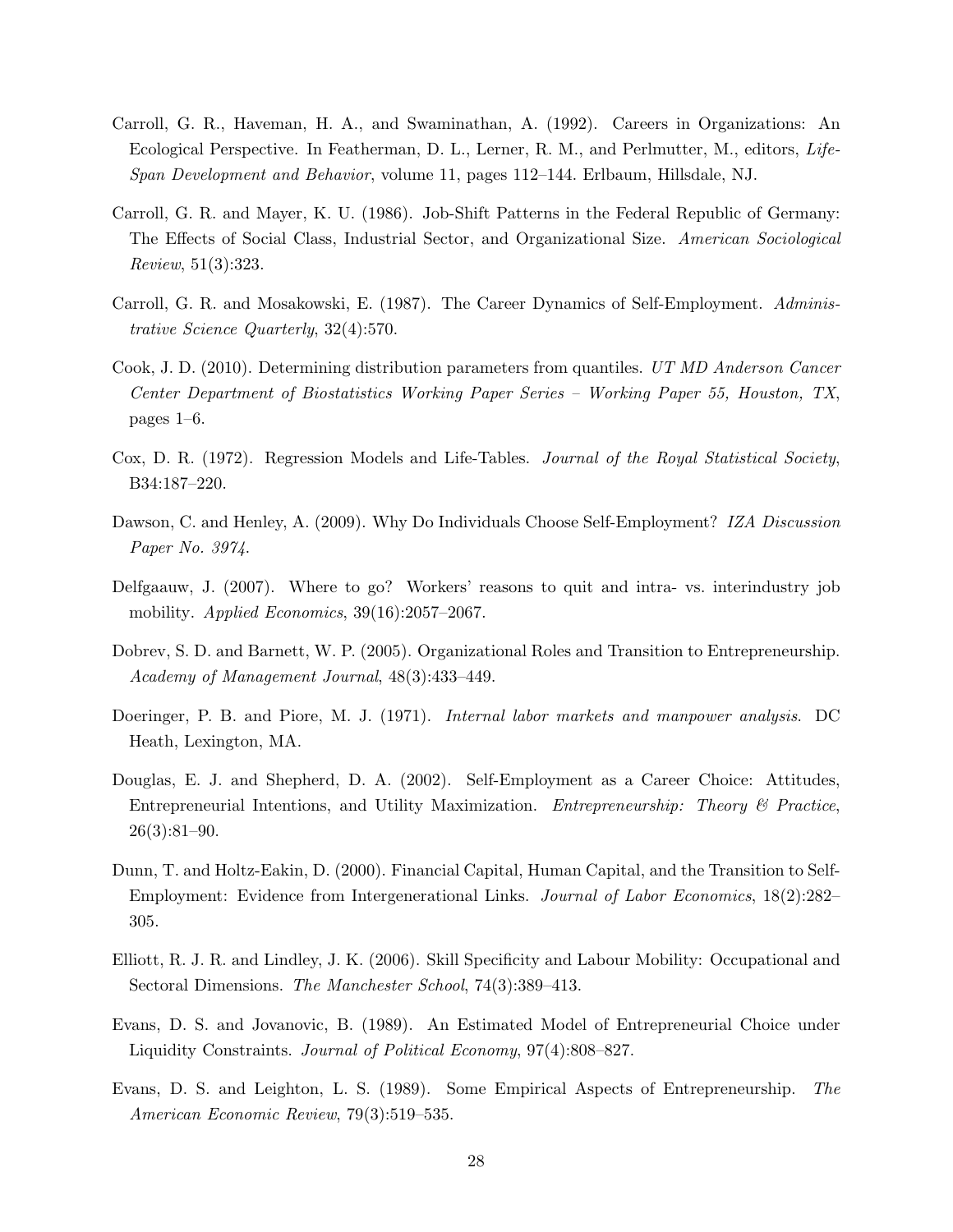- Farber, H. S. (1994). The Analysis of Interfirm Worker Mobility. *Journal of Labor Economics*, 12(4):554–593.
- Fevre, R. (1992). The Sociology of Labour Markets. Harvester Wheatsheaf, New York.
- Freeman, J. (1986). Entrepreneurs as Organizational Products: Semiconductor Firms and Venture Capital Firms. Advances in the Study of Entrepreneurship, Innovation, and Economic Growth, 1:33–52.
- Fuchs, V. R. (1982). Self-Employment and Labor Force Participation of Older Males. The Journal of Human Resources, 17(3):339–357.
- Gartner, W. B. and Shane, S. A. (1995). Measuring entrepreneurship over time. Journal of Business Venturing, 10(4):283–301.
- Gathmann, C. and Schonberg, U. (2010). How General Is Human Capital? A Task-Based Approach. Journal of Labor Economics, 28(1):1–49.
- Georgellis, Y., Sessions, J. G., and Tsitsianis, N. (2005). Self-Employment Longitudinal Dynamics: A Review of the Literature. Economic Issues, 10(2):51–84.
- Glade, W. P. (1967). Approaches to a theory of entrepreneurial formation. Explorations in Economic History, 4(3):245–259.
- Glocker, D. and Steiner, V. (2007). Self-Employment: A Way to End Unemployment? Empirical Evidence from German Pseudo-Panel Data. IZA Discussion Paper No. 2561.
- Gordon, D. M. (1971). Class, productivity, and the ghetto: a study of labor market stratification. PhD thesis, Harvard University.
- Gordon, D. M. (1972). Theories of poverty and unemployment. DC Heath, Lexington, MA.
- Granovetter, M. (1984). Small is Bountiful: Labor Markets and Establishment Size. American Sociological Review, 49(3):323–334.
- Hachen, D. S. (1990). Three Models of Job Mobility in Labor Markets. Work and Occupations, 17(3):320–354.
- Hachen, D. S. (1992). Industrial Characteristics and Job Mobility Rates. American Sociological Review, 57(1):39–55.
- Hamilton, B. H. (2000). Does Entrepreneurship Pay? An Empirical Analysis of the Returns of Self-Employment. Journal of Political Economy, 108(3):604.
- Hannan, M. T. and Freeman, J. (1988). The Ecology of Organizational Mortality: American Labor Unions, 1836-1985. American Journal of Sociology, 94(1):25–42.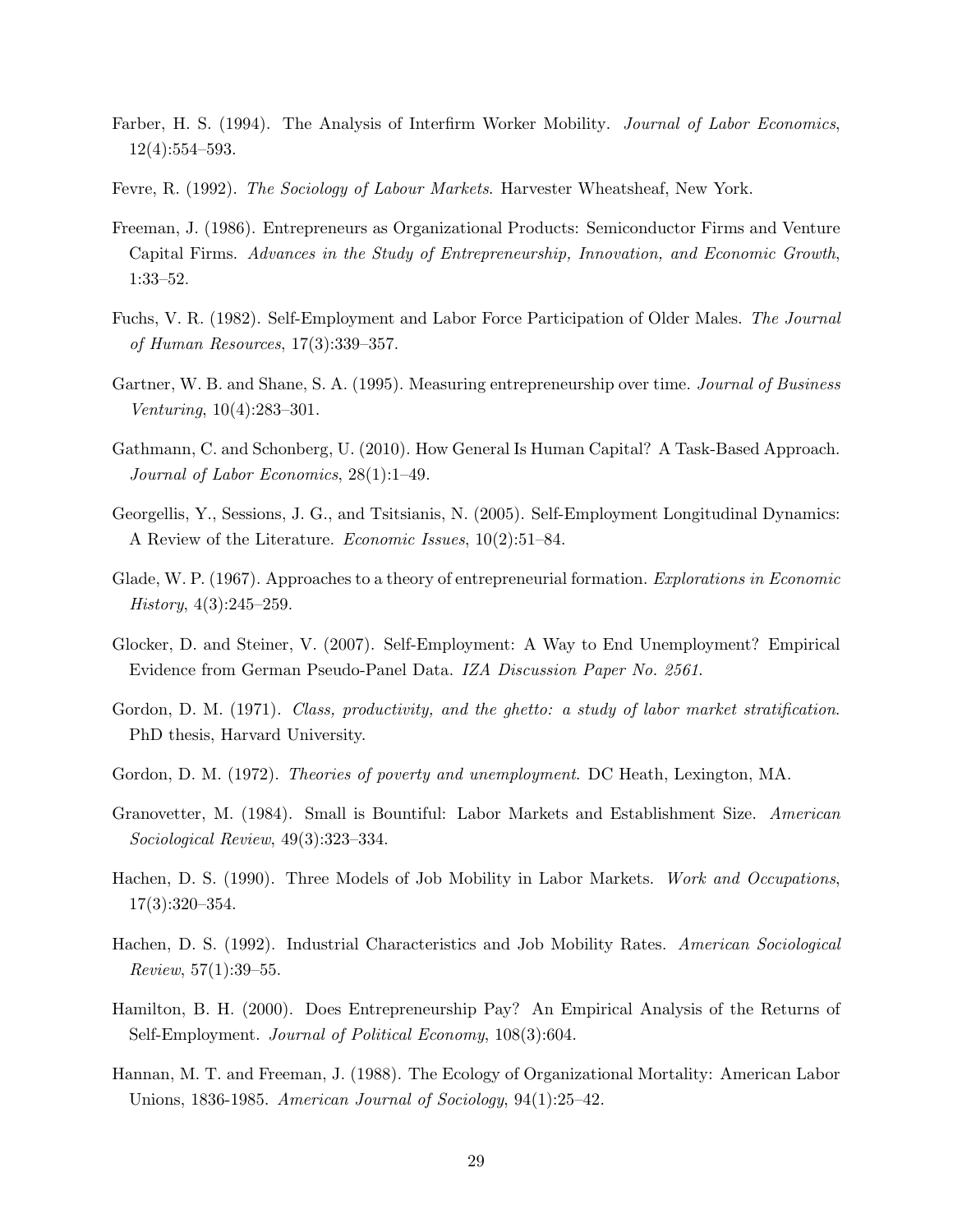- Hauser, R. M., Koffel, J. N., Travis, H. P., and Dickinson, P. J. (1975). Temporal Change in Occupational Mobility: Evidence for Men in the United States. American Sociological Review,  $40(3):279-297.$
- Hurst, E. and Lusardi, A. (2004). Liquidity Constraints, Household Wealth, and Entrepreneurship. Journal of Political Economy, 112(2):319–347.
- Jacobs, J. (1983). Industrial Sector and Career Mobility Reconsidered. American Sociological Review, 48(3):415–421.
- Jovanovic, B. (1979). Firm-specific Capital and Turnover. *Journal of Political Economy*, 87(6):1246–1260.
- Jovanovic, B. (1982). Selection and the Evolution of Industry. Econometrica, 50(3):649.
- Kalleberg, A. L. (1989). Linking Macro and Micro Levels: Bringing the Workers Back into the Sociology of Work. Social Forces, 67(3):582–592.
- Kalleberg, A. L. and Berg, I. (1987). Work and Industry: Structures, Markets, and Processes. Springer, New York, NY.
- Kalleberg, A. L. and Griffin, L. J. (1978). Positional Sources of Inequality in Job Satisfaction. Sociology of Work and Occupations, 5(4):371–401.
- Kalleberg, A. L. and Sørensen, A. B. (1979). The Sociology of Labor Markets. Annual Review of Sociology, 5(1):351–379.
- Katz, J. A. (1984). One Person Organizations as a Resource For Researchers and Practitioners. American Journal of Small Business, 8(3):24–30.
- Katz, J. A. (1990). Longitudinal analysis of self-employment follow-through. *Entrepreneurship*  $\mathscr B$ Regional Development, 2(1):15–26.
- Kerckhoff, A. C. (1995). Institutional Arrangements and Stratification Processes in Industrial Societies. Annual Review of Sociology, 21:323–347.
- Kerr, C. (1954). The Balkanization of Labor Markets. In Bakke, E. W., editor, Labor Mobility and Economic Opportunity, pages 92–110. The MIT Press, New York.
- Kihlstrom, R. and Laffont, J.-J. (1979). A General Equilibrium Entrepreneurial Theory of Firm Formation Based on Risk Aversion. Journal of Political Economy, 87(4):719–748.
- Kirzner, I. M. (1997). Entrepreneurial Discovery and the Competitive Market Process: An Austrian Approach. Journal of Economic Literature, 35(1):60–85.
- Kletzer, L. G. (1996). The Role of Sector-Specific Skills in Postdisplacement Earnings. Industrial Relations, 35(4):473–490.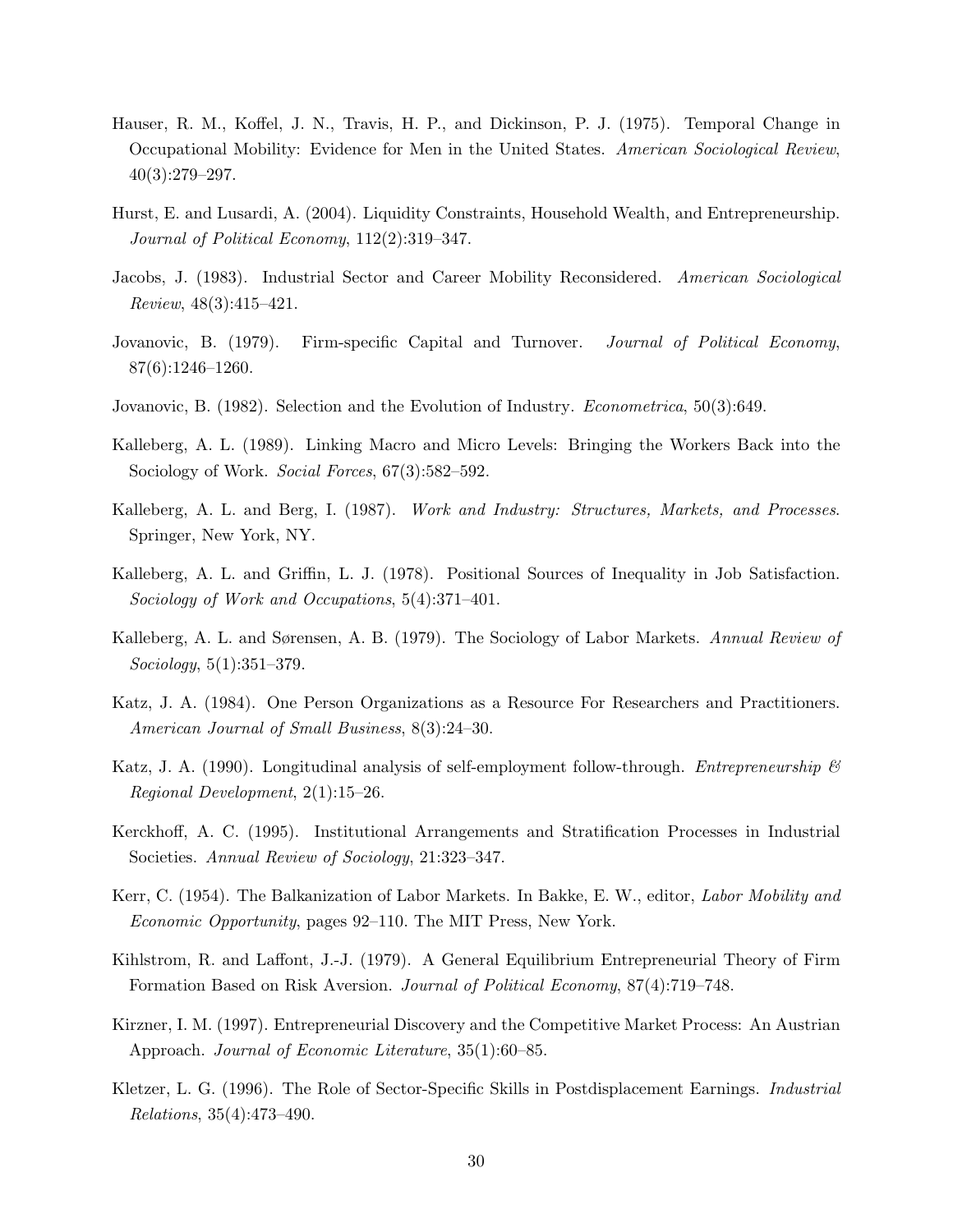Knight, F. (1921). Risk, Uncertainty and Profit. University of Chicago Press.

- Lucas, R. E. (1978). On the Size Distribution of Business Firms. The Bell Journal of Economics, 9(2):508–523.
- Martínez-Granado, M. (2002). Self-Employment and Labour Market Transitions: A Multiple State Model. CEPR Discussion Paper No. 3661.
- Moscarini, G. and Thomsson, K. (2008). Occupational and job mobility in the US. Scandinavian Journal of Economics, 109(4):807–836.
- Neal, D. (1995). Industry-Specific Human Capital: Evidence from Displaced Workers. *Journal of* Labor Economics, 13(4):653–677.
- Neal, D. (1999). The Complexity of Job Mobility among Young Men. Journal of Labor Economics,  $17(2):237-261.$
- Osterman, P. (1975). An Empirical Study of Labor Market Segmentation. Industrial and Labor Relations Review, 28(4):508–523.
- Ozcan, S. and Reichstein, T. (2009). Transition to Entrepreneurship from the Public Sector: Predispositional and Contextual Effects. Management Science, 55(4):604–618.
- Panos, G. A., Pouliakas, K., and Zangelidis, A. (2014). Multiple Job Holding, Skill Diversification, and Mobility. Industrial Relations: A Journal of Economy and Society, 53(2):223–272.
- Perry-Rivers, P. (2016). Stratification, Economic Adversity, and Entrepreneurial Launch: The Effect of Resource Position on Entrepreneurial Strategy. Entrepreneurship: Theory & Practice, 40(3):685–712.
- Rees, H. and Shah, A. (1986). An Empirical Analysis of Self-Employment in the U.K. Journal of Applied Econometrics, 1(1):95–108.
- Reich, M., Gordon, D. M., and Edwards, R. C. (1973). A Theory of Labor Market Segmentation. The American Economic Review, 63(2):359–365.
- Rider, C. I., Thompson, P., Kacperczyk, A., and Tåg, J. (2016). Experience and Entrepreneurship: A Career Transition Perspective.
- Rosenfeld, R. A. (1992). Job Mobility and Career Processes. Annual Review of Sociology, 18(1):39– 61.
- Sandefur, G. D. (1981). Organizational boundaries and upward job shifts. Social Science Research, 10(1):67–82.
- Schumpeter, J. A. (1934). The Theory of Economic Development. Harvard University Press.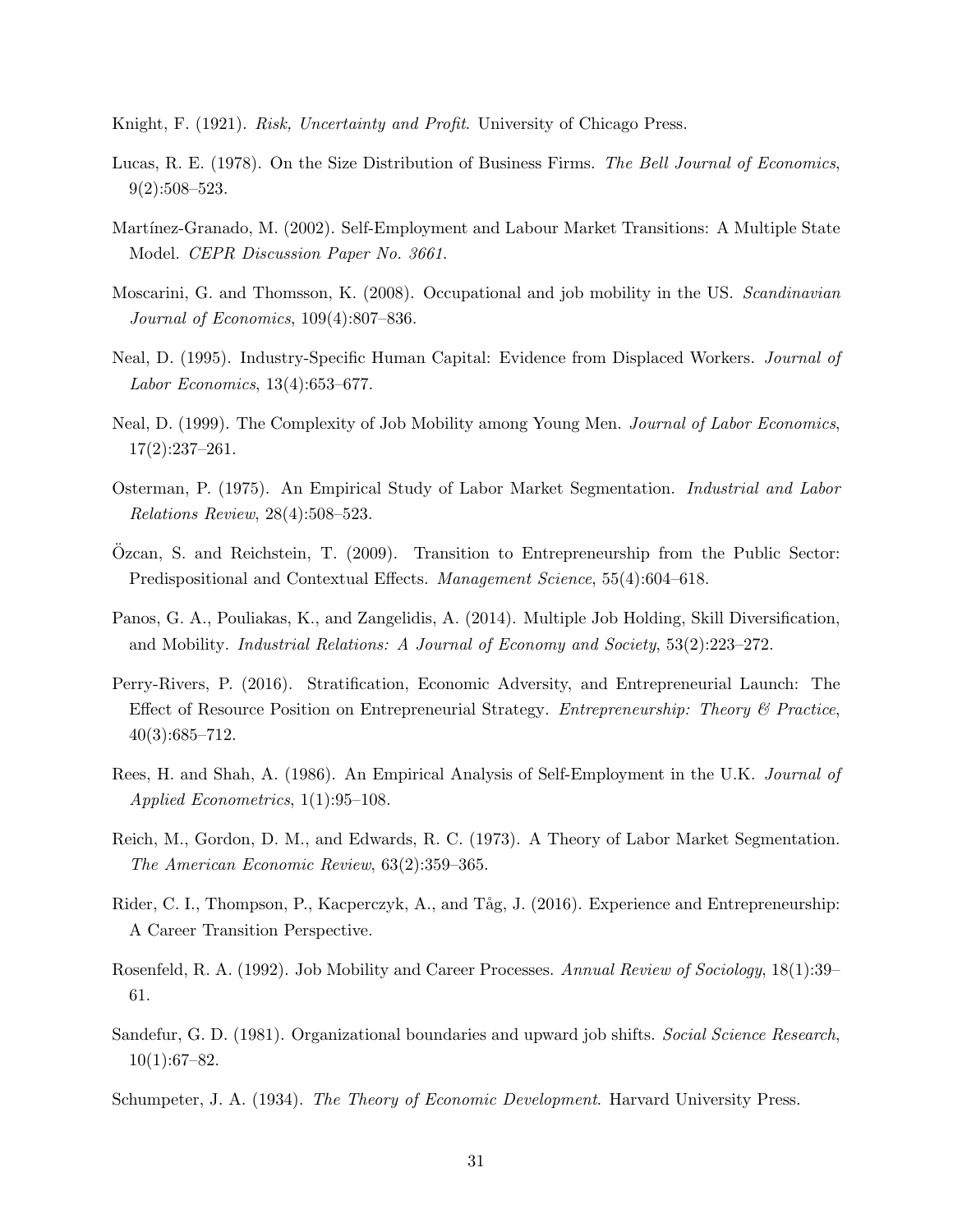- Shane, S. and Venkataraman, S. (2000). The Promise of Entrepreneurship as a Field of Research. Academy of Management Review, 25(1):217–226.
- Simoes, N., Crespo, N., and Moreira, S. B. (2015). Individual Determinants of Self-Employment Entry: What Do We Really Know? Journal of Economic Surveys.
- Sørensen, A. B. (1983). Sociological Research on the Labor Market: Conceptual and Methodological Issues. Work and Occupations, 10(3):261–287.
- Sørensen, A. B. and Tuma, N. B. (1981). Labor market structures and job mobility. In Treiman, D. J. and Robinson, R. V., editors, Research in Social Stratification and Mobility, pages 67–94. JAI Press, Greenwich, CT.
- Sørensen, J. B. and Sharkey, A. J. (2014). Entrepreneurship as a Mobility Process. American Sociological Review, 79(2):328–349.
- Sorenson, O. and Audia, P. G. (2000). The Social Structure of Entrepreneurial Activity: Geographic Concentration of Footwear Production in the United States, 1940–1989. American Journal of Sociology, 106(2):424–462.
- Sorenson, O. and Stuart, T. E. (2001). Syndication Networks and the Spatial Distribution of Venture Capital Investments. American Journal of Sociology, 106(6):1546–1588.
- Spilerman, S. (1977). Careers, Labor Market Structure, and Socioeconomic Achievement. American Journal of Sociology, 83(3):551–593.
- Steinmetz, G. and Wright, E. O. (1989). The Fall and Rise of the Petty Bourgeoisie: Changing Patterns of Self-Employment in the Postwar United States. American Journal of Sociology, 94(5):973–1018.
- Stinchcombe, A. L. (1965). Social structure and organizations. In March, J. G., editor, *Handbook* of Organizations, chapter 4, pages 142–193. Rand-McNally, Chicago.
- Stinchcombe, A. L. (1979). Social Mobility in Industrial Labor Markets. Acta Sociologica, 22(3):217–245.
- Stolzenberg, R. M. (1975). Occupations, Labor Markets and the Process of Wage Attainment. American Sociological Review, 40(5):645–665.
- Stuart, T. E. and Sorenson, O. (2003). The geography of opportunity: spatial heterogeneity in founding rates and the performance of biotechnology firms. Research Policy, 32(2):229–253.
- Stuart, T. E. and Sorenson, O. (2005). Social networks and entrepreneurship. In Alvarez, S. A., Agarwal, R., and Sorenson, O., editors, Handbook of Entrepreneurship Research: Disciplinary Perspectives, pages 233–52. Springer, New York.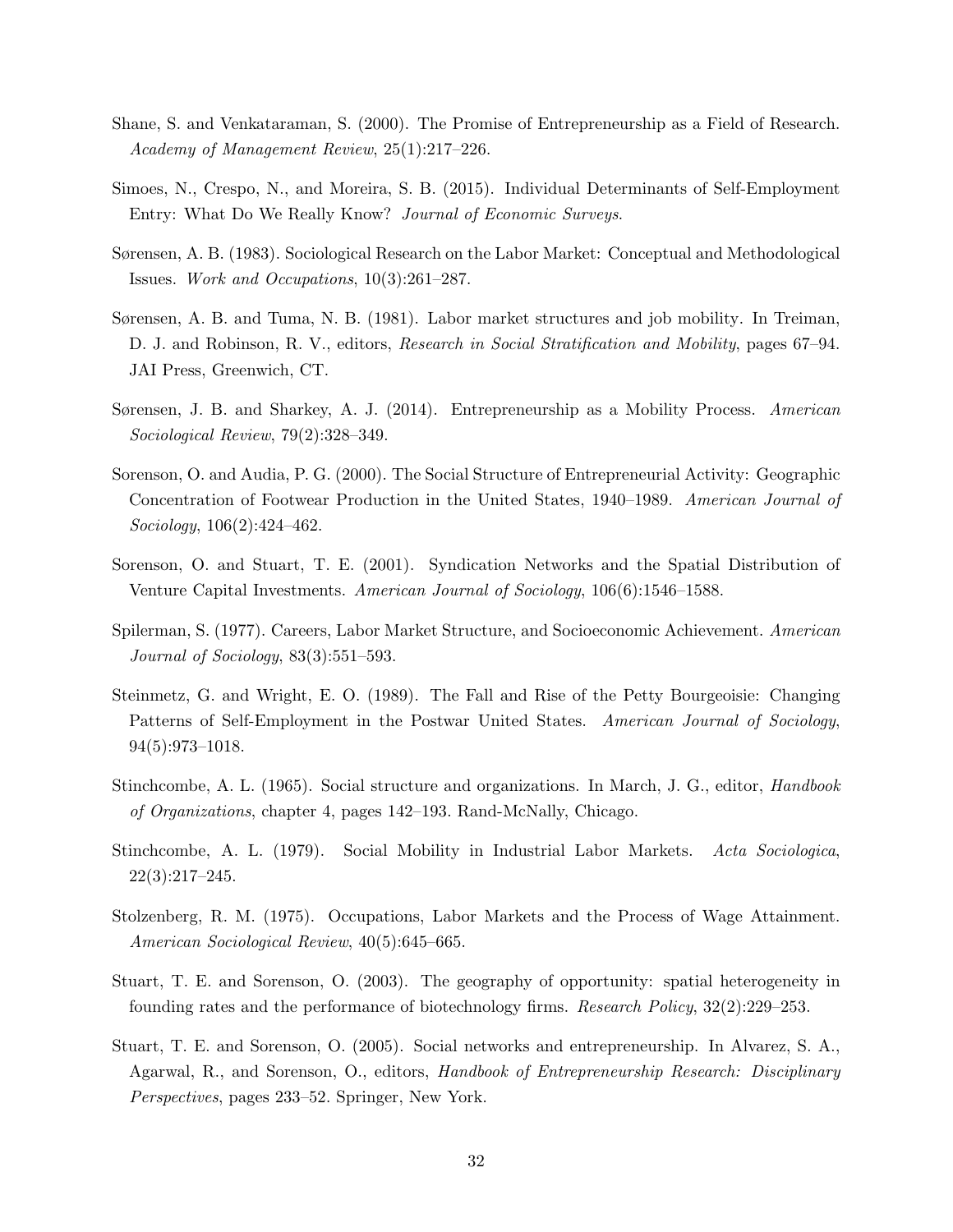- Tian, Z. (2013). Measuring Agglomeration Using the Standardized Location Quotient with a Bootstrap Method. Journal of Regional Analysis and Policy, 43(2):186–197.
- Tilly, C. and Tilly, C. (1994). Capitalist Work and Labor Markets. In Smelser, N. J. and Swedberg, R., editors, The Handbook of Economic Sociology, pages 283–312. Princeton University Press, Princeton, NJ.
- Tuma, N. B. and Hannan, M. T. (1984). Social dynamics: models and methods. Quantitative Studies in Social Relations. Academic Press.
- Tuma, N. B., Hannan, M. T., and Groeneveld, L. P. (1979). Dynamic Analysis of Event Histories. American Journal of Sociology, 84(4):820–854.
- van Praag, C. M. and Cramer, J. S. (2001). The Roots of Entrepreneurship and Labour Demand: Individual Ability and Low Risk Aversion. Economica, 68(269):45–62.
- Venkataraman, S. (1997). The Distinctive Domain of Entrepreneurship Research. In Advances in Entrepreneurship, Firm Emergence and Growth, volume 3.
- Wachtel, H. M. and Betsey, C. (1972). Employment at Low Wages. The Review of Economics and Statistics, 54(2):121–129.
- Watson, A. (2014). Measuring Occupational Concentration by Industry. *Beyond the Numbers*,  $3(3):1-13.$
- Wildasin, D. E. (2000). Labor-Market Integration, Investment in Risky Human Capital, and Fiscal Competition. The American Economic Review, 90(1):73–95.
- Williamson, O. E., Wachter, M. L., and Harris, J. E. (1975). Understanding the Employment Relation: The Analysis of Idiosyncratic Exchange. The Bell Journal of Economics, 6(1):250– 278.
- Wright, E. O. and Perrone, L. (1977). Marxist Class Categories and Income Inequality. American Sociological Review, 42(1):32.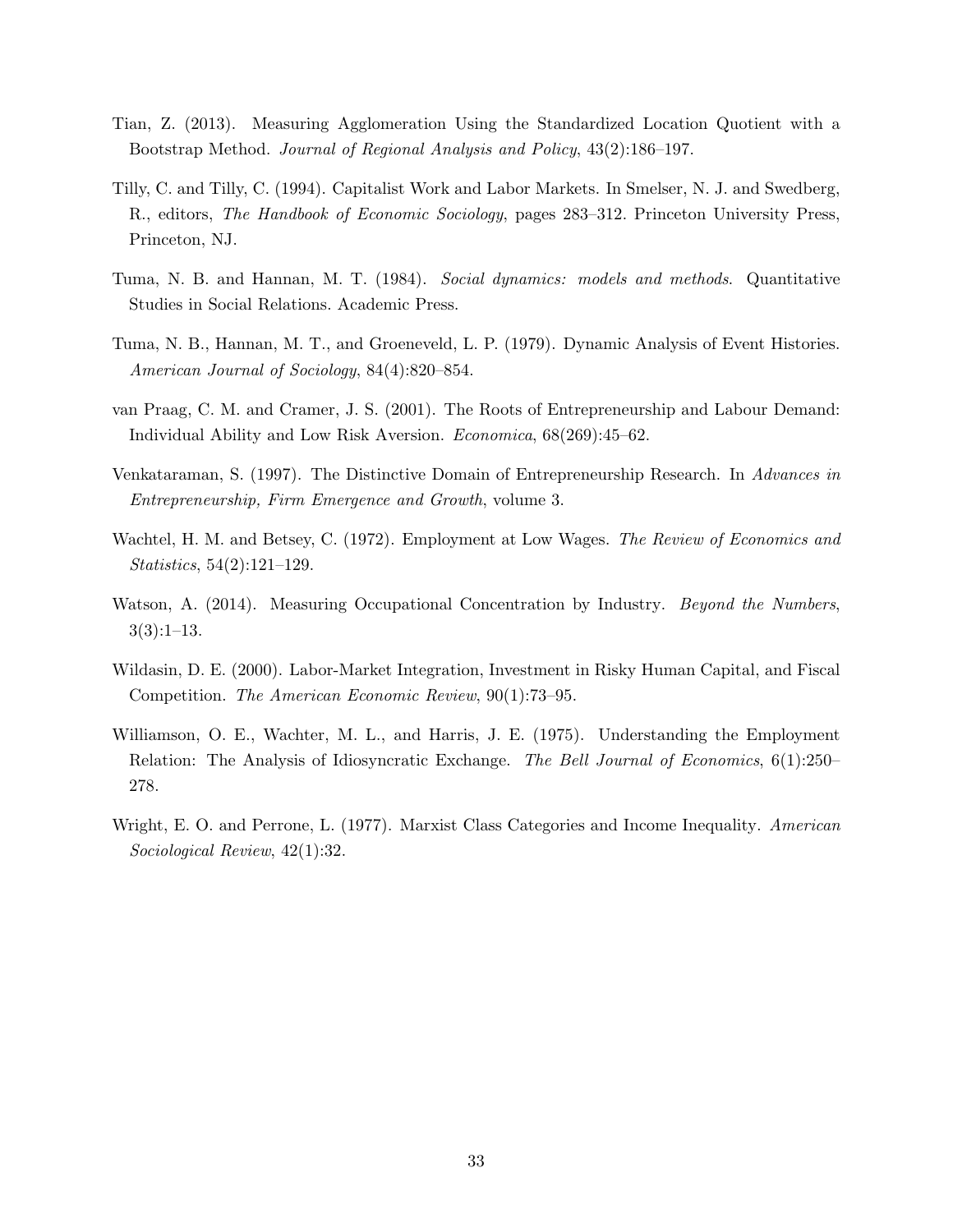

Figure 1: Histogram of  $\operatorname{Ln}(\operatorname{IQ}).$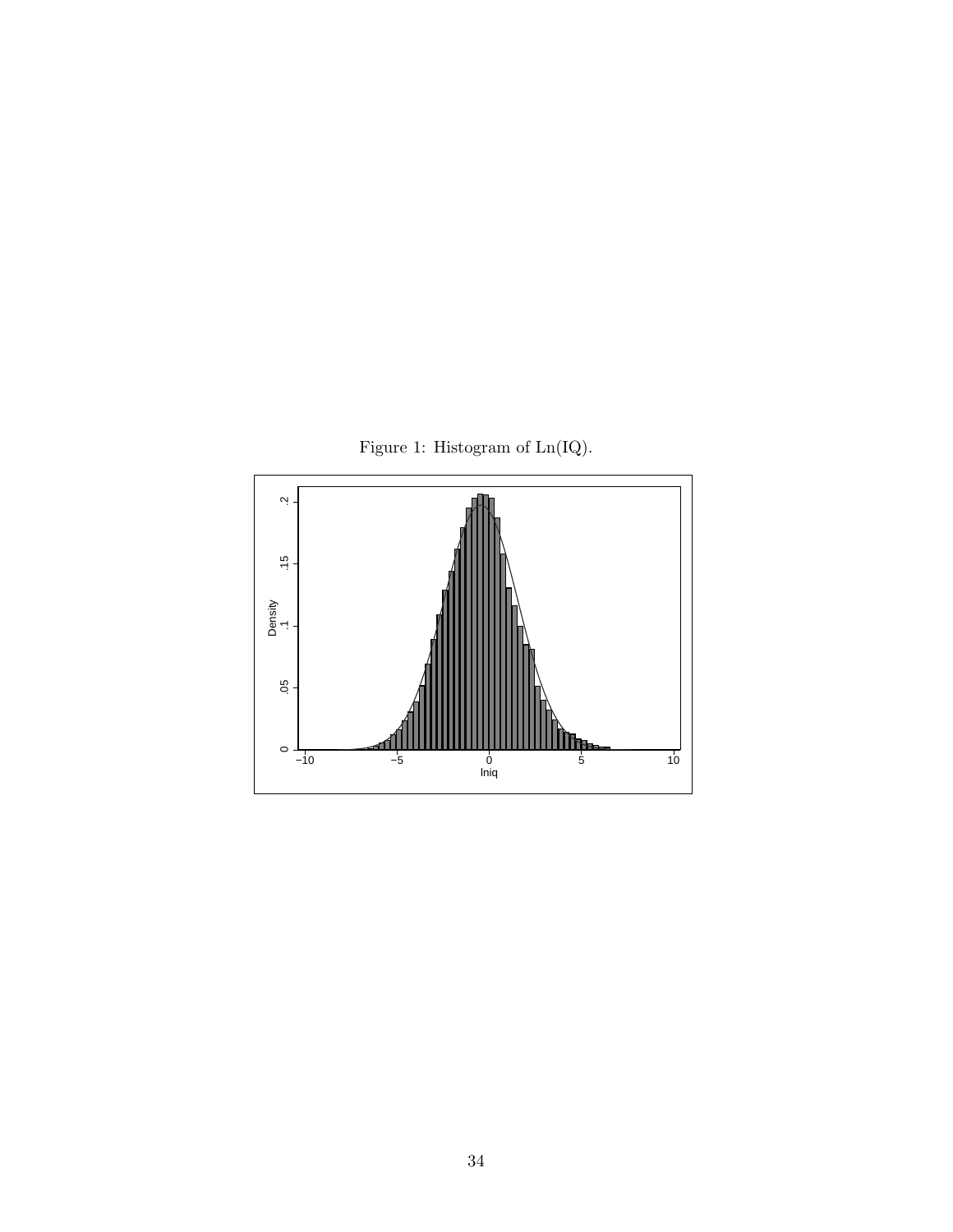Figure 2: Histograms of Ln(IQ) for different occupations.

(a) Wind Turbine Service Technicians





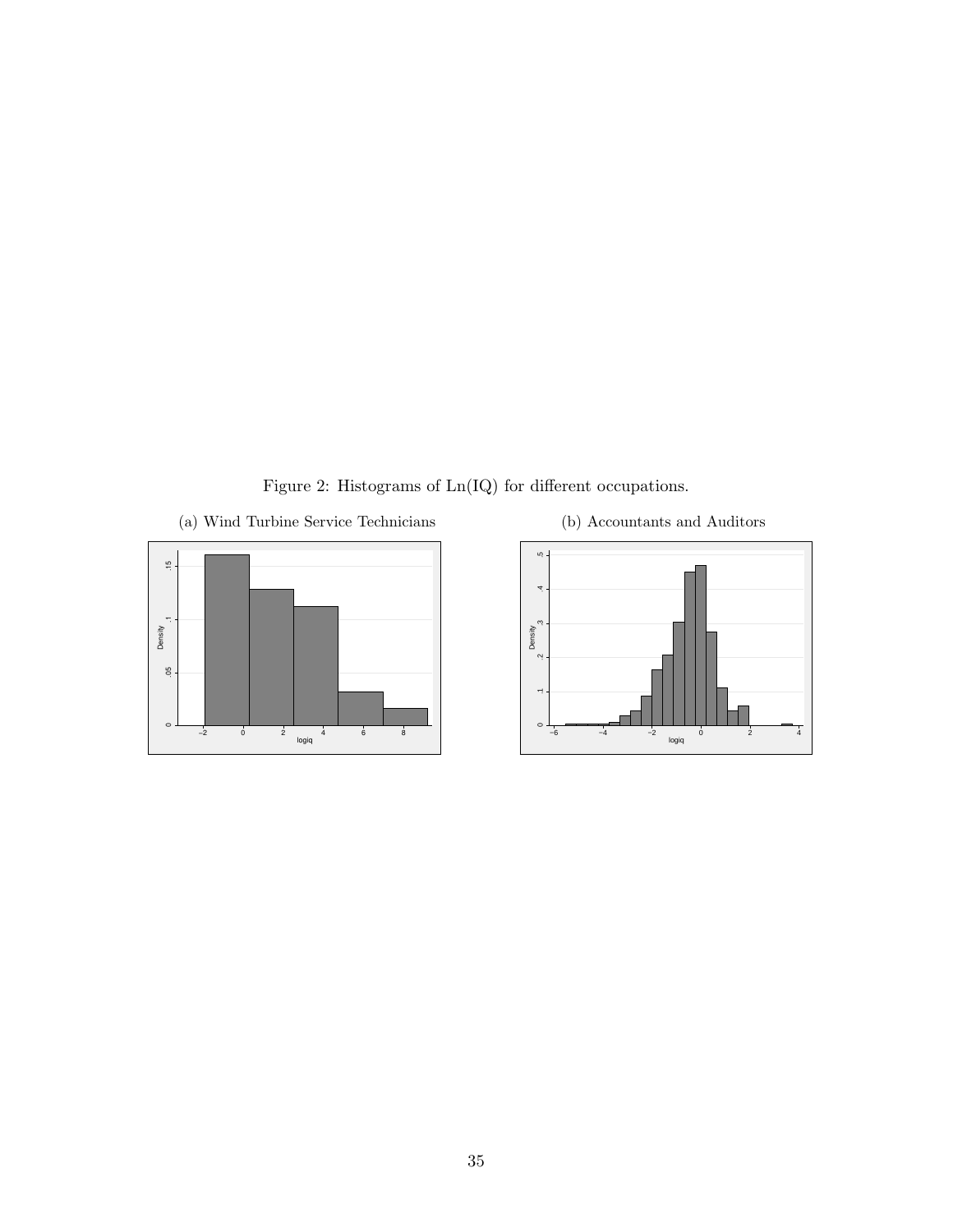



NOTE: Solid (dashed) lines denote positive (negative) effects. Results are derived from logistic regression of transitions on Ln(IQ) and the control variables with region and year fixed effects. Standard errors are clustered by individual. Sample is restricted to 6,298 job shifts with the following properties: (1) origin and destination industry codes are nonmissing, (2) origin job is non-self-employed, (3) class-or-worker status of destination job is reported (i.e., either non-self-employed or self-employed). \* p < 0.1, \*\* p < 0.05, \*\*\* p  $< 0.01$ .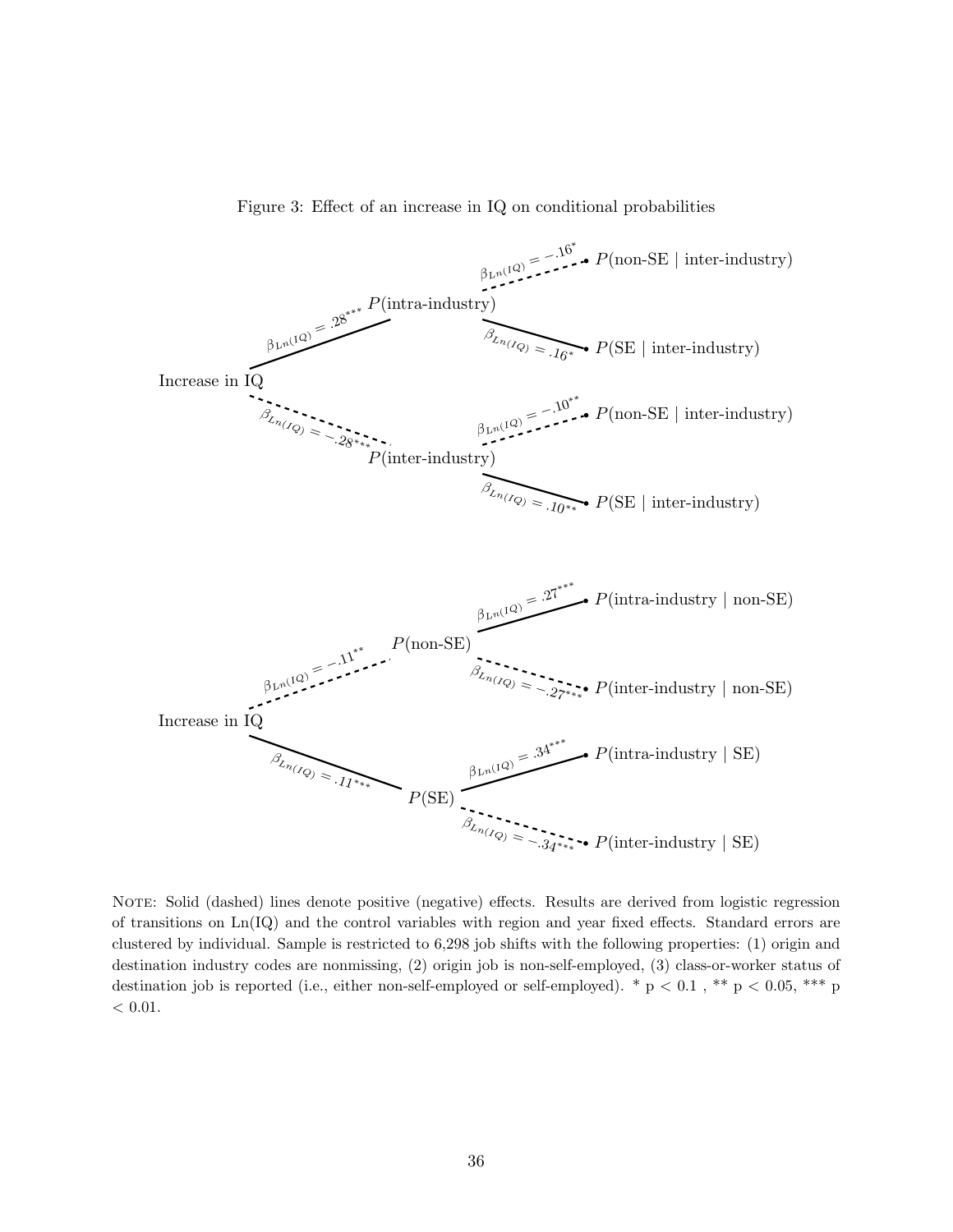

Figure 4: Nelson-Aalen cumulative hazard functions by Ln(IQ) group.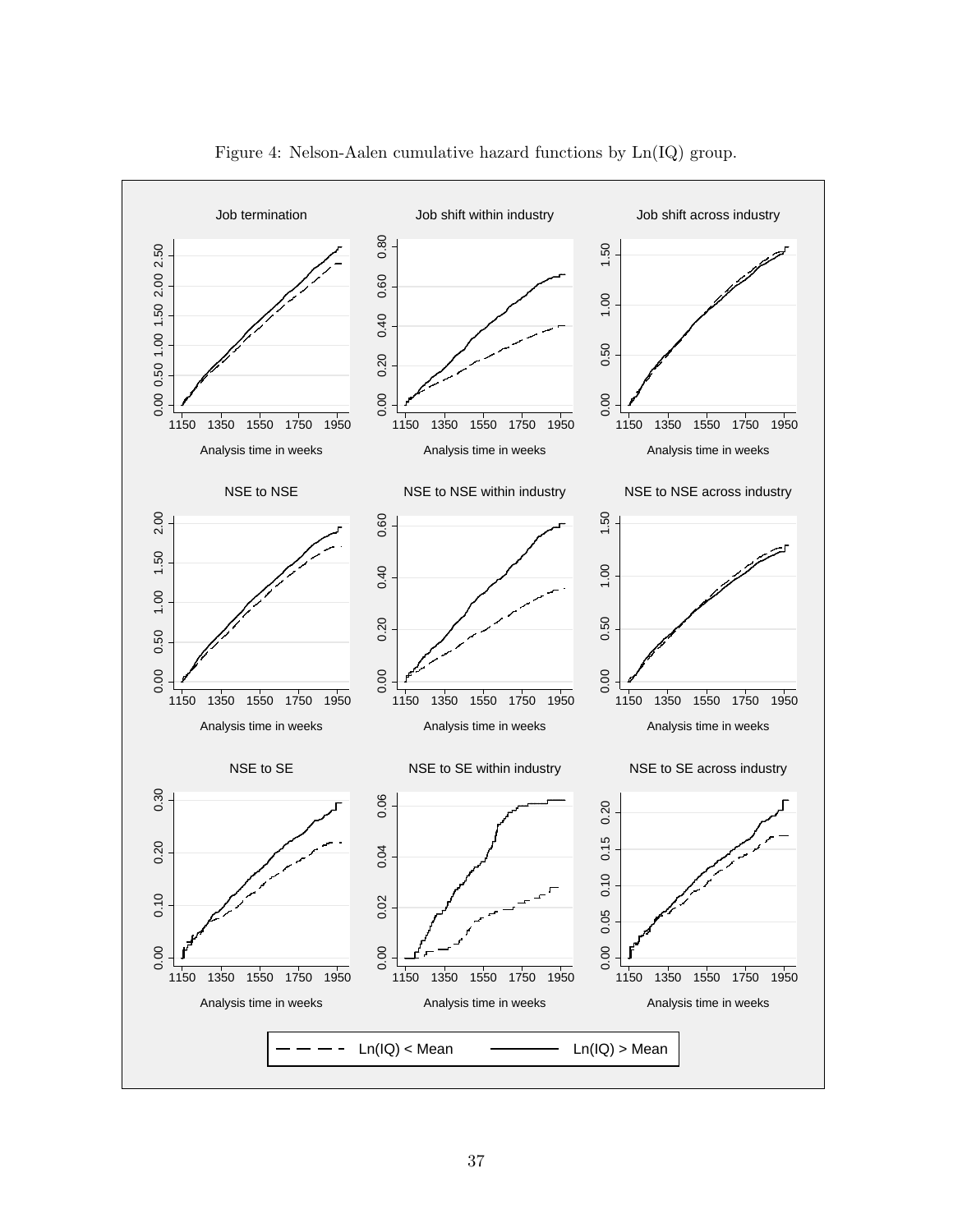| <b>NAICS</b>             | Industry                                                                                           | SOC                                      | Occupation                                                                        | TQ                           | Ln(IQ)                             |
|--------------------------|----------------------------------------------------------------------------------------------------|------------------------------------------|-----------------------------------------------------------------------------------|------------------------------|------------------------------------|
| 211                      | $\mathrm{Oil}\ \&\ \mathrm{Gas}\ \mathrm{Extraction}$                                              | 17-2171<br>17-2112<br>13-2031<br>41-2011 | Petroleum Engineers<br>Industrial Engineers<br><b>Budget Analysts</b><br>Cashiers | 279<br>4.72<br>1.02<br>0.01  | 5.63<br>1.55<br>0.02<br>$-5.09$    |
| 551<br>333<br>401<br>445 | Management of Companies<br>Machinery Manufacturing<br>Air Transportation<br>Food & Beverage Stores | 13-2011                                  | Accountants & Auditors                                                            | 4.69<br>1.03<br>0.26<br>0.06 | 1.55<br>0.02<br>$-1.36$<br>$-2.88$ |

Table 1: Industry quotient for several industry-occupation combinations in 2015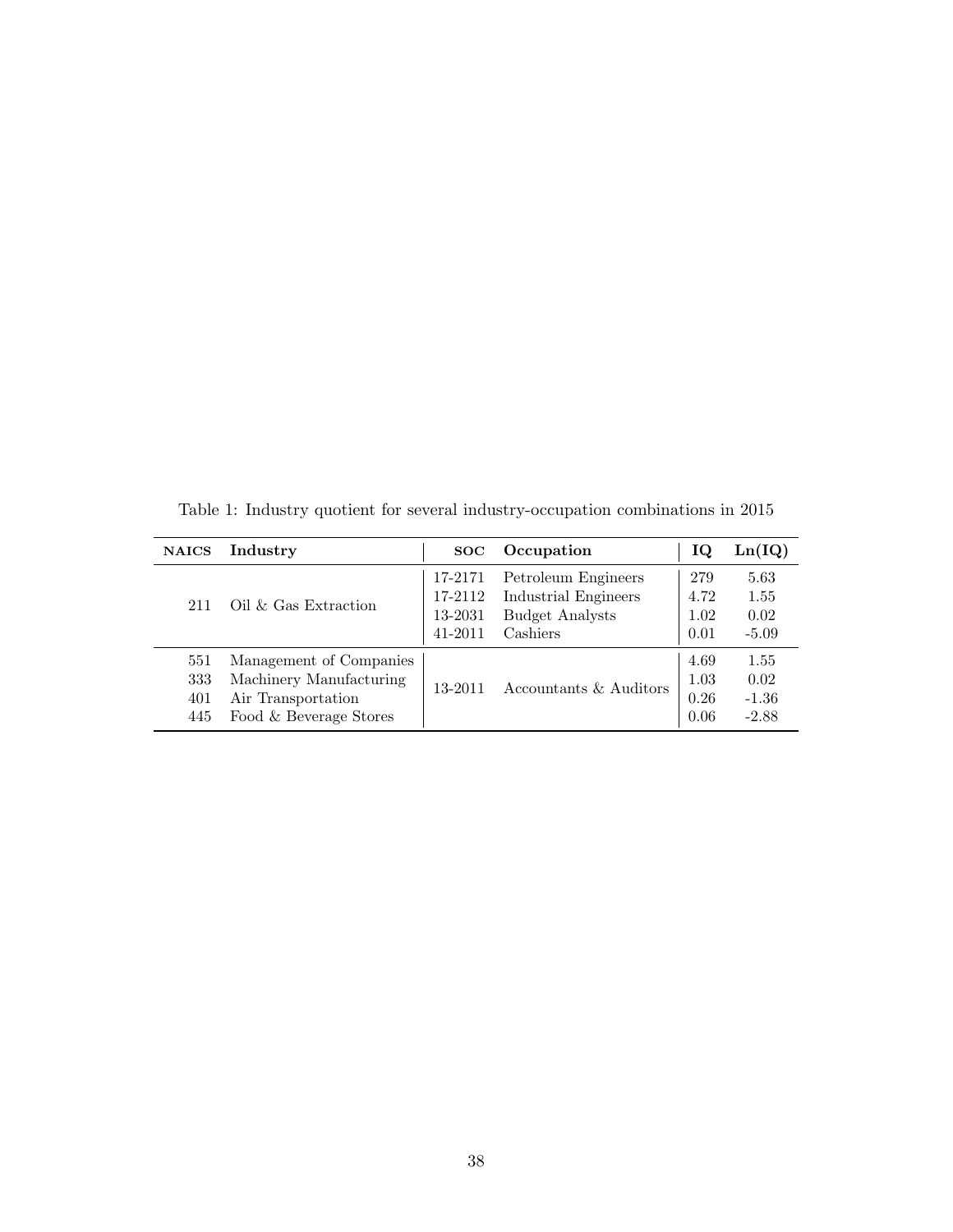|                                        | N      | Mean  | SD    | Min              | Max          |
|----------------------------------------|--------|-------|-------|------------------|--------------|
| Main effect:                           |        |       |       |                  |              |
| Ln(industry quotient)                  | 18,853 | 1.52  | 1.71  | $-5.89$          | 7.62         |
| Demographics:                          |        |       |       |                  |              |
| Female                                 | 18,853 | 0.58  | 0.49  | $\overline{0}$   | 1            |
| White                                  | 18,853 | 0.84  | 0.37  | $\overline{0}$   | $\mathbf{1}$ |
| Age                                    | 18,853 | 47.02 | 4.56  | 37               | 58           |
| Born in the U.S.                       | 18,853 | 0.96  | 0.19  | $\boldsymbol{0}$ | $\mathbf{1}$ |
| U.S. citizen                           | 18,853 | 0.97  | 0.17  | $\boldsymbol{0}$ | $\mathbf{1}$ |
| Highest grade completed                | 18,853 | 13.98 | 2.56  | $\overline{0}$   | 20           |
| Married                                | 18,853 | 0.62  | 0.48  | $\boldsymbol{0}$ | $\mathbf{1}$ |
| Number of children in household        | 18,853 | 1.07  | 1.13  | $\overline{0}$   | 8            |
| Financial:                             |        |       |       |                  |              |
| Mean annual wage (in $$1,000$ )        | 18,853 | 50.63 | 31.72 | 14.24            | 233.85       |
| Std. dev. of annual wage (in \$1,000)  | 18,853 | 18.63 | 14.31 | 1.42             | 98.62        |
| Total net family income (in $$1,000$ ) | 18,853 | 82.29 | 79.81 | $\overline{0}$   | 595.99       |
| Family in poverty                      | 18,853 | 0.06  | 0.24  | $\boldsymbol{0}$ | $\mathbf{1}$ |
| Other controls:                        |        |       |       |                  |              |
| Current residence in urban             | 18,853 | 0.71  | 0.45  | $\boldsymbol{0}$ | $\mathbf{1}$ |
| No. of jobs reported as of int. date   | 18,853 | 13.31 | 7.33  | $\mathbf{1}$     | 60           |
| Secondary job held                     | 18,853 | 0.17  | 0.38  | $\boldsymbol{0}$ | 1            |
| Covered by union or employee contract  | 18,853 | 0.06  | 0.23  | $\boldsymbol{0}$ | $\mathbf{1}$ |
| Risk-taking score                      | 18,853 | 4.87  | 2.58  | $\overline{0}$   | 10           |
| <i>Entrepreneurial:</i>                |        |       |       |                  |              |
| Prior self-employment experience       | 18,853 | 0.35  | 0.48  | $\theta$         | 1            |
| Father had managerial experience       | 14,492 | 0.17  | 0.38  | $\boldsymbol{0}$ | 1            |
|                                        |        |       |       |                  |              |

Table 2: Descriptive statistics

NOTE: Sample is restricted to individuals who experienced job termination. Descriptive statistics are at the respondent-episode level of analysis. Citizenship is recorded in 1984. Wealth is truncated if top-coded.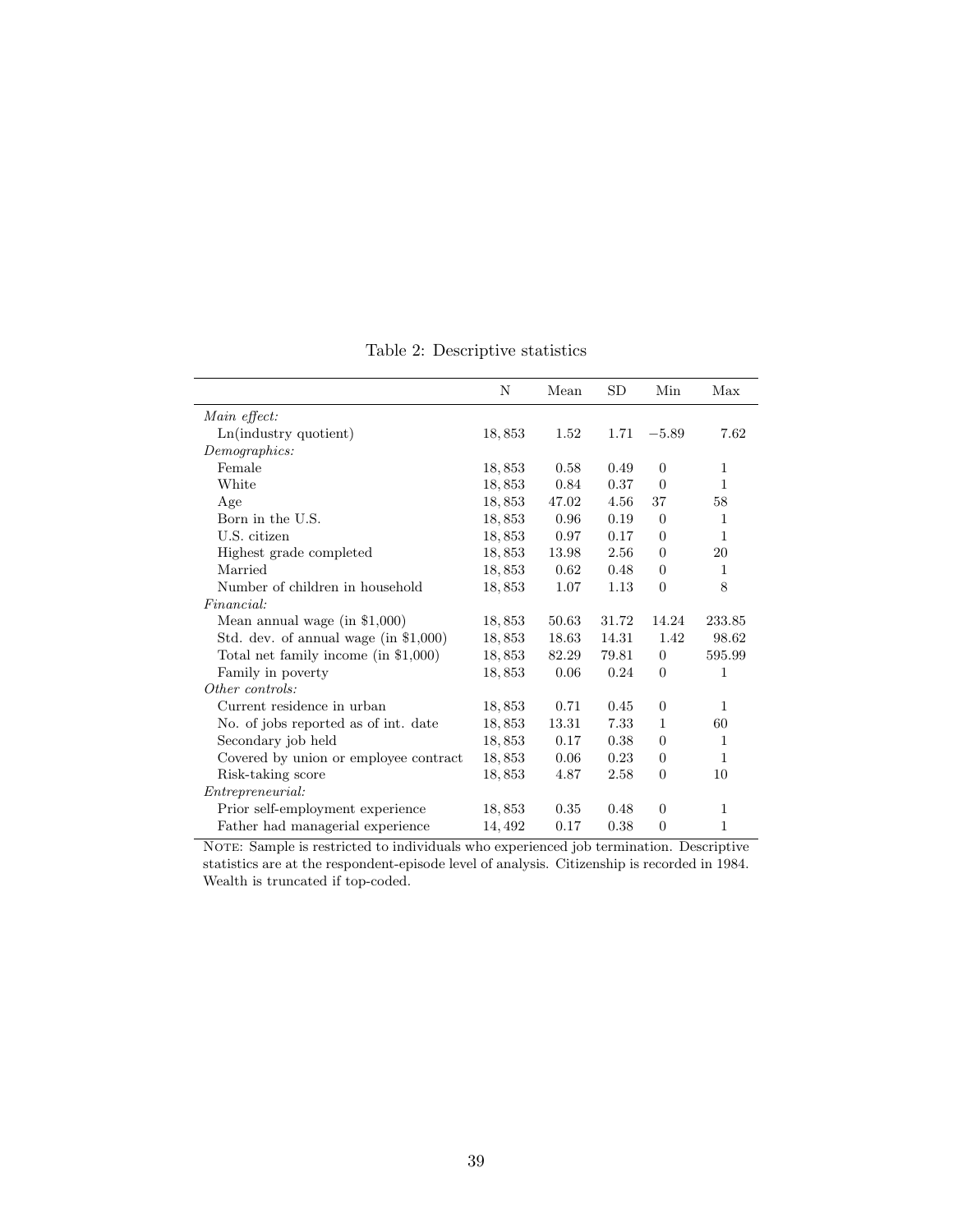|                                                            | $(1)$                                                                                                                             |                | ව | $\left( \frac{4}{2} \right)$ | $\widetilde{5}$                | $\circledcirc$ | (7) | $\circled{s}$               | $\circledcirc$ | $(10)$ |                                                                     | (11) (12)                                                                        |                              | (13) (14) (15)           | (16)              | (17)                                                | (18)                | (19) |
|------------------------------------------------------------|-----------------------------------------------------------------------------------------------------------------------------------|----------------|---|------------------------------|--------------------------------|----------------|-----|-----------------------------|----------------|--------|---------------------------------------------------------------------|----------------------------------------------------------------------------------|------------------------------|--------------------------|-------------------|-----------------------------------------------------|---------------------|------|
| (1) Ln(industry quotient)                                  | $\frac{1}{10}$                                                                                                                    |                |   |                              |                                |                |     |                             |                |        |                                                                     |                                                                                  |                              |                          |                   |                                                     |                     |      |
| (2) Female<br>$(3)$ White                                  | $\begin{array}{rrrr} -0.02 & 1.00 \\ -0.04 & -0.01 \\ -0.04 & 0.01 \\ -0.01 & -0.00 \\ 0.01 & -0.02 \\ -0.04 & -0.02 \end{array}$ |                |   |                              |                                |                |     |                             |                |        |                                                                     |                                                                                  |                              |                          |                   |                                                     |                     |      |
| $(4)$ Age                                                  |                                                                                                                                   |                |   |                              |                                |                |     |                             |                |        |                                                                     |                                                                                  |                              |                          |                   |                                                     |                     |      |
| 5) Born in the U.S.                                        |                                                                                                                                   |                |   |                              |                                |                |     |                             |                |        |                                                                     |                                                                                  |                              |                          |                   |                                                     |                     |      |
| 6) Highest grade completed                                 |                                                                                                                                   |                |   |                              | 8888888888888<br>8888888888888 |                |     |                             |                |        |                                                                     |                                                                                  |                              |                          |                   |                                                     |                     |      |
| (7) Married                                                | $-0.02 - 0.05$                                                                                                                    |                |   |                              |                                |                |     |                             |                |        |                                                                     |                                                                                  |                              |                          |                   |                                                     |                     |      |
| (8) Number of children in household                        | $-0.01$                                                                                                                           | 0.02           |   |                              |                                |                |     |                             |                |        |                                                                     |                                                                                  |                              |                          |                   |                                                     |                     |      |
| $(9)$ Ln(mean annual wage)                                 | $\begin{array}{rl} -0.16 & -0.20 \\ -0.14 & -0.22 \end{array}$                                                                    |                |   |                              |                                |                |     | 998899119891<br>89889911989 |                |        |                                                                     |                                                                                  |                              |                          |                   |                                                     |                     |      |
| (10) Ln(std. dev. of annual wage)                          |                                                                                                                                   |                |   |                              |                                |                |     |                             |                |        |                                                                     |                                                                                  |                              |                          |                   |                                                     |                     |      |
| $(11)$ Ln(total net family income)                         | $-0.08 - 0.1$                                                                                                                     |                |   |                              |                                |                |     |                             |                |        |                                                                     |                                                                                  |                              |                          |                   |                                                     |                     |      |
| (12) Family in poverty                                     | $\begin{array}{r} 0.05 & 0.06 \\ -0.04 & -0.03 \end{array}$                                                                       |                |   |                              |                                |                |     |                             |                |        |                                                                     |                                                                                  |                              |                          |                   |                                                     |                     |      |
| (13) Current residence in urban                            |                                                                                                                                   |                |   |                              |                                |                |     |                             |                |        |                                                                     |                                                                                  |                              |                          |                   |                                                     |                     |      |
| $(14)$ Ln(no. of jobs reported as of int. date) 0.05 -0.06 |                                                                                                                                   |                |   |                              |                                |                |     |                             |                |        |                                                                     |                                                                                  |                              |                          |                   |                                                     |                     |      |
| (15) Secondary job held                                    |                                                                                                                                   | $0.02$<br>0.04 |   |                              |                                |                |     |                             |                |        |                                                                     |                                                                                  |                              |                          |                   |                                                     |                     |      |
| (16) Covered by union or employee contract                 | 0.02                                                                                                                              |                |   |                              |                                |                |     |                             |                |        |                                                                     |                                                                                  |                              |                          |                   |                                                     |                     |      |
| (17) Risk-taking score                                     | $0.02 - 0.1$                                                                                                                      |                |   |                              |                                |                |     |                             |                |        | 8 3 3 3 4 5 6 7 8 9<br>9 6 9 6 9 6 9 9 9 9 1<br>9 9 9 9 9 9 9 9 9 1 | $\begin{array}{c}\n 3.6 \\  - 6.6 \\  - 6.6 \\  - 6.6 \\  - 6.6 \\  \end{array}$ | 8 2 3 2 3 8 8<br>8 2 3 2 8 8 | 8 8 8 7 7 8<br>1 0 0 0 0 | 00<br>000<br>0000 |                                                     |                     |      |
| (18) Prior self-employment experience                      | $0.03 - 0.04$                                                                                                                     |                |   |                              |                                |                |     |                             |                |        |                                                                     |                                                                                  |                              |                          |                   | $\begin{array}{c} 0.11 \\ 0.10 \\ 0.01 \end{array}$ | $\frac{0.03}{0.03}$ |      |
| (19) Father had managerial experience                      | $-0.00 - 0.02$                                                                                                                    |                |   |                              |                                |                |     |                             |                |        |                                                                     |                                                                                  |                              |                          |                   |                                                     |                     | 00.1 |
| NOTE: Standard errors are in parentheses.                  |                                                                                                                                   |                |   |                              |                                |                |     |                             |                |        |                                                                     |                                                                                  |                              |                          |                   |                                                     |                     |      |

| nor-<br>correlat |  |
|------------------|--|
| alrwise          |  |
| able             |  |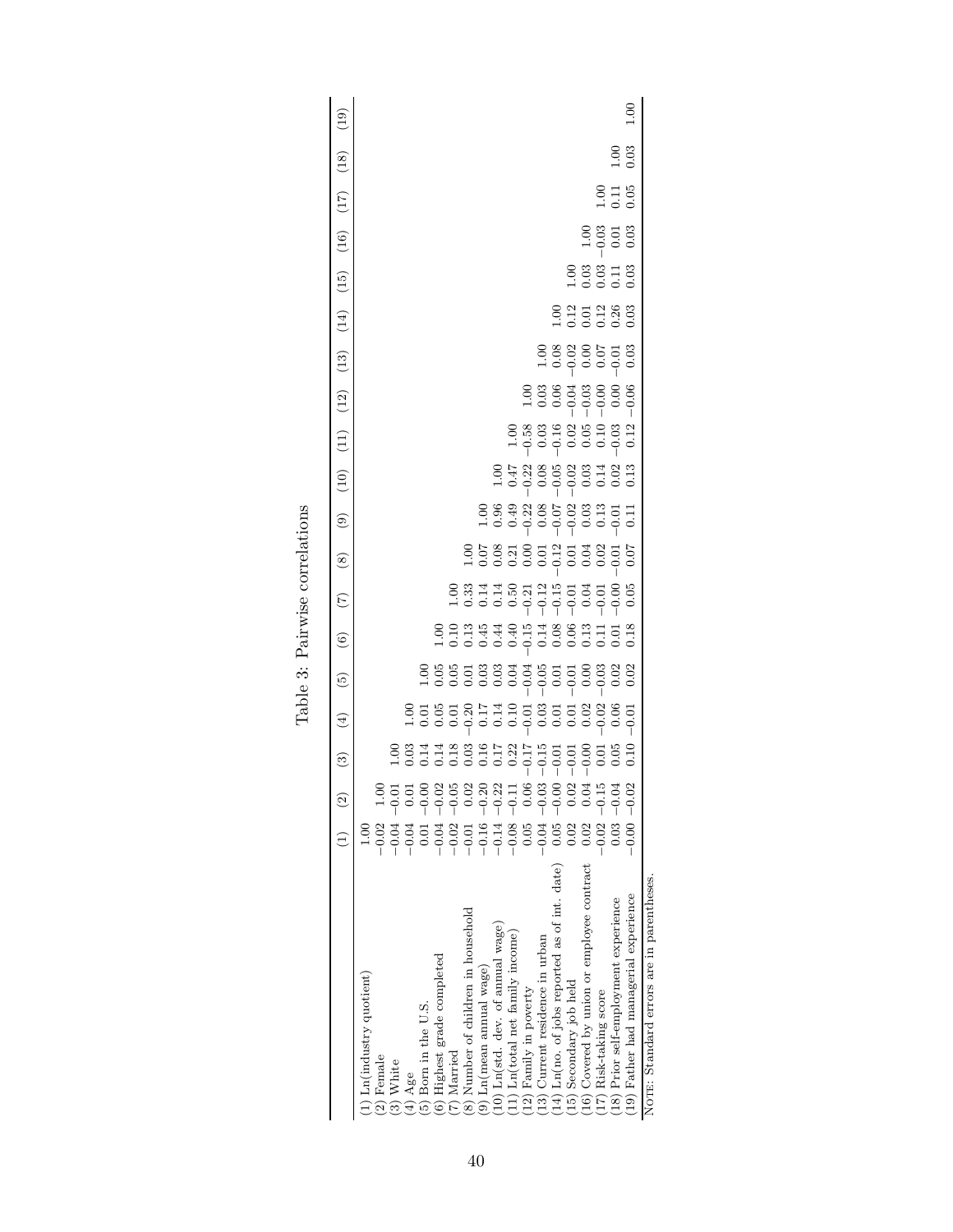|                                  |             | NSE to NSE<br>NSE to SE<br>Voluntary<br>Involuntary Voluntary<br>.029<br>.355<br>.244<br>.010<br>.019<br>.561<br>.055<br>.371<br>.035<br>.020<br>.084<br>.916<br>.030<br>.615<br>.054 | Total |             |           |
|----------------------------------|-------------|---------------------------------------------------------------------------------------------------------------------------------------------------------------------------------------|-------|-------------|-----------|
|                                  | Involuntary |                                                                                                                                                                                       |       | Involuntary | Voluntary |
|                                  |             |                                                                                                                                                                                       |       | .384        |           |
| Intra-industry<br>Inter-industry | .111        |                                                                                                                                                                                       |       | .121        | .263      |
|                                  |             |                                                                                                                                                                                       |       | .616        |           |
|                                  | .190        |                                                                                                                                                                                       |       | .210        | .406      |
|                                  |             |                                                                                                                                                                                       |       |             |           |
| Total                            | .301        |                                                                                                                                                                                       |       | .331        | .669      |

Table 4: Transition frequencies

NOTE: Sample is restricted to 5,913 job shifts with the following properties: (1) origin and destination industry codes are nonmissing, (2) origin job is non-self-employed, class-or-worker status of destination job is reported (i.e., either non-self-employed or self-employed), (4) whether the origin job is terminated voluntarily or involuntarily is reported.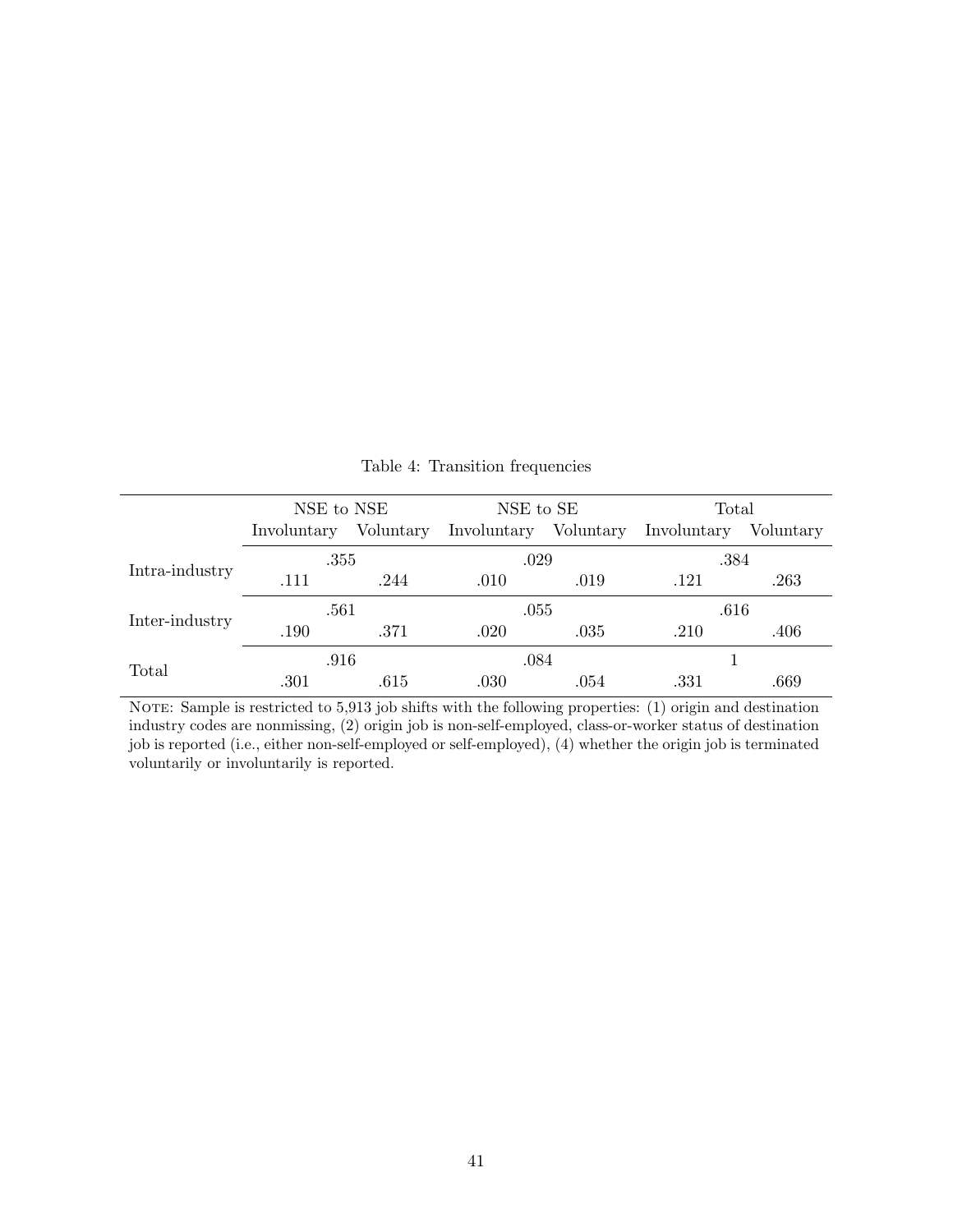| Transition type:                                         |                                                                | Job termination/change                             |                                                                    |                                                            | Non-self-employed to non-self-employed                |                                                                 |                                                               | Non-self-employed to self-employed                         |                                                            |
|----------------------------------------------------------|----------------------------------------------------------------|----------------------------------------------------|--------------------------------------------------------------------|------------------------------------------------------------|-------------------------------------------------------|-----------------------------------------------------------------|---------------------------------------------------------------|------------------------------------------------------------|------------------------------------------------------------|
| Industry direction:                                      | Ę                                                              | Intra                                              | Inter                                                              | $\Xi$                                                      | Intra                                                 | Inter                                                           | $\overline{A}$ ll                                             | Intra                                                      | Inter                                                      |
|                                                          | Э                                                              | $\widehat{c}$                                      | $\widehat{\mathbf{e}}$                                             | $\left( 4\right)$                                          | $\widetilde{5}$                                       | $\widehat{\circ}$                                               | $\widehat{\epsilon}$                                          | $\left( 8\right)$                                          | $\widehat{e}$                                              |
| Ln(industry quotient)<br>Main effect:                    | $0.024***$<br>(0.009)                                          | $0.166***$<br>(0.000)                              | (0.361)<br>$-0.01$                                                 | (0.077)<br>$0.018*$                                        | $0.157***$<br>(0.000)                                 | $-0.023$ <sup>*</sup><br>(0.064)                                | (0.001)<br>$0.116***$                                         | $0.221***$<br>(0.003)                                      | $0.112***$<br>(0.007)                                      |
| Demographics:<br>Female                                  | $0.106***$                                                     | $-0.077$                                           | $0.173***$                                                         | $0.123***$                                                 | $5.4e-03$                                             | $0.184***$                                                      | $-0.04$                                                       | $-0.74***$                                                 | 0.238                                                      |
| White                                                    | $-0.044$<br>(0.002)                                            | $-0.068$<br>(0.277)                                | (0.000)<br>$-0.033$                                                | (0.001)<br>$-0.019$                                        | $-0.033$<br>(0.943)                                   | (0.000)<br>$-0.013$                                             | $(0.745)$<br>$-0.434***$                                      | $(0.005)$<br>-0.727*                                       | $-0.396**$<br>(0.109)                                      |
| Age                                                      | $-0.16**$<br>(0.293)                                           | (0.452)<br>$-0.137$                                | (0.536)<br>$-0.167$                                                | $-0.158$ <sup>*</sup><br>(0.699)                           | $-0.166$<br>(0.729)                                   | $-0.128$<br>(0.818)                                             | $-0.146$<br>(0.007)                                           | (0.024)<br>0.138                                           | (0.040)<br>$-0.36$                                         |
| Age squared / 100                                        | (0.049)<br>0.115                                               | (0.432)<br>0.113                                   | (0.108)<br>0.113                                                   | (0.088)<br>0.096                                           | (0.360)<br>0.128                                      | (0.250)<br>0.054                                                | (0.640)<br>$-0.03$                                            | $-0.373$<br>(0.839)                                        | (0.316)<br>0.211                                           |
| Born in the U.S.                                         | (0.181)<br>$\begin{array}{c} 0.181 \\ (0.238) \end{array}$     | $-0.166$<br>(0.541)                                | (0.308)<br>$(0.239)$<br>$(0.217)$                                  | (0.332)<br>0.137                                           | $-0.242$<br>(0.504)                                   | (0.649)<br>0.204                                                | $\begin{array}{c} (0.927) \\ 0.035 \\ 0.035 \end{array}$      | (0.610)<br>$-0.091$                                        | $5.7e-04$<br>(0.580)                                       |
| U.S. citizen                                             | $-0.179$                                                       | (0.623)<br>0.347                                   | $-0.337$                                                           | (0.435)<br>$-0.221$                                        | (0.479)<br>0.393                                      | $-0.349$<br>(0.323)                                             | 0.548                                                         | (0.955)<br>0.051                                           | (0.999)<br>7.0                                             |
| Highest grade completed                                  | $-9.8 - 03$<br>(0.270)                                         | (0.354)<br>$2.8 - 04$                              | (0.097)<br>$0.04\,$                                                | $-0.028$<br>(0.234)                                        | $2.1e-03$<br>$(0.985)$<br>(0.305)                     | (0.107)<br>$-0.031$                                             | $0.669***$<br>(0.479)                                         | $-0.305$<br>(0.975)                                        | $(0.426)$<br>1.33****                                      |
| $^{100}$<br>Highest grade completed squared /            | (0.845)<br>0.095                                               | (0.998)<br>770.0                                   | $-0.033$<br>(0.545)                                                | $(0.622)$<br>$0.179$                                       | 0.078                                                 | (0.639)<br>0.194                                                | $-2.15**$<br>(0.008)                                          | (0.345)<br>1.15                                            | $-4.26***$<br>(0.000)<br>(0.000)                           |
| Married                                                  | $(0.586)$<br>$0.082**$<br>(0.031)                              | (0.834)<br>(0.721)<br>0.029                        | $\begin{array}{c} (0.886) \\ 0.039 \end{array}$<br>(0.411)         | $\begin{array}{c} (0.362) \\ 0.025 \end{array}$<br>(0.571) | $(0.845)$<br>-2.6e-03<br>(0.976)                      | $\begin{array}{c} (0.404) \\ 0.04 \end{array}$<br>(0.435)       | (0.012)<br>(0.347)<br>0.134                                   | $(0.305)$<br>$0.694**$<br>(0.028)                          | $-0.056$<br>(0.742)                                        |
| $_{\rm old}$<br>Number of children in househ             | $-0.028$ <sup>*</sup><br>(0.066)                               | (0.389)<br>0.027                                   | $-0.029$<br>(0.130)                                                | $-0.014$<br>(0.413)                                        | (0.514)<br>0.022                                      | $-0.033$<br>(0.111)                                             | $-0.022$<br>(0.674)                                           | $-0.121$<br>(0.268)                                        | $-0.036$<br>(0.582)                                        |
| Ln(mean annual wage)<br>Financial:                       | $-0.598***$                                                    | $-0.087$<br>(0.680)                                | $-0.76***$                                                         | $-0.463**$                                                 | (0.332)<br>0.217                                      | $-0.727**$                                                      | $-1.13***$                                                    | $-2.77***$                                                 | $-0.703$<br>(0.119)                                        |
| Ln(std. dev. of annual wage)                             | $(0.000)$<br>0.225***<br>(0.005)                               | 0.053                                              | $\begin{array}{c} (0.000) \\ 0.272 {^{**}} \end{array}$<br>(0.008) | $\begin{array}{c} (0.000) \\ 0.126 \end{array}$<br>(0.167) | $-0.144$<br>(0.392)                                   | $\big(0.000\big) \\ 0.23^{**}$<br>(0.038)                       | $\begin{array}{c} (0.003) \\ 0.787*** \end{array}$<br>(0.006) | $(0.001)$<br>$1.92***$<br>(0.002)                          | (0.149)<br>0.488                                           |
| Ln(total net family income)                              | $0.204***$<br>(0.000)                                          | (0.058)<br>$(0.741)$<br>-0.1*                      | $-0.21***$<br>(0.000)                                              | $-0.21***$<br>(0.000)                                      | $-0.118**$<br>(0.040)                                 | $-0.239***$<br>(0.000)                                          | 0.099                                                         | 0.2                                                        | 0.133                                                      |
| Family in poverty                                        | $8.0e-03$<br>(0.907)                                           | $-0.129$<br>(0.432)                                | $-0.132$<br>(0.131)                                                | $-0.226***$<br>(0.006)                                     | $-0.199$<br>(0.258)                                   | $-0.221**$<br>(0.018)                                           | $(0.266)$<br>$0.551**$<br>(0.049)                             | $\begin{array}{c} (0.307) \\ 0.738 \end{array}$<br>(0.229) | (0.063)<br>$\begin{array}{c} (0.227) \\ 0.619 \end{array}$ |
| Current residence in urban<br>Other controls:            |                                                                | 0.051                                              | $4.4e-03$                                                          | 0.061                                                      | 0.091                                                 | 0.056                                                           | $-0.378***$                                                   | $-0.29$                                                    | $-0.367***$                                                |
| int. date)<br>Ln(no. of jobs reported as of              | $\begin{array}{c} 0.013 \\ (0.715) \\ 0.843^{***} \end{array}$ | $\begin{array}{c} (0.514) \\ 0.904*** \end{array}$ | $(0.923)$<br>$0.92***$                                             | $0.863***$<br>(0.000)<br>(0.147)                           | $\begin{array}{c} (0.285) \\ 0.889^{***} \end{array}$ | $(0.259)$<br>$0.86***$<br>(0.000)                               | $^{(0.003)}_{0.717***}$                                       | (0.246)<br>0.382                                           | $0.767***$<br>(0.016)                                      |
| Secondary job held                                       | $(0.000)$<br>$0.202***$<br>(0.000)                             | $(0.000)$<br>$0.224**$                             | $(0.000)$<br>$0.326***$<br>(0.000)                                 | $-0.216***$<br>(0.000)                                     | (0.084)<br>$(0.000)$<br>-0.2*                         | $-0.207***$                                                     | $_{1.17***}^{(0.000)}$<br>(0.000)                             | $(0.107)$<br>1.12***<br>(0.000)                            | $(0.000)$<br>1.22**<br>(0.000)                             |
| Covered by union or employee contract                    | $0.231**$                                                      | $(0.025)$<br>-0.4**<br>(0.020)                     | $0.272***$                                                         | $0.266**$<br>(0.004)                                       | $\frac{-0.315}{0.077}$                                | $\begin{array}{c} (0.004) \\ -0.24 {^*} \\ (0.027) \end{array}$ | $-0.725$ **<br>(0.025)<br>0.082***                            | $-1.67$ <sup>*</sup>                                       | $-0.859$ **<br>(0.040)                                     |
| Risk-taking score                                        | $(0.004)$<br>$0.021***$<br>(0.000)                             | (0.278)<br>0.014                                   | $(0.007)$<br>$0.023***$<br>(0.001)                                 | $8.5e-03$<br>(0.205)                                       | (0.990)                                               | (0.188)<br>0.01                                                 | (0.000)                                                       | $(0.099)$<br>0.117*<br>(0.014)                             | $0.067**$<br>(0.015)                                       |
| Prior self-employment experience<br>Entrepreneurial:     |                                                                |                                                    |                                                                    |                                                            |                                                       |                                                                 | $0.969***$                                                    | $1.08***$<br>(0.000)                                       | $0.896***$<br>(0.000)                                      |
| Father had managerial experience                         |                                                                |                                                    |                                                                    |                                                            |                                                       |                                                                 | (0.000)<br>(0.068)                                            | $-0.391$<br>(0.245)                                        | $\frac{0.132}{(0.421)}$                                    |
| Region fixed effects<br>Sector fixed effects             | $\mathbf{Yes}$<br>Yes                                          | $\frac{8}{10}$                                     | $\mathbf{Yes}$<br>Yes                                              | $\frac{9}{Y}$ es                                           | $\mathbf{Yes}$<br>Yes                                 | $\mathbf{Yes}$<br>${\rm Yes}$                                   | $\mathbf{Yes}$<br>Yes                                         | ${\rm Yes}$<br>Yes                                         | $Y$ es<br>Yes                                              |
| Number of subjects<br>Number of failures<br>Observations | 18,853<br>3,223<br>4,302                                       | 18,853<br>3,223<br>964                             | 18,853<br>3,223<br>2.752                                           | 18,458<br>3,325<br>3,187                                   | $18,458$<br>$3,187$<br>850                            | 18,458<br>$_{\rm 3,187}$                                        | 14,197<br>2,425<br>336                                        | $14,197$<br>$2,425$<br>82                                  | 14,197<br>2,425<br>234                                     |
| ${\rm Log\,\, likelihood}$ ${\rm LR\,\, \chi}^2$         | $-31147.08$<br>1,745.62                                        | $-6,933.10$<br>511.25                              | $-19871.73$<br>1,317.83                                            | $-24239.62$<br>1,328.21                                    | $-6,148.52$<br>422.73                                 | $-17164.54$<br>1,087.09                                         | $-2,200.87$<br>465.51                                         | $-501.61$<br>188.57                                        | $-1,525.46$<br>334.71                                      |
| NOTE: Standard errors are in parentheses.                | $p < 0.10$ ,                                                   | ** $p < 0.05$ ,                                    | $p < 0.01$ .                                                       |                                                            |                                                       |                                                                 |                                                               |                                                            |                                                            |

| -<br>-<br>-<br>֧֧ׅ֧ׅ֧֧֧֧֧֧֧֪ׅ֧ׅ֧֧֪ׅ֧֧֧֪ׅ֧֛֪ׅ֧֚֚֚֚֚֚֚֚֚֚֚֚֚֚֚֚֚֡֕֡֡֡֡֡֡֬֝֓֝֓֝֬֝֓֝֬֝֬֝֬֝֬֜֝֬֝֬֝֬ |
|------------------------------------------------------------------------------------------------|
|                                                                                                |
| י מי היימרים היימ                                                                              |
| $\frac{1}{2}$<br>1<br>Č                                                                        |
| ١                                                                                              |
| $\frac{1}{2}$<br>$\overline{\phantom{a}}$<br>ļ                                                 |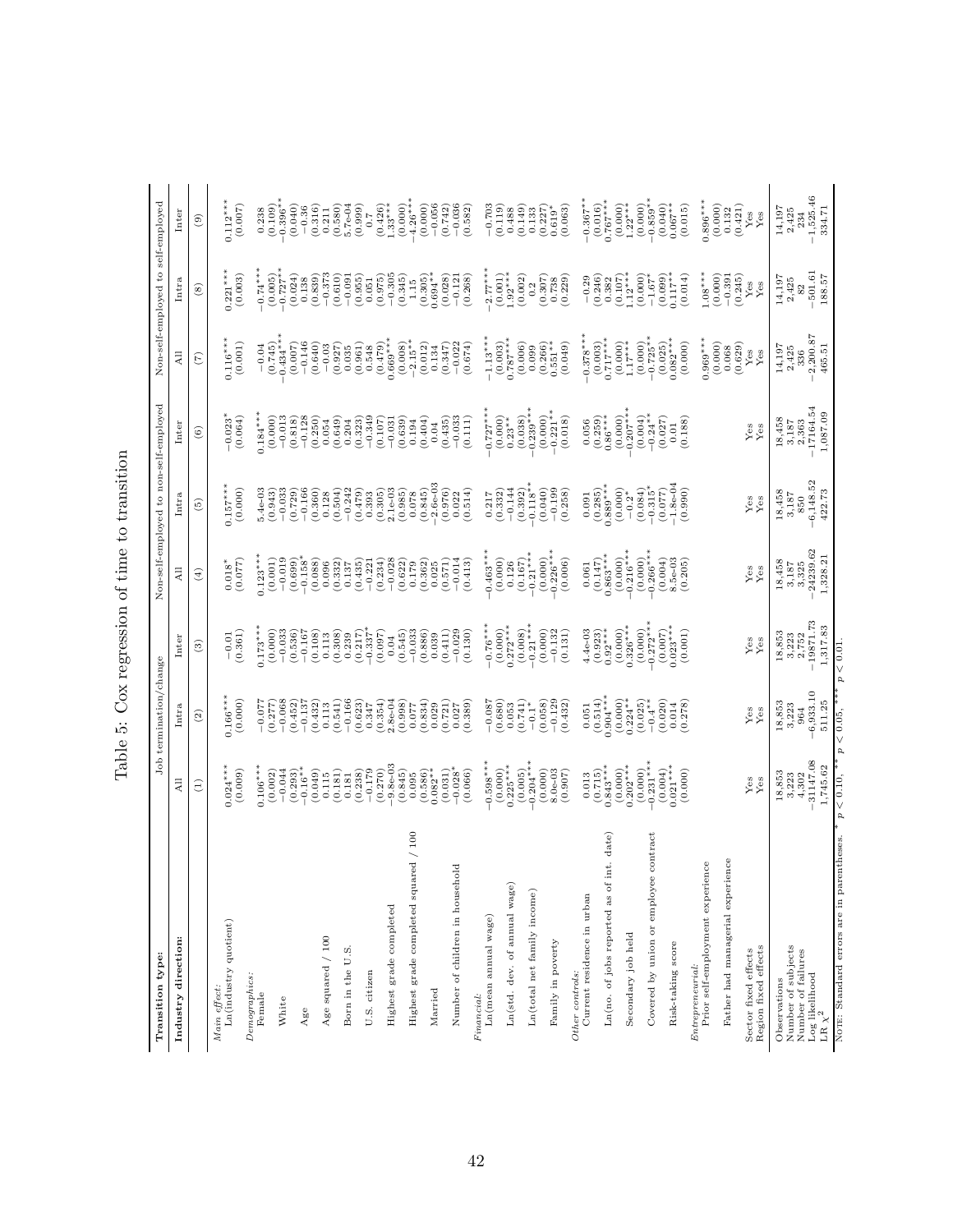| Industry direction:                        | All                   |                       | Intra                 |                      | Inter                 |                        |
|--------------------------------------------|-----------------------|-----------------------|-----------------------|----------------------|-----------------------|------------------------|
| Reason to quit:                            | Involuntary           | Voluntary             | Involuntary           | Voluntary            | Involuntary           | Voluntary              |
|                                            | (1)                   | (2)                   | (3)                   | (4)                  | (5)                   | (6)                    |
| Main effect:                               |                       |                       |                       |                      |                       |                        |
| Ln(industry quotient)                      | $-0.021$              | $0.039***$            | $0.107**$             | $0.186***$           | $-0.059**$            | $-6.6e-03$             |
|                                            | (0.301)               | (0.006)               | (0.014)               | (0.000)              | (0.011)               | (0.688)                |
| Demographics:<br>Female                    | 0.026                 | $0.084*$              | $-0.063$              | $-0.062$             | 0.063                 | $0.175***$             |
|                                            | (0.728)               | (0.097)               | (0.682)               | (0.522)              | (0.468)               | (0.004)                |
| White                                      | $-0.012$              | $-0.033$              | 0.201                 | $-0.103$             | $-0.086$              | $-1.3e-03$             |
|                                            | (0.902)               | (0.605)               | (0.320)               | (0.397)              | (0.440)               | (0.987)                |
| Age                                        | $-0.297*$             | $-0.032$              | $-0.257$              | $-0.04$              | $-0.201$              | $-0.016$               |
|                                            | (0.092)               | (0.797)               | (0.489)               | (0.864)              | (0.336)               | (0.915)                |
| Age squared $/100$                         | 0.266<br>(0.156)      | $-0.025$<br>(0.847)   | 0.229                 | 0.023<br>(0.925)     | 0.156<br>(0.482)      | $-0.052$<br>(0.741)    |
| Born in the U.S.                           | 0.038                 | $0.483**$             | (0.558)<br>$-1.23***$ | 0.658                | 0.561                 | 0.435                  |
|                                            | (0.911)               | (0.043)               | (0.006)               | (0.208)              | (0.224)               | (0.113)                |
| U.S. citizen                               | 0.227                 | $-0.532**$            | $1.51***$             | $^{ -0.415}$         | $-0.211$              | $-0.564$ **            |
|                                            | (0.546)               | (0.028)               | (0.016)               | (0.428)              | (0.656)               | (0.044)                |
| Highest grade completed                    | $-0.124$              | $0.143*$              | 0.023                 | 0.233                | $-0.178$              | 0.121                  |
|                                            | (0.208)               | (0.084)               | (0.921)               | (0.158)              | (0.107)               | (0.217)                |
| Highest grade completed squared / 100      | 0.329                 | $-0.419$              | $-0.434$              | $-0.708$             | 0.605                 | $-0.348$               |
|                                            | (0.350)               | (0.144)               | (0.605)               | (0.208)              | (0.125)               | (0.307)                |
| Married                                    | 0.013                 | $1.3e-03$             | $-0.209$              | 0.067                | 0.099                 | $-0.038$               |
| Number of children in household            | (0.879)<br>$-0.011$   | (0.983)<br>$-0.034$   | (0.234)<br>$-0.053$   | (0.551)<br>0.02      | (0.312)<br>$-0.01$    | (0.579)<br>$-0.056$ ** |
|                                            | (0.750)               | (0.141)               | (0.481)               | (0.654)              | (0.794)               | (0.044)                |
| Financial:                                 |                       |                       |                       |                      |                       |                        |
| Ln(mean annual wage)                       | $-0.418*$             | $-0.178$              | 0.07                  | 0.167                | $-0.662**$            | $-0.289$               |
|                                            | (0.090)               | (0.260)               | (0.881)               | (0.554)              | (0.025)               | (0.138)                |
| Ln(std. dev. of annual wage)               | $0.316*$              | $-0.059$              | 0.119                 | $-0.078$             | $0.418*$              | $-0.058$               |
|                                            | (0.088)               | (0.619)               | (0.737)               | (0.715)              | (0.059)               | (0.687)                |
| Ln(total net family income)                | $-0.306***$           | $-0.124***$           | $-0.142$              | $-0.092$             | $-0.34***$            | $-0.13***$             |
| Family in poverty                          | (0.000)<br>$-0.294*$  | (0.001)<br>$-0.042$   | (0.244)<br>$-0.505$   | (0.223)<br>$-0.073$  | (0.000)<br>$-0.235$   | (0.003)<br>$-6.1e-03$  |
|                                            | (0.058)               | (0.688)               | (0.170)               | (0.741)              | (0.180)               | (0.960)                |
| Other controls:                            |                       |                       |                       |                      |                       |                        |
| Current residence in urban                 | $-8.4e-03$            | 0.036                 | 0.137                 | 0.068                | $-0.032$              | 0.026                  |
|                                            | (0.918)               | (0.509)               | (0.434)               | (0.528)              | (0.736)               | (0.692)                |
| $Ln(no. of jobs reported as of int. date)$ | $0.821***$            | $0.976***$            | $0.809***$            | $0.928***$           | $0.828***$            | $1***$                 |
|                                            | (0.000)               | (0.000)               | (0.000)               | (0.000)              | (0.000)               | (0.000)                |
| Secondary job held                         | $-2.24***$<br>(0.000) | $-1.47***$<br>(0.000) | $-1.85***$            | $-1.7***$<br>(0.000) | $-2.37***$<br>(0.000) | $-1.35***$<br>(0.000)  |
| Covered by union or employee contract      | $-0.141$              | $-0.475***$           | (0.000)<br>$-0.187$   | $-0.417*$            | $-0.126$              | $-0.484***$            |
|                                            | (0.439)               | (0.000)               | (0.631)               | (0.086)              | (0.549)               | (0.003)                |
| Risk-taking score                          | $9.8e-03$             | 0.011                 | 0.014                 | $1.4e-03$            | 7.7e-03               | 0.012                  |
|                                            | (0.450)               | (0.203)               | (0.604)               | (0.934)              | (0.610)               | (0.235)                |
| Sector fixed effects                       | Yes                   | Yes                   | Yes                   | Yes                  | Yes                   | Yes                    |
| Region fixed effects                       | Yes                   | Yes                   | Yes                   | Yes                  | Yes                   | Yes                    |
| Observations                               | 18,458                | 18,458                | 18,458                | 18,458               | 18,458                | 18,458                 |
| Number of subjects                         | 3,187                 | 3,187                 | 3,187                 | 3,187                | 3,187                 | 3,187                  |
| Number of failures                         | 865                   | 1,929                 | 206                   | 525                  | 630                   | 1,342                  |
| Log likelihood                             | $-6,241.62$           | $-13946.19$           | $-1,468.90$           | $-3,759.11$          | $-4,519.56$           | $-9,672.27$            |
| LR $\chi^2$                                | 474.38                | 1,012.35              | 147.44                | 332.80               | 400.89                | 782.53                 |
| NOTE: Standard errors are in parentheses.  | $p < 0.10$ ,          | ***<br>p < 0.05,      | $p < 0.01$ .          |                      |                       |                        |

Table 6: Cox regression of transition across non-SE jobs by reason to quit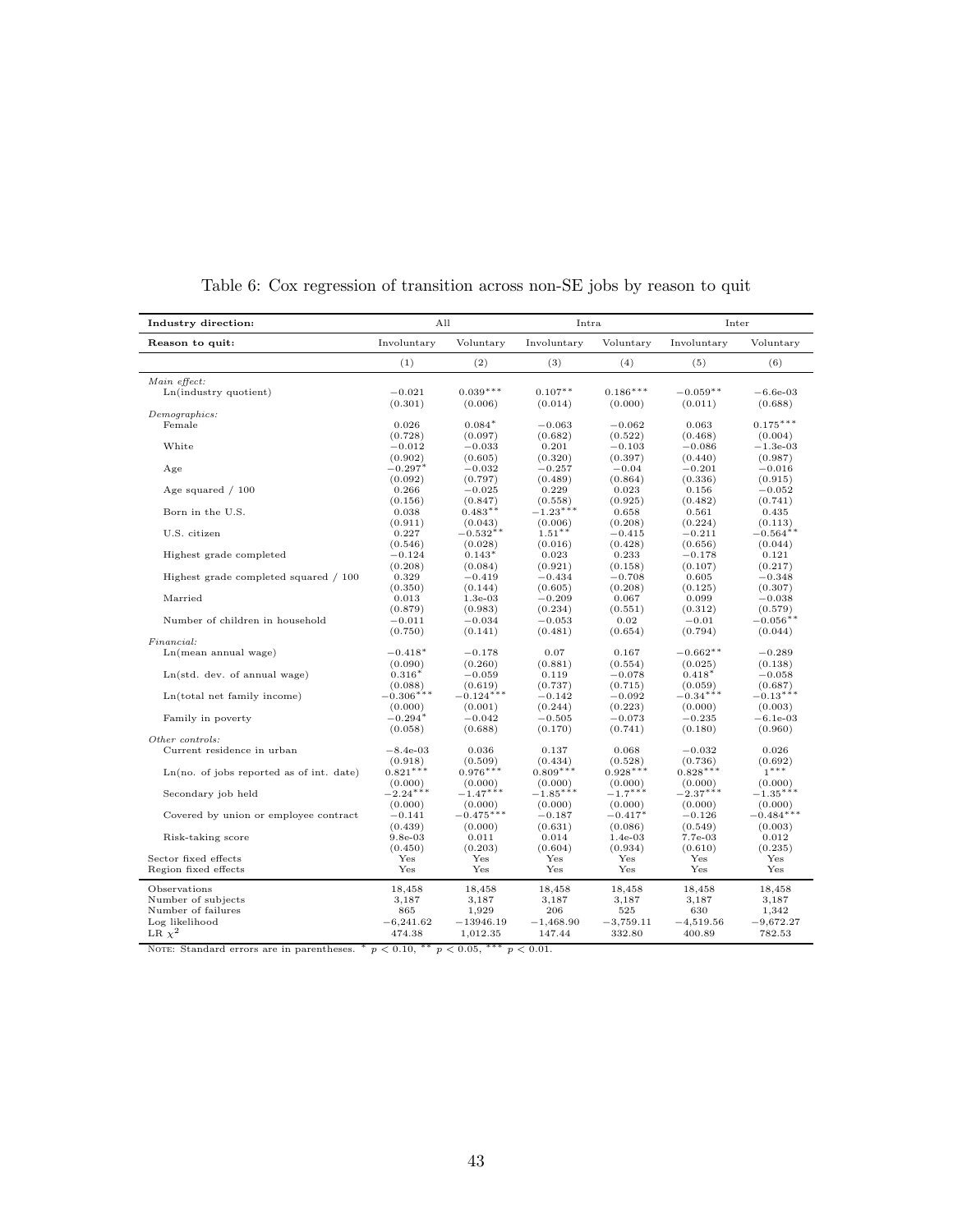| Industry direction:                          | All                         |                       | Intra               |                       | Inter                 |                       |
|----------------------------------------------|-----------------------------|-----------------------|---------------------|-----------------------|-----------------------|-----------------------|
| Reason to quit:                              | Involuntary                 | Voluntary             | Involuntary         | Voluntary             | Involuntary           | Voluntary             |
|                                              | (1)                         | (2)                   | (3)                 | (4)                   | (5)                   | (6)                   |
| Main effect:                                 |                             |                       |                     |                       |                       |                       |
| Ln(industry quotient)                        | $0.138*$<br>(0.087)         | $0.197***$<br>(0.001) | $0.459*$<br>(0.066) | $0.36***$<br>(0.003)  | 0.084<br>(0.353)      | $0.183**$<br>(0.014)  |
| Demographics:                                |                             |                       |                     |                       |                       |                       |
| Female                                       | $-0.378$                    | $-0.111$              | $-1.41$             | $-1.05***$            | $-0.08$               | 0.313                 |
|                                              | (0.177)                     | (0.572)               | (0.107)             | (0.012)               | (0.798)               | (0.212)               |
| White                                        | $-0.655^{\circ}$<br>(0.068) | $-0.393$<br>(0.132)   | $-1.12$<br>(0.156)  | $-0.42$<br>(0.393)    | $-0.673$<br>(0.101)   | $-0.41$<br>(0.205)    |
| Age                                          | 0.266                       | $-4.3e-03$            | 1.34                | 0.15                  | 0.085                 | $-0.114$              |
|                                              | (0.728)                     | (0.993)               | (0.536)             | (0.889)               | (0.923)               | (0.850)               |
| Age squared $/100$                           | $-0.471$                    | $-0.119$              | $-1.48$             | $-0.359$              | $-0.338$              | 0.023                 |
|                                              | (0.568)                     | (0.827)               | (0.512)             | (0.760)               | (0.725)               | (0.971)               |
| Born in the U.S.                             | $-1.58$                     | 0.696                 | 0.022               | 0.067                 | $-1.66*$              | 0.772                 |
|                                              | (0.106)                     | (0.549)               | (0.997)             | (0.975)               | (0.095)               | (0.573)               |
| U.S. citizen                                 | 1.11                        | 0.066                 | $-1.36$             | $-0.152$              | 1.13                  | 0.402                 |
| Highest grade completed                      | (0.331)                     | (0.955)               | (0.789)             | (0.943)<br>$-0.761**$ | (0.346)<br>$1.57***$  | (0.769)<br>$0.972*$   |
|                                              | 0.826<br>(0.144)            | 0.155<br>(0.634)      | $-0.159$<br>(0.881) | (0.018)               | (0.038)               | (0.079)               |
| Highest grade completed squared / 100        | $-2.63$                     | $-0.4$                | 0.546               | $2.66***$             | $-5.04**$             | $-3.04$               |
|                                              | (0.164)                     | (0.718)               | (0.876)             | (0.021)               | (0.046)               | (0.102)               |
| Married                                      | $-0.309$                    | $-0.025$              | $-0.099$            | $1.04**$              | $-0.256$              | $-0.547*$             |
|                                              | (0.356)                     | (0.911)               | (0.899)             | (0.048)               | (0.499)               | (0.051)               |
| Number of children in household              | $-0.017$                    | $-0.084$              | 0.311               | $-0.285$              | $-0.161$              | $-0.093$              |
|                                              | (0.895)                     | (0.358)               | (0.225)             | (0.105)               | (0.293)               | (0.443)               |
| <i>Financial:</i>                            |                             |                       |                     |                       |                       |                       |
| Ln(mean annual wage)                         | $-1.54*$                    | $-0.75$               | $-0.561$            | $-3.73***$            | $-1.86*$              | 0.25                  |
|                                              | (0.078)                     | (0.219)               | (0.778)             | (0.003)               | (0.064)               | (0.742)               |
| Ln(std. dev. of annual wage)                 | $1.39**$                    | $0.939**$             | 1                   | $2.98***$             | $1.55***$             | 0.272                 |
| Ln(total net family income)                  | (0.040)<br>0.202            | (0.040)<br>$-0.12$    | (0.510)<br>0.056    | (0.002)<br>0.489      | (0.046)<br>0.346      | (0.632)<br>$-0.206$   |
|                                              | (0.379)                     | (0.391)               | (0.927)             | (0.143)               | (0.180)               | (0.190)               |
| Family in poverty                            | 0.08                        | 0.448                 | $-44.4$             | 1.39                  | 0.79                  | 0.356                 |
|                                              | (0.912)                     | (0.271)               | (.)                 | (0.141)               | (0.300)               | (0.458)               |
| Other controls:                              |                             |                       |                     |                       |                       |                       |
| Current residence in urban                   | $-0.303$                    | $-0.574***$           | $-0.275$            | $-0.034$              | $-0.276$              | $-0.786***$           |
|                                              | (0.336)                     | (0.004)               | (0.736)             | (0.929)               | (0.440)               | (0.002)               |
| $Ln(no. of jobs reported as of int. date)$   | $1.07***$                   | $1.04***$             | $1.91***$           | $0.893**$             | $0.804***$            | $0.999***$            |
|                                              | (0.000)                     | (0.000)               | (0.020)             | (0.013)               | (0.009)               | (0.000)               |
| Secondary job held                           | $-1.81$ **<br>(0.013)       | $-1.42***$<br>(0.002) | $-0.447$<br>(0.688) | $-1.03$<br>(0.168)    | $-2.25***$<br>(0.027) | $-1.46$ **<br>(0.014) |
| Covered by union or employee contract        | 0.092                       | $-0.41$               | $-43.8$             | $-0.725$              | $-0.083$              | $-0.152$              |
|                                              | (0.881)                     | (0.429)               | (.)                 | (0.484)               | (0.911)               | (0.801)               |
| Risk-taking score                            | $0.19***$                   | $0.123***$            | $0.34**$            | 0.091                 | $0.166***$            | $0.127***$            |
|                                              | (0.001)                     | (0.001)               | (0.041)             | (0.209)               | (0.009)               | (0.006)               |
| Entrepreneurial:                             |                             |                       |                     |                       |                       |                       |
| Prior self-employment experience             | $0.845***$                  | $0.61***$             | 0.984               | 0.469                 | $0.793**$             | $0.668***$            |
|                                              | (0.003)                     | (0.002)               | (0.222)             | (0.202)               | (0.011)               | (0.007)               |
| Father had managerial experience             | 0.079                       | 0.118                 | $-0.859$            | $-0.708$              | 0.304                 | 0.178                 |
|                                              | (0.811)<br>Yes              | (0.615)<br>Yes        | (0.445)             | (0.208)               | (0.385)               | (0.539)               |
| Sector fixed effects<br>Region fixed effects | Yes                         | Yes                   | Yes<br>Yes          | Yes<br>Yes            | Yes<br>Yes            | Yes<br>Yes            |
|                                              |                             |                       |                     |                       |                       |                       |
| Observations                                 | 14,197                      | 14,197                | 14,197              | 14,197                | 14,197                | 14,197                |
| Number of subjects                           | 2,425                       | 2,425                 | 2,425               | 2,425                 | 2,425                 | 2,425                 |
| Number of failures                           | 63                          | 125                   | 11                  | 36                    | 49                    | 78                    |
| Log likelihood                               | $-398.52$                   | $-823.88$             | $-51.22$            | $-212.82$             | $-310.55$             | $-504.33$             |
| LR $\chi^2$                                  | 116.48                      | 165.99                | 56.35               | 98.67                 | 89.79                 | 121.67                |

Table 7: Cox regression of transition from non-SE job to SE job by reason to quit

NOTE: Standard errors are in parentheses.  $\binom{*}{} p \lt 0.10, \binom{*}{} p \lt 0.05, \binom{*}{} p \lt 0.01.$